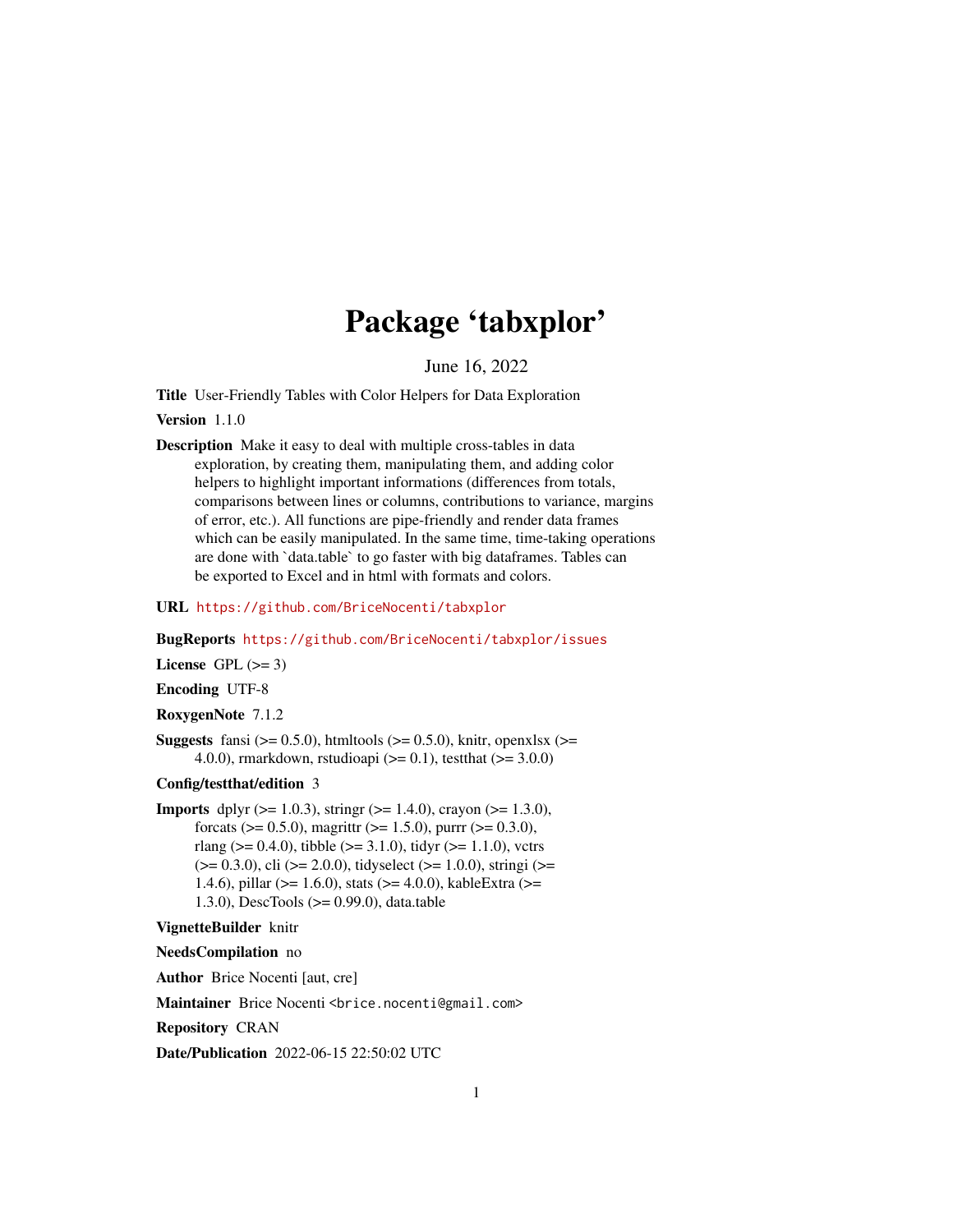# R topics documented:

|                                                                                                                     |  |  | 4              |
|---------------------------------------------------------------------------------------------------------------------|--|--|----------------|
|                                                                                                                     |  |  | $\overline{4}$ |
|                                                                                                                     |  |  | 5              |
|                                                                                                                     |  |  | 5              |
|                                                                                                                     |  |  | 6              |
|                                                                                                                     |  |  | 13             |
|                                                                                                                     |  |  | 13             |
|                                                                                                                     |  |  | 14             |
|                                                                                                                     |  |  | 14             |
|                                                                                                                     |  |  | 15             |
|                                                                                                                     |  |  | 15             |
|                                                                                                                     |  |  | 16             |
|                                                                                                                     |  |  | 16             |
|                                                                                                                     |  |  |                |
|                                                                                                                     |  |  |                |
|                                                                                                                     |  |  | - 18           |
|                                                                                                                     |  |  |                |
|                                                                                                                     |  |  |                |
| $get\_diff\_type. tabxplor\_fmt \dots \dots \dots \dots \dots \dots \dots \dots \dots \dots \dots \dots$            |  |  | - 19           |
|                                                                                                                     |  |  | 20             |
|                                                                                                                     |  |  | 20             |
|                                                                                                                     |  |  | 21             |
|                                                                                                                     |  |  | 21             |
| $is\_refcol.data-frame \dots \dots \dots \dots \dots \dots \dots \dots \dots \dots \dots \dots \dots \dots \dots$   |  |  | 22             |
| $is_refcol.default \dots \dots \dots \dots \dots \dots \dots \dots \dots \dots \dots \dots \dots \dots \dots \dots$ |  |  | 22             |
| $is\_refcol. tabxplor_fmt \ldots \ldots \ldots \ldots \ldots \ldots \ldots \ldots \ldots \ldots \ldots \ldots$      |  |  | 23             |
|                                                                                                                     |  |  | 23             |
|                                                                                                                     |  |  | 24             |
|                                                                                                                     |  |  | 24             |
| $is\_totcol.data-frame \dots \dots \dots \dots \dots \dots \dots \dots \dots \dots \dots \dots \dots \dots \dots$   |  |  | 25             |
|                                                                                                                     |  |  | 25             |
|                                                                                                                     |  |  | 26             |
| $is\_totrow.dataframe \ldots \ldots \ldots \ldots \ldots \ldots \ldots \ldots \ldots \ldots \ldots$                 |  |  | 26             |
|                                                                                                                     |  |  | 27             |
|                                                                                                                     |  |  | 27             |
|                                                                                                                     |  |  | 28             |
|                                                                                                                     |  |  | 28             |
|                                                                                                                     |  |  | 29             |
|                                                                                                                     |  |  | 29             |
|                                                                                                                     |  |  | 30             |
|                                                                                                                     |  |  | 31             |
|                                                                                                                     |  |  | 31             |
|                                                                                                                     |  |  | 32             |
|                                                                                                                     |  |  | 33             |
| $relocated. tabsplor\_grouped\_tab \dots \dots \dots \dots \dots \dots \dots \dots \dots \dots \dots \dots$         |  |  | 34             |
|                                                                                                                     |  |  | 34             |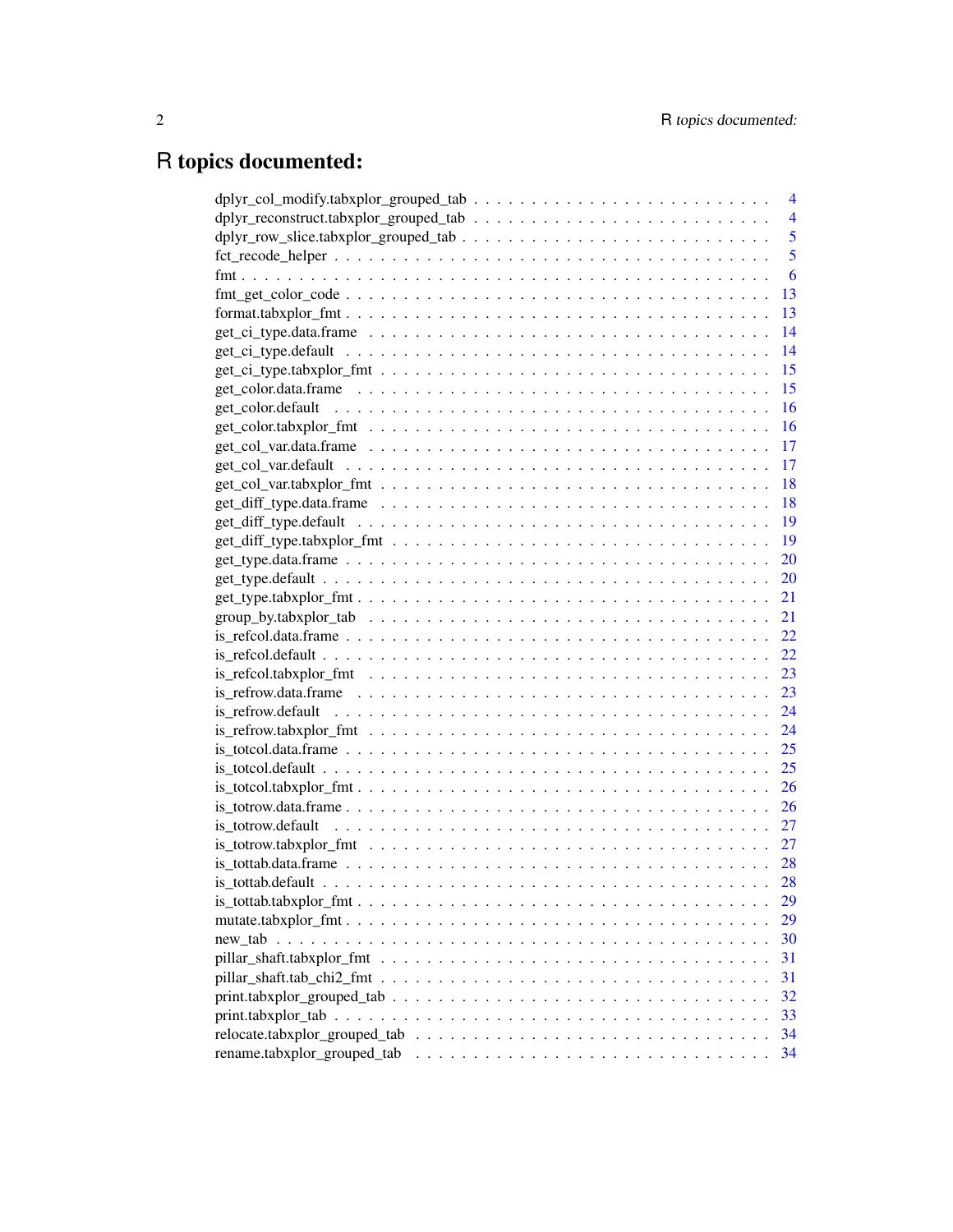| 35                                                                                                                  |
|---------------------------------------------------------------------------------------------------------------------|
| 36                                                                                                                  |
| 36                                                                                                                  |
| 37                                                                                                                  |
| 37                                                                                                                  |
| 42                                                                                                                  |
| 43                                                                                                                  |
| 44                                                                                                                  |
| 46                                                                                                                  |
| 52                                                                                                                  |
| 55                                                                                                                  |
| 56                                                                                                                  |
| 58                                                                                                                  |
| 59                                                                                                                  |
| 60                                                                                                                  |
| 61                                                                                                                  |
| 62                                                                                                                  |
| 63                                                                                                                  |
| 64                                                                                                                  |
| 64                                                                                                                  |
| 65                                                                                                                  |
| 65                                                                                                                  |
| 66                                                                                                                  |
| 67<br>$vec\_cast. character. tabxplor\_fmt \dots \dots \dots \dots \dots \dots \dots \dots \dots \dots \dots \dots$ |
| 67                                                                                                                  |
| 68                                                                                                                  |
| 68                                                                                                                  |
| 69                                                                                                                  |
| 69                                                                                                                  |
| 70                                                                                                                  |
|                                                                                                                     |
|                                                                                                                     |
|                                                                                                                     |
| 72                                                                                                                  |
| 72                                                                                                                  |
| 73                                                                                                                  |
| 73                                                                                                                  |
| 74                                                                                                                  |
| 74                                                                                                                  |
| 75                                                                                                                  |
|                                                                                                                     |

**Index** [76](#page-75-0)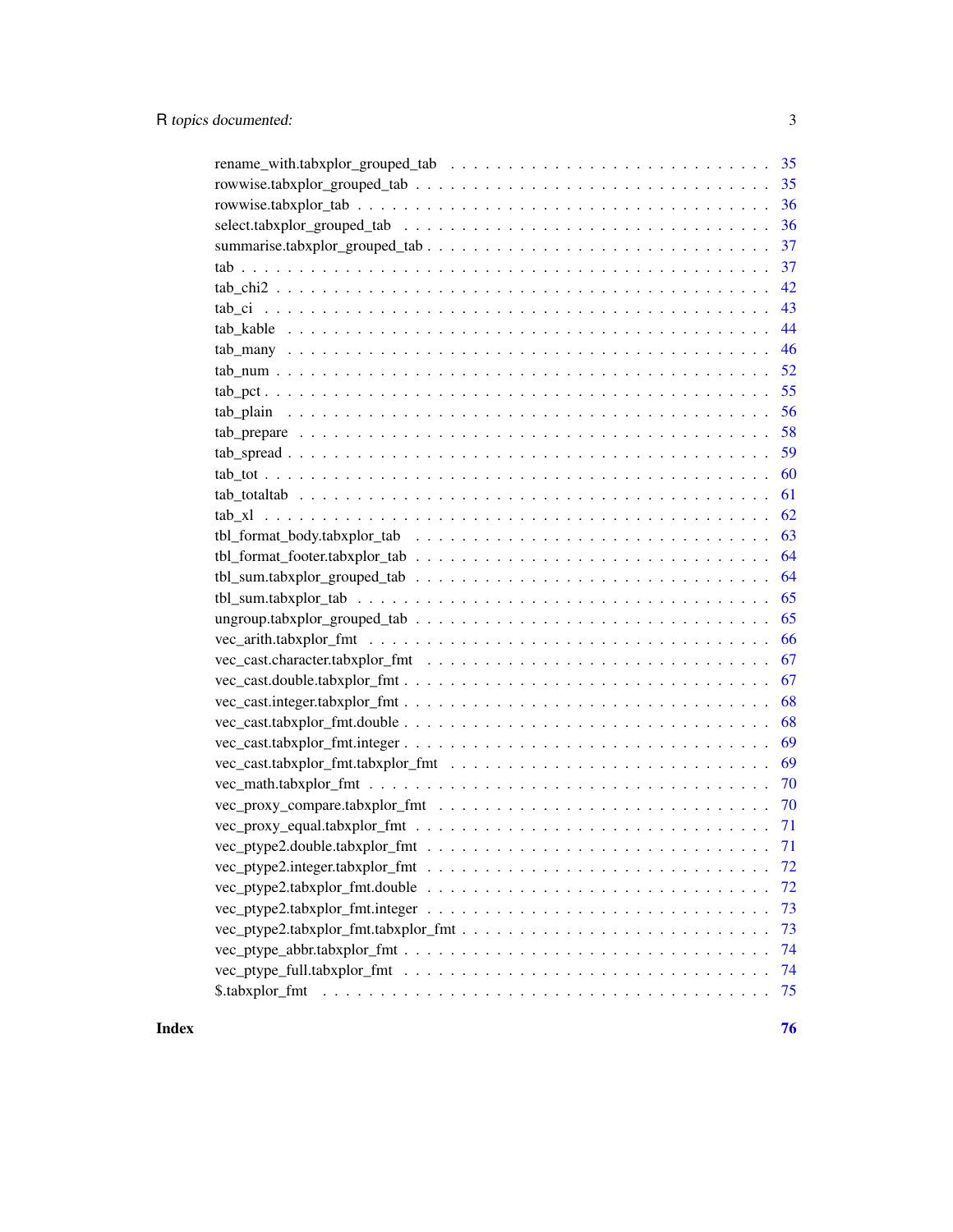<span id="page-3-0"></span>dplyr\_col\_modify.tabxplor\_grouped\_tab

*dplyr\_col\_modify method for class tabxplor\_grouped\_tab*

#### Description

dplyr\_col\_modify method for class tabxplor\_grouped\_tab

# Usage

```
## S3 method for class 'tabxplor_grouped_tab'
dplyr_col_modify(data, cols)
```
# Arguments

| data | A data frame.                                                                       |
|------|-------------------------------------------------------------------------------------|
| cols | A named list used modify columns. A NULL value should remove an existing<br>column. |

#### Value

An object of class tabxplor\_grouped\_tab.

dplyr\_reconstruct.tabxplor\_grouped\_tab *dplyr\_reconstruct method for class tabxplor\_grouped\_tab*

# Description

dplyr\_reconstruct method for class tabxplor\_grouped\_tab

## Usage

```
## S3 method for class 'tabxplor_grouped_tab'
dplyr_reconstruct(data, template)
```
#### Arguments

| data     | A data frame.                            |
|----------|------------------------------------------|
| template | Template to use for restoring attributes |

#### Value

An object of class tabxplor\_grouped\_tab.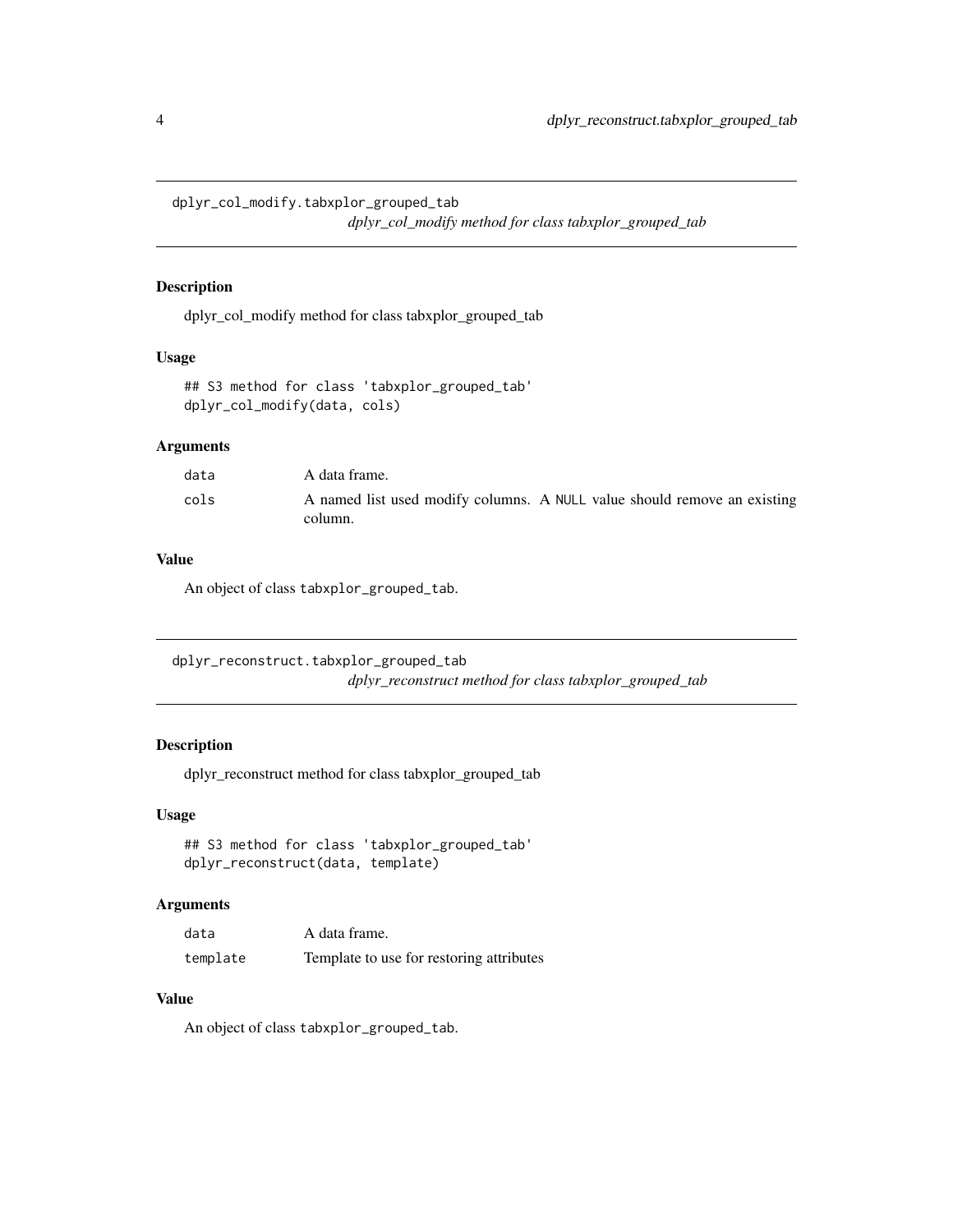<span id="page-4-0"></span>dplyr\_row\_slice.tabxplor\_grouped\_tab

*dplyr\_row\_slice method for class tabxplor\_grouped\_tab*

#### Description

dplyr\_row\_slice method for class tabxplor\_grouped\_tab

# Usage

```
## S3 method for class 'tabxplor_grouped_tab'
dplyr_row_slice(data, i, ...)
```
# Arguments

| data     | A data frame.                                               |
|----------|-------------------------------------------------------------|
|          | A numeric or logical vector that indexes the rows of .data. |
| $\cdots$ | Future parameters.                                          |

#### Value

An object of class tabxplor\_grouped\_tab.

fct\_recode\_helper *fct\_recode helper to recode multiple variables*

#### Description

fct\_recode helper to recode multiple variables

## Usage

```
fct_recode_helper(
  .data,
  .cols = -where(is.numeric),
  .data_out_name,
  cat = TRUE\mathcal{E}
```
# Arguments

| .data | The data frame.                                                                                                                                                                                                 |
|-------|-----------------------------------------------------------------------------------------------------------------------------------------------------------------------------------------------------------------|
| .cols | <b><i><u>stidy-select</u></i>&gt;</b> The variables to recode.                                                                                                                                                  |
|       | . data_out_name The name of the output data frame, if different from the input data frame.                                                                                                                      |
| cat   | By default the result is written in the console if there are less than 6 variables,<br>written in a temporary file and opened otherwise. Set to false to get a data frame<br>with a character variable instead. |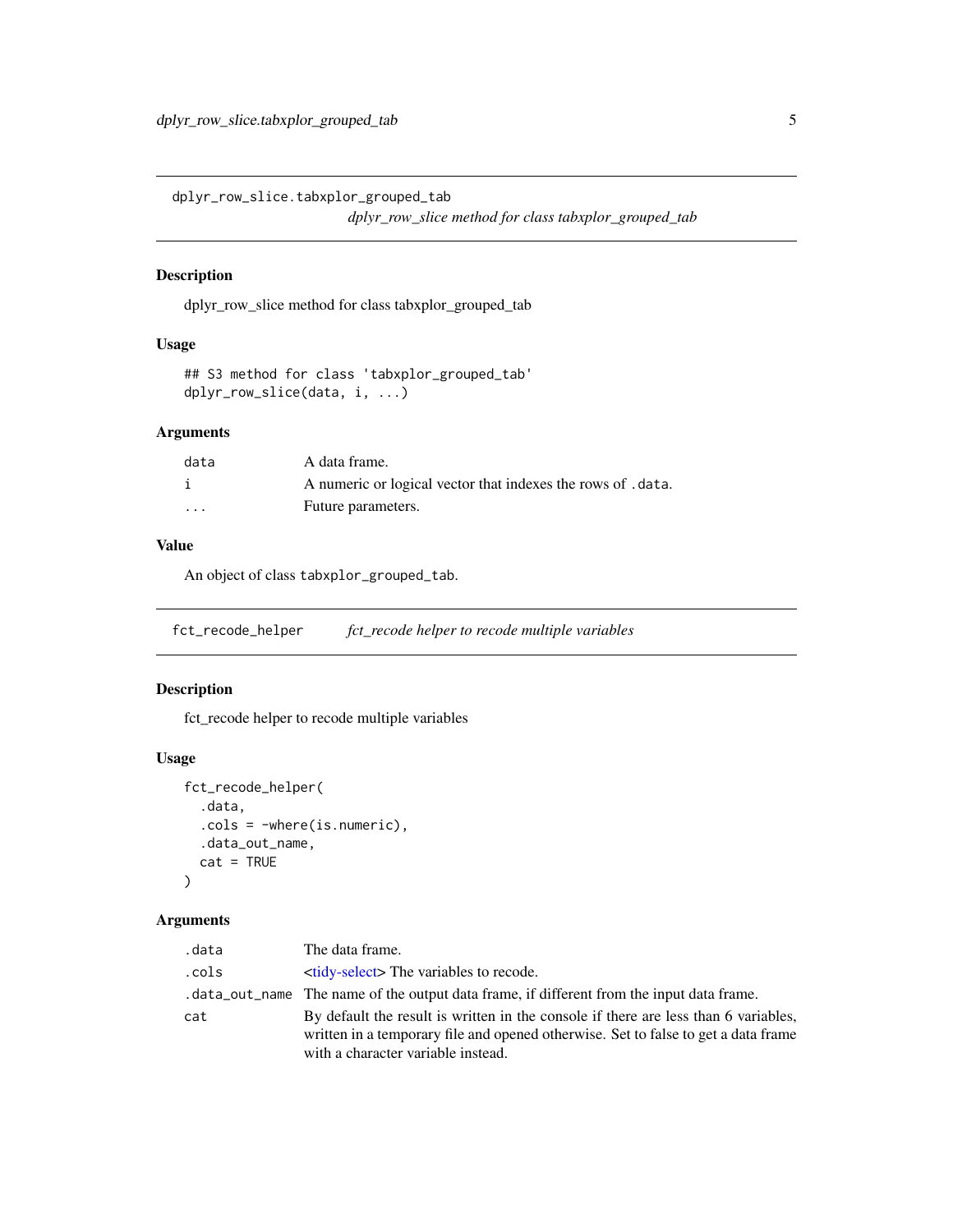#### <span id="page-5-0"></span>Value

A temporary R file. A tibble with the recode text as a character variable is returned invisibly (or as main result if cat = TRUE).

<span id="page-5-1"></span>fmt *Create a vector of class formatted numbers*

#### <span id="page-5-2"></span>Description

fmt vectors, of class [tab](#page-36-1)xplor\_fmt, powers tabxplor and tab tibbles. As a [record](#page-0-0), they stores all data necessary to calculate percentages, Chi2 metadata or confidence intervals, but also to format and color the table to help the user read it. You can access this data with vctrs: : field, or change it with [vctrs:field<-](#page-0-0). A fmt vector have 13 fields : n, digits, display, wn, pct, mean, diff, ctr, var, ci, in\_totrow, in\_tottab, in\_refrow. Other arguments are attributes, attached not to each value, but to the whole vector, like type, totcol or color. You can get them with [attr](#page-0-0) and modify them with [attr<-](#page-0-0). Special functions listed below are made to facilitate programming with with **tabxplor** formatted numbers.  $\text{taxplfmt vectors}$  can use all standard operations, like  $+$ ,  $-$ ,  $sum(),$  or  $c(),$  using vetrs.

#### Usage

```
fmt(
  n = integer(),
  type = "n".
  digits = rep(\mathcal{O}L, length(n)),display = dplyr::case_when(type == "mean" ~ "mean", type %in% c("row", "col",
    "all", "all_tabs") ~ "pct", TRUE ~ "n"),
  wn = rep(NA_real_, length(n)),
  pct = rep(NA_{real_-,} length(n)),mean = rep(NA_{real_1}, length(n)),diff = rep(NA_{real_1}, length(n)),ctr = rep(NA_{real_-, length(n)),var = rep(NA_{real_1}, length(n)),ci = rep(NA_{real_1}, length(n)),in\_totrow = rep(FALSE, length(n)),in\_tottab = rep(FALSE, length(n)),in_refrow = rep(FALSE, length(n)),
  comp_a11 = NA,
  diff\_type = "",ci_type = "".col\_var = "".totcol = FALSE,
  refcol = FALSE,
  color = ")
```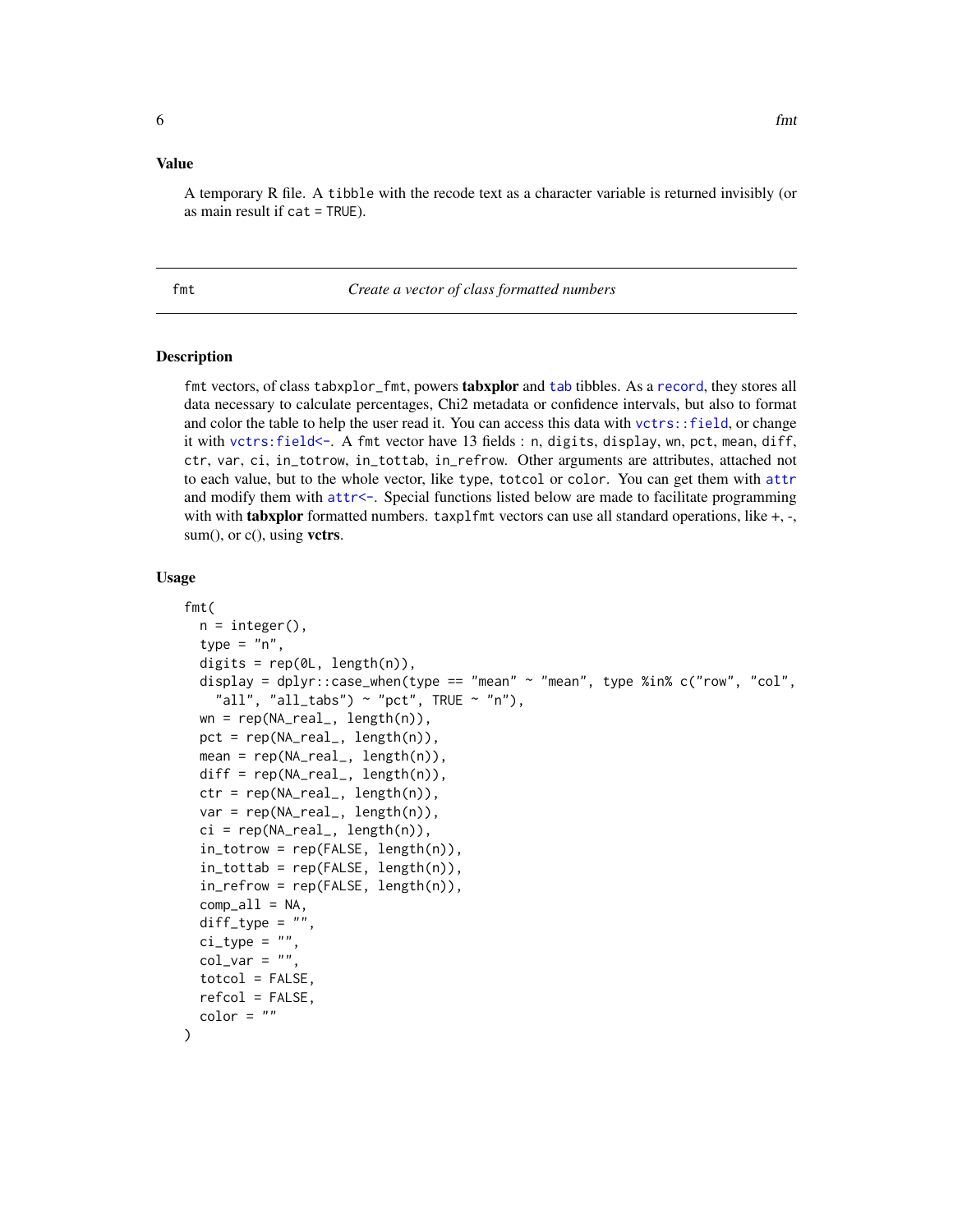fmt 7

```
is_fmt(x)get_num(x)
set_num(x, value)
get_type(x, ...)
set_type(x, type)
is_totrow(x, ...)
as_totrow(x, in_totrow = TRUE)
is\_tottab(x, \ldots)as_tottab(x, in_tottab = TRUE)
is\_totcol(x, \ldots)as\_totcol(x, totcol = TRUE)is_refrow(x, ...)
as_refrow(x, in_refrow = TRUE)
get_comp_all(x, replace_na = TRUE)
set_comp_all(x, comp_all = FALSE)
get_diff_type(x, ...)
set_diff_type(x, diff_type)
get\_ci\_type(x, \ldots)set_ci_type(x, ci_type)
get_col_var(x, ...)
set_col_var(x, col_var)
is\_refcol(x, \ldots)as\_refcol(x, refcol = TRUE)get_color(x, ...)
```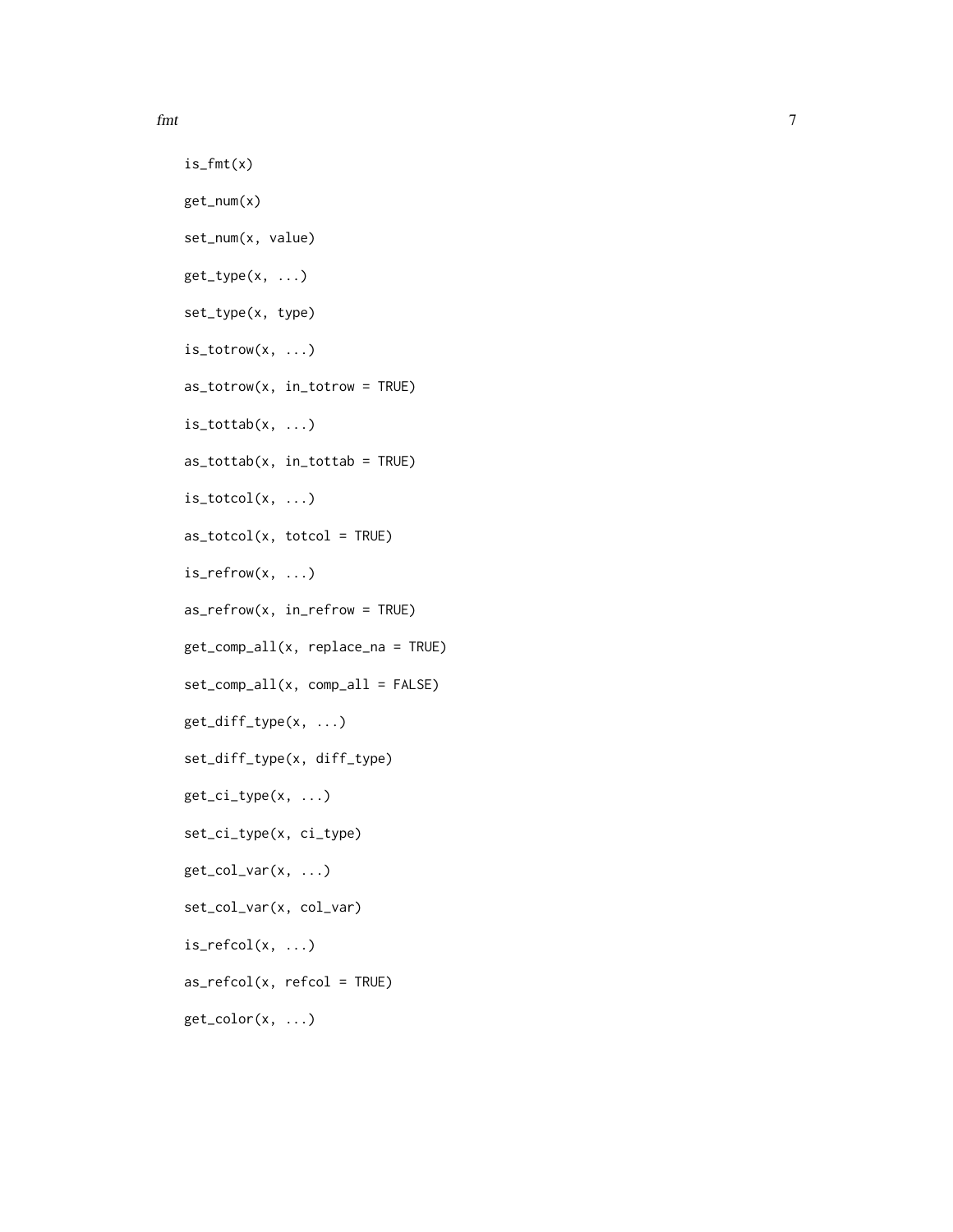8 fmt

```
set_color(x, color)
```
get\_digits(x)

set\_digits(x, value)

# Arguments

| n         | The underlying count, as an integer vector of length n(). It is used to calculate<br>confidence intervals.                                                                                                                                                                                                                         |
|-----------|------------------------------------------------------------------------------------------------------------------------------------------------------------------------------------------------------------------------------------------------------------------------------------------------------------------------------------|
| type      | The type of the column, which defines the type of background calculation to be<br>made (as a single string, since it's not a field but an attribute) :                                                                                                                                                                             |
|           | $\bullet$ "n": counts                                                                                                                                                                                                                                                                                                              |
|           | • "mean": mean column (from numeric variables)                                                                                                                                                                                                                                                                                     |
|           | • "row": row percentages                                                                                                                                                                                                                                                                                                           |
|           | • "col": column percentages                                                                                                                                                                                                                                                                                                        |
|           | • "all": frequencies by subtable/group (i.e. by tab_vars)                                                                                                                                                                                                                                                                          |
|           | • "all_tabs": frequencies for the whole table                                                                                                                                                                                                                                                                                      |
| digits    | The number of digits, as an integer, or an integer vector the length of n.                                                                                                                                                                                                                                                         |
| display   | The display type : the name of the field you want to show when printing the vec-<br>tor. Among "n", "wn", "pct", "diff", "ctr", "mean", "var", "ci", "pct_ci"<br>(percentages with visible confidence interval), "mean_ci" (means with visible<br>confidence interval). As a single string, or a character vector the length of n. |
| wn        | The underlying weighted counts, as a double vector the length of n. It is used in<br>certain operations on fmt, like means.                                                                                                                                                                                                        |
| pct       | The percentages, as a double vector the length of n. Calculate with tab_pct.                                                                                                                                                                                                                                                       |
| mean      | The means, as a double vector the length of n.                                                                                                                                                                                                                                                                                     |
| diff      | The differences (from totals or first cells), as a double vector the length of<br>n. Used to set colors for means and row or col percentages. Calculate with<br>tab_pct.                                                                                                                                                           |
| ctr       | The contributions of cells to (sub)tables variances, as a double vector the length<br>of n. Used to print colors when color = "contrib". The mean contribution<br>of each (sub)table is written on total rows (then, colors don't print well without<br>total rows). Calculate with tab_chi2.                                      |
| var       | The cells variances, as a double vector the length of n. Used with type = "mean"<br>to calculate confidence intervals. Calculate with tab_plain.                                                                                                                                                                                   |
| сi        | The confidence intervals, as a double vector the length of n. Used to print colors<br>("diff_ci", "after_ci"). Calculate with tab_ci.                                                                                                                                                                                              |
| in_totrow | TRUE when the cell is part of a total row                                                                                                                                                                                                                                                                                          |
| in_tottab | TRUE when the cell is part of a total table                                                                                                                                                                                                                                                                                        |
| in_refrow | TRUE when the cell is part of a reference row (cf. diff_type)                                                                                                                                                                                                                                                                      |
| comp_all  | FALSE when the comparison level is the subtable/group, TRUE when it is the<br>whole table                                                                                                                                                                                                                                          |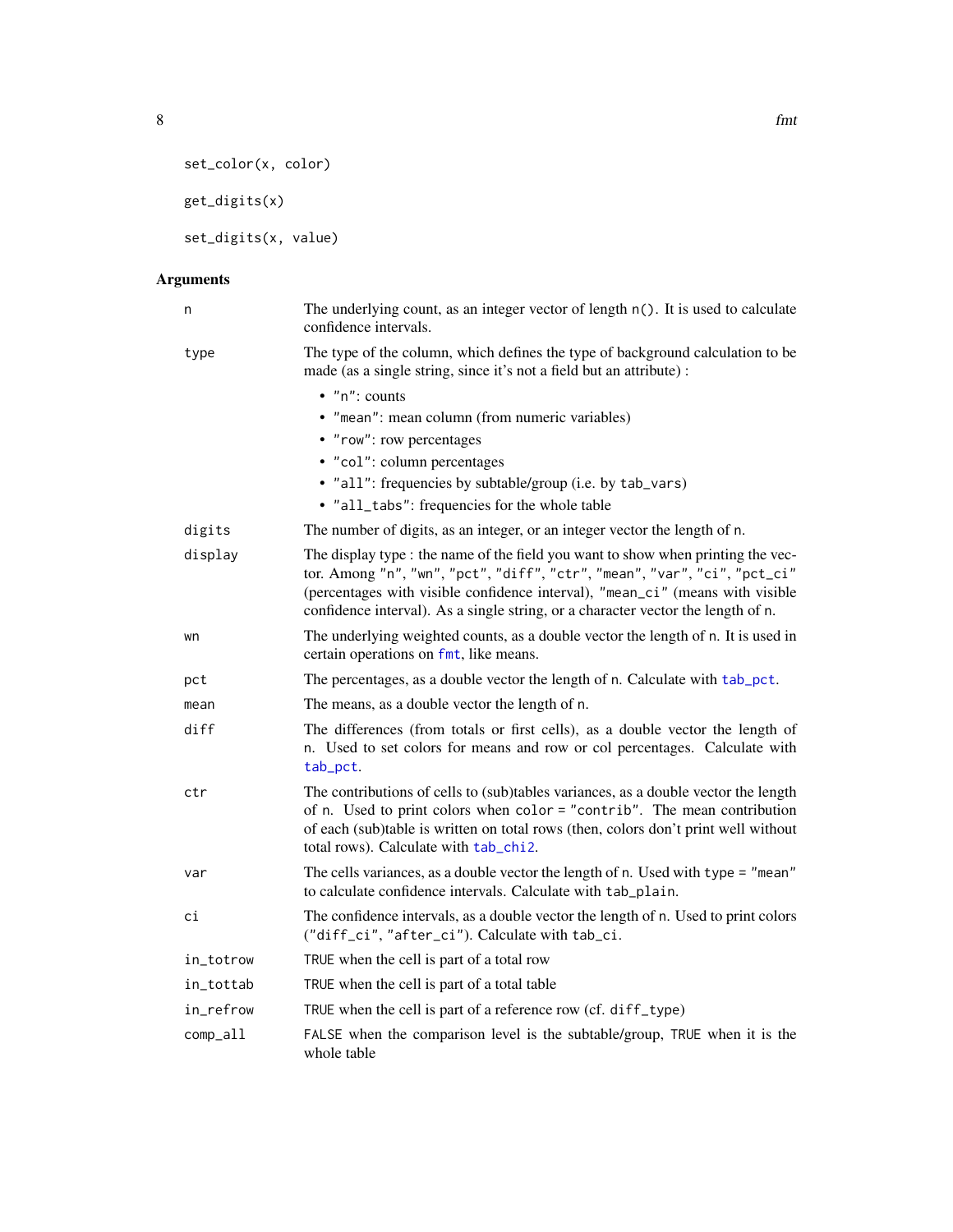| diff_type  | The type of difference of the vector (calculate with tab_pct):                                                                                                                                        |
|------------|-------------------------------------------------------------------------------------------------------------------------------------------------------------------------------------------------------|
|            | • "" or "no": no differences have been calculated                                                                                                                                                     |
|            | • "tot": the reference row (or column) is the total row (or column)                                                                                                                                   |
|            | • "first": the reference row (or column) is the first row (or column)                                                                                                                                 |
| $ci_type$  | The type of confidence intervals of the vector (calculate with tab_ci):                                                                                                                               |
|            | • "" or "no": no ci have been calculated                                                                                                                                                              |
|            | • "cell": absolute confidence intervals of cells percentages.                                                                                                                                         |
|            | • "diff": confidence intervals of the difference between a cell and the rela-<br>tive total cell (or relative first cell when diff_type = "first").                                                   |
|            | • "auto": "diff" for means and row/col percentages, "cell" for frequen-<br>cies ("all", "all_tabs").                                                                                                  |
| col_var    | The name of the col_var used to calculate the vector                                                                                                                                                  |
| totcol     | TRUE when the vector is a total column                                                                                                                                                                |
| refcol     | TRUE when the vector is a reference column                                                                                                                                                            |
| color      | The type of color to print:                                                                                                                                                                           |
|            | • "no": no colors are printed.                                                                                                                                                                        |
|            | • "diff": color percentages and means based on cells differences from totals<br>(or from first cells when $diff = "first").$                                                                          |
|            | • "diff_ci": color pct and means based on cells differences from totals or<br>first cells, removing coloring when the confidence interval of this difference<br>is higher than the difference itself. |
|            | • "after_ci": idem, but cut off the confidence interval from the difference<br>first.                                                                                                                 |
|            | • "contrib": color cells based on their contribution to variance (except mean<br>columns, from numeric variables).                                                                                    |
| x          | The object to test, to get a field in, or to modify.                                                                                                                                                  |
| value      | The value you want to inject in some fmt vector's vetrs: field or attribute using<br>a given "set" function.                                                                                          |
| .          | Used in methods to add arguments in the future.                                                                                                                                                       |
| replace_na | By default, get_comp_all takes NA in comparison level to be a FALSE (=com-<br>parison at subtables/groups level). Set to FALSE to avoid this behavior.                                                |

# Value

A vector of class tabxplor\_fmt.

A logical vector.

A double vector.

A modified fmt vector.

A character vector with the vectors type.

A modified fmt vector.

A logical vector with the fmt vectors totrow field.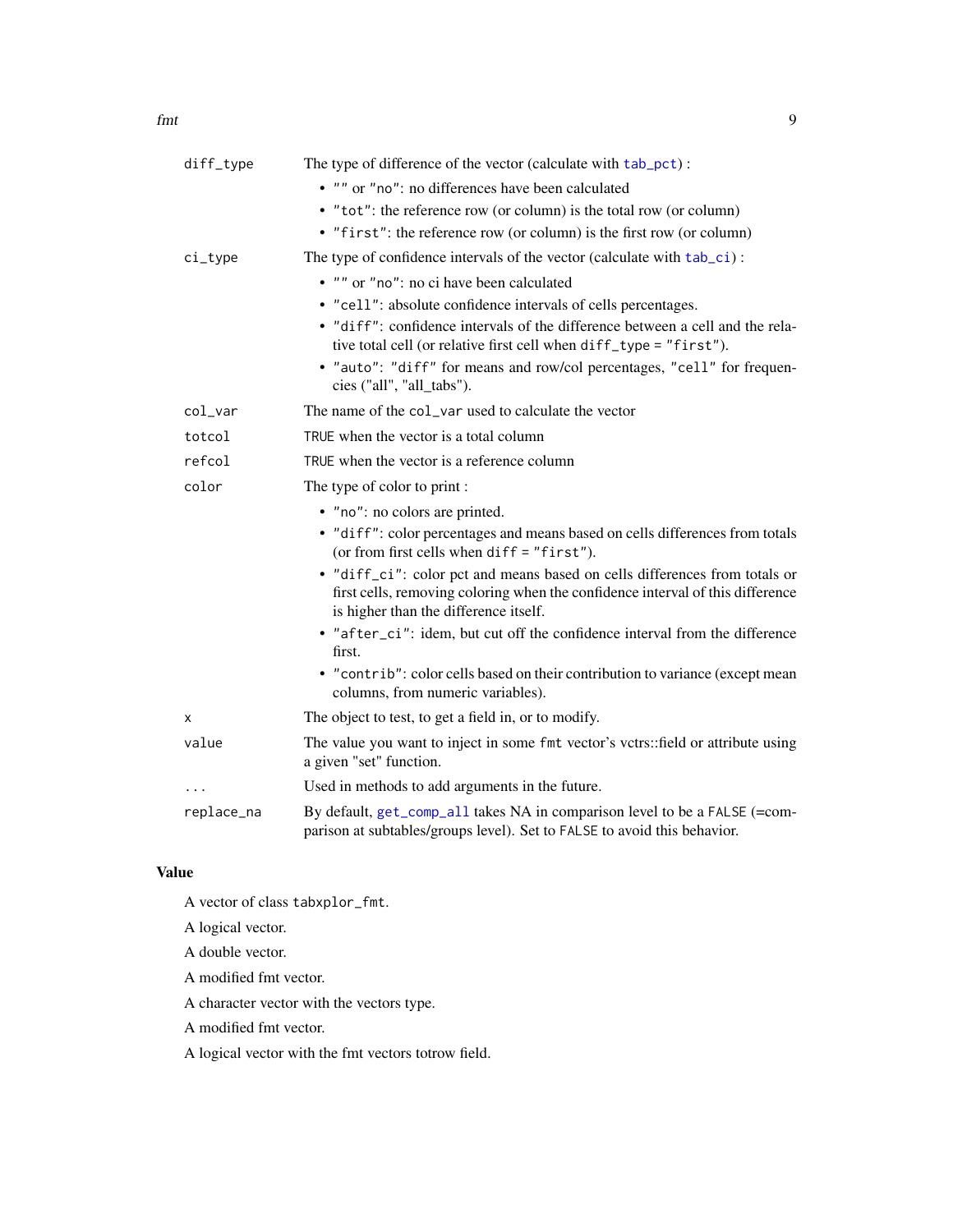- A modified fmt vector with totrow field changed.
- A logical vector with the fmt vectors tottab field.
- A modified fmt vector with tottab field changed.
- A logical vector with the fmt vectors totcol attribute.
- A modified fmt vector with totcol attribute changed.
- A logical vector with the fmt vectors in\_refrow field
- A modified fmt vector with in\_refrom field changed.
- A modified fmt vector with comp attribute changed.
- A logical vector with the fmt vectors type attributes
- A modified fmt vector.
- A logical vector with the fmt vectors ci\_type attributes
- A modified fmt vector.
- A logical vector with the fmt vectors col\_var attributes
- A modified fmt vector.
- A logical vector with the fmt vectors is\_refcol attributes
- A modified fmt vector.
- A logical vector with the fmt vectors color attributes
- A modified fmt vector.

#### Functions

- is\_fmt: a test function for class fmt.
- get\_num: get the currently displayed field
- set\_num: set the currently displayed field (not changing display type)
- get\_type: get types of fmt columns (at fmt level or tab level)
- set\_type: set the column type attribute of a fmt vector
- is\_totrow: test function to detect cells in total rows (at fmt level or tab level)
- as\_totrow: set the "in\_totrow" field (belong to total row)
- is\_tottab: test function to detect cells in total tables (at fmt level or tab level)
- as\_tottab: set the "in\_tottab" field (belong to total table)
- is\_totcol: test function for total columns (at fmt level or tab level)
- as\_totcol: set the "totcol" attribute of a fmt vector
- is\_refrow: test function to detect cells in reference rows (at fmt level or tab level)
- as\_refrow: set the "in\_refrow" field (belong to reference row)
- get\_comp\_all: get comparison level of fmt columns
- set\_comp\_all: set the comparison level attribute of a fmt vector
- get\_diff\_type: get differences type of fmt columns (at fmt level or tab level)
- set\_diff\_type: set the differences type attribute of a fmt vector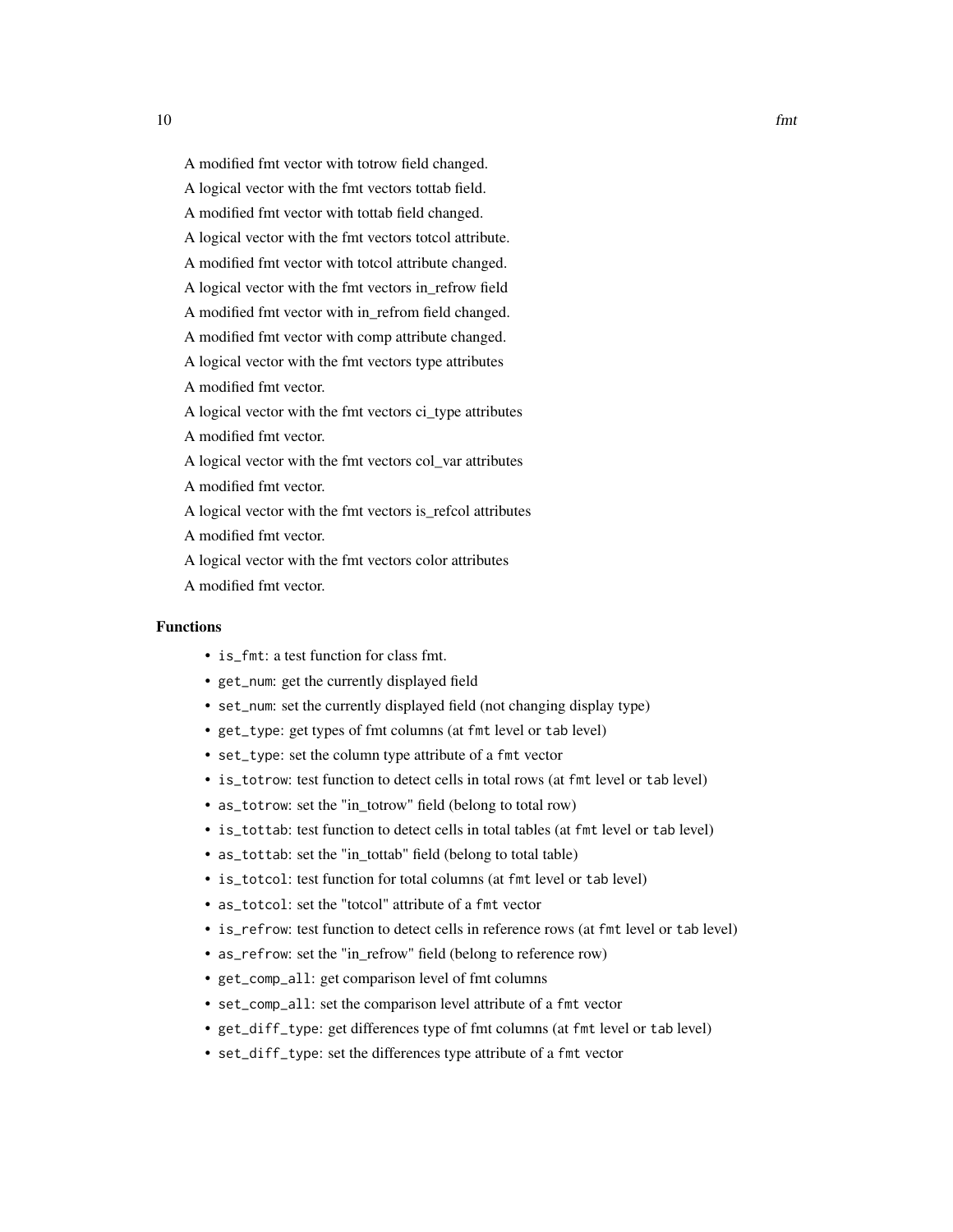- get\_ci\_type: get confidence intervals type of fmt columns (at fmt level or tab level)
- set\_ci\_type: set the confidence intervals type attribute of a fmt vector
- get\_col\_var: get names of column variable of fmt columns (at fmt level or tab level)
- set\_col\_var: set the "col\_var" attribute of a fmt vector
- is\_refcol: test function for reference columns (at fmt level or tab level)
- as\_refcol: set the "ref\_col" attribute of a fmt vector
- get\_color: get color (at fmt level or tab level)
- set\_color: set the "color" attribute of a fmt vector
- get\_digits: get the "digits" field
- set\_digits: set the "digits" field

#### Examples

```
library(dplyr)
f <- fmt(n = c(7, 19, 2), type = "row", pct = c(0.25, 0.679, 0.07))
f
# To get the currently displayed field :
get_num(f)
# To modify the currently displayed field :
set_num(f, c(1, 0, 0))
# See all the underlying fields of a fmt vector (a data frame with a number of rows
# equal to the length of the vector) :
vctrs::vec_data(f)
# To get the numbers of digits :
vctrs::field(f, "digits")
f$digits
# To get the count :
vctrs::field(f, "n")
f$n
# To get the display :
vctrs::field(f, "display")
f$display
# To modify a field, you can use `dplyr::mutate` on the fmt vector,
# referring to the names of the columns of the underlying data.frame (`vctrs::vec_data`) :
vctrs::`field<-`(f, "pct", c(1, 0, 0))
mutate(f, pct = c(1, 0, 0))
# See all the attributes of a fmt vector :
attributes(f)
```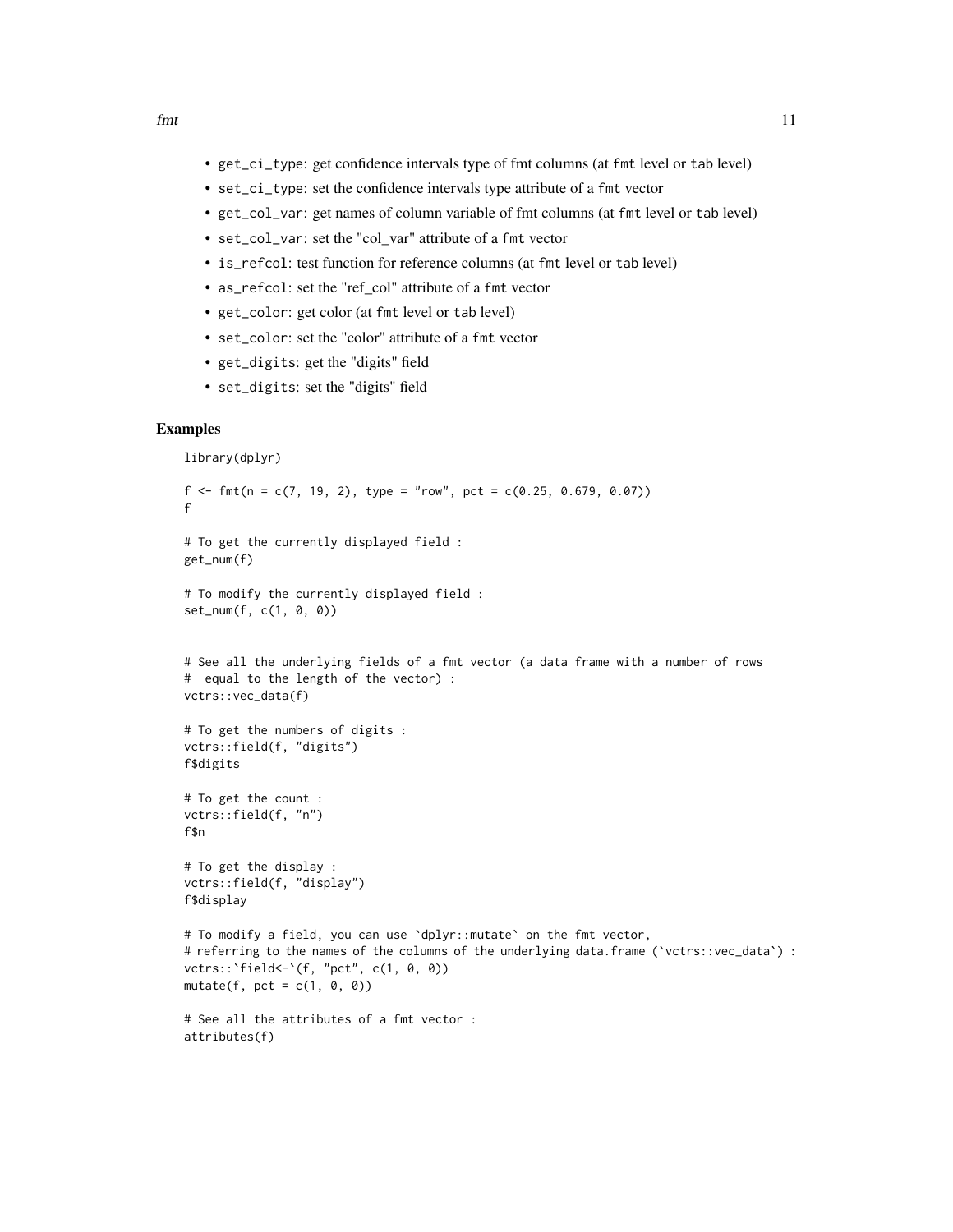```
# To modify the "type" attribute of a fmt vector :
set_type(f, "col")
# To modify the "color" attribute of a fmt vector :
set_color(f, "contrib")
tabs <- tab(starwars, sex, hair_color, gender, na = "drop", pct = "row",
            rare_to_other = TRUE, n.min = 5)# To identify the total columns, and work with them :
is_totcol(tabs)
tabs %>% mutate(across(where(is_totcol), ~ "total column"))
# To identify the total rows, and work with them :
is_totrow(tabs)
tabs %>%
  mutate(across(
   where(is_fmt),
    ~\sim if_else(is_totrow(.), true = "into_total_row", false = "normal_cell")
  ))
# To identify the total tables, and work with them :
tottabs <- is_tottab(tabs)
tabs %>% tibble::add_column(tottabs) %>%
  mutate(total = if_else(tottabs, "part of a total table", "normal cell"))
# To access the displayed numbers, as numeric vectors :
tabs %>% mutate(across(where(is_fmt), get_num))
# To access the displayed numbers, as character vectors (without colors) :
tabs %>% mutate(across(where(is_fmt), format))
# To access the (non-displayed) differences of the cells percentages from totals :
tabs %>% mutate(across(where(is_fmt), ~ vctrs::field(., "diff")))
# To do more complex operations, like creating a new column with standard deviation and
# print it with 2 decimals, use `dplyr::mutate` on all the fmt columns of a table :
tab_num(forcats::gss_cat, race, c(age, tvhours), marital, digits = 1L, comp = "all") |>
  dplyr::mutate(dplyr::across( #Mutate over the whole table.
    c(age, tvhours),
    ~ dplyr::mutate(., #Mutate over each fmt vector's underlying data.frame.
                    var = sqrt(var),display = "var",
                    digits = 2L) |>
      set_color("no"),
    .names = "(.col)_sd"
  ))
```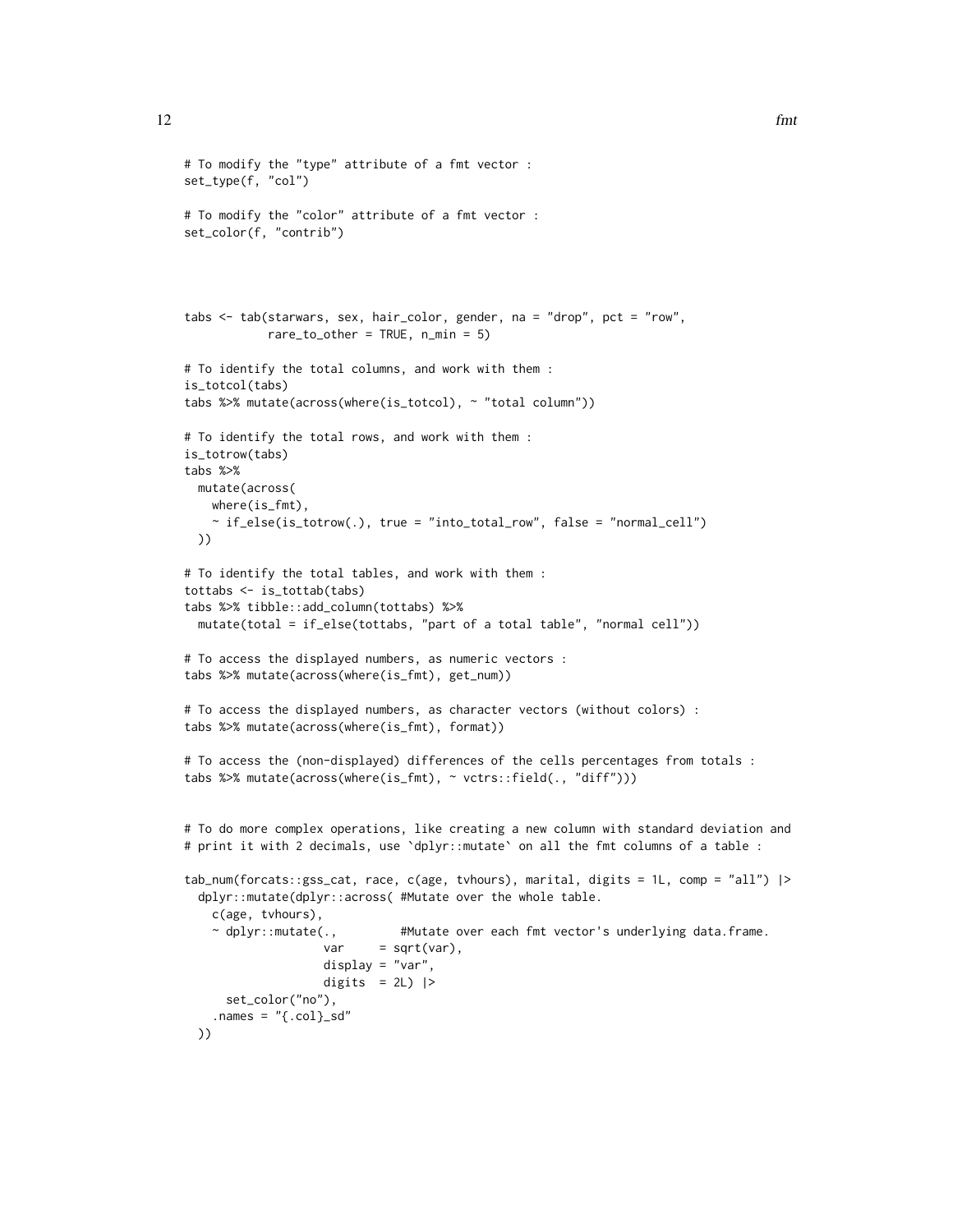<span id="page-12-0"></span>fmt\_get\_color\_code *Get HTML Color Code of a fmt vector*

# Description

Get HTML Color Code of a fmt vector

#### Usage

```
fmt_get_color_code(x, type = "text", theme = "light", html_24_bit = NULL)
```
#### Arguments

| X           | The fmt vector to get the html color codes from.                                                                                               |
|-------------|------------------------------------------------------------------------------------------------------------------------------------------------|
| type        | The style type in set_color_style and get_color_style, "text" to color the<br>text, "bg" to color the background.                              |
| theme       | For set_color_style and get_color_style, is your console or html table<br>background "light" or "dark" ? Default to RStudio theme.             |
| html 24 bit | Should specific 24 bits colors palettes be used for html tables? With light themes<br>only. Default to getOption("tabxplor.color_html_24_bit") |

#### Value

A character vector with html color codes, of the length of the initial vector.

# Examples

```
tabs <- tab(forcats::gss_cat, race, marital, pct = "row", color = "diff")
dplyr::mutate(tabs, across(where(is_fmt), fmt_get_color_code))
```
format.tabxplor\_fmt *Print method for class tabxplor\_fmt*

# Description

Print method for class tabxplor\_fmt

#### Usage

```
## S3 method for class 'tabxplor_fmt'
format(x, \dots, html = FALSE, na = NA)
```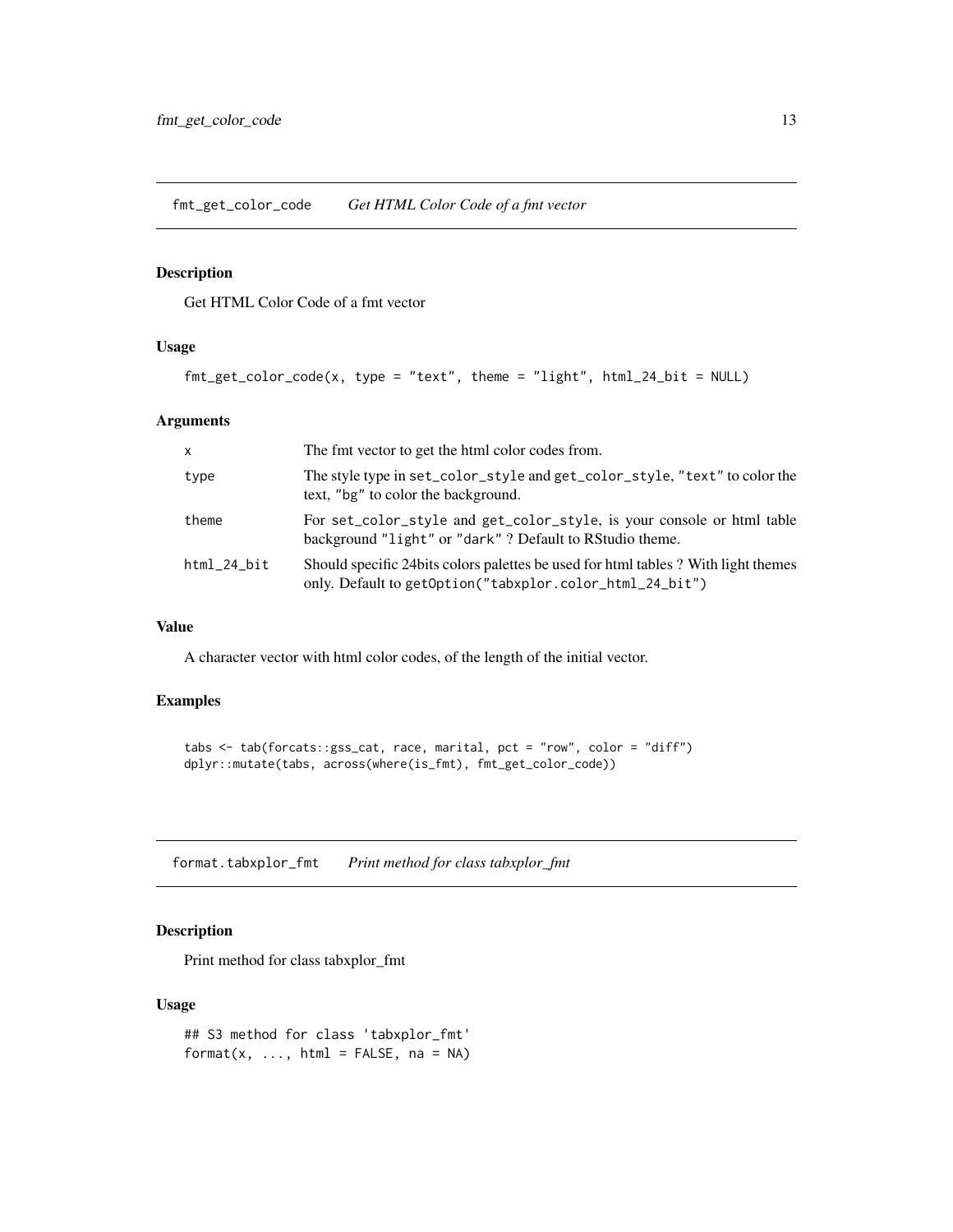#### <span id="page-13-0"></span>Arguments

| X    | A fmt object.                                                            |
|------|--------------------------------------------------------------------------|
| .    | Other parameters.                                                        |
| html | Should html tags be added (to print confidence intervals as subscripts)? |
| na   | How NAs should be printed. Default to NA.                                |

# Value

The fmt printed in a character vector.

get\_ci\_type.data.frame

*Get confidence intervals type of fmt columns*

# Description

Get confidence intervals type of fmt columns

#### Usage

```
## S3 method for class 'data.frame'
get_ci_type(x, ...)
```
#### Arguments

|          | The object to test, to get a field in, or to modify. |
|----------|------------------------------------------------------|
| $\cdots$ | Used in methods to add arguments in the future.      |

# Value

A character vector with the ci\_type attributes.

get\_ci\_type.default *Get confidence intervals type of fmt columns*

# Description

Get confidence intervals type of fmt columns

#### Usage

## Default S3 method:  $get\_ci\_type(x, \ldots)$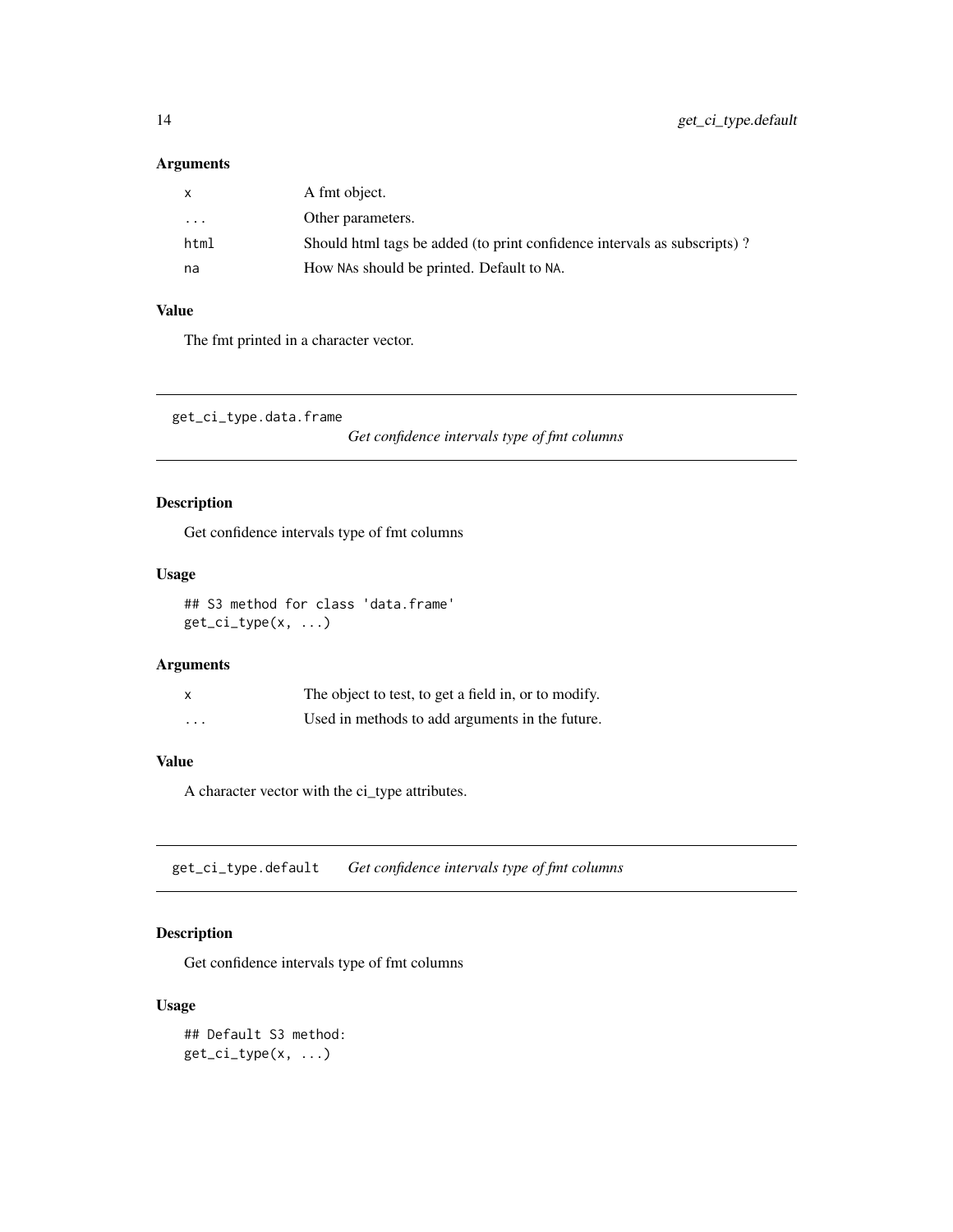# <span id="page-14-0"></span>Arguments

| $\boldsymbol{\mathsf{x}}$ | The object to test, to get a field in, or to modify. |
|---------------------------|------------------------------------------------------|
| $\cdots$                  | Used in methods to add arguments in the future.      |

# Value

A single character with the ci\_type attribute.

get\_ci\_type.tabxplor\_fmt

*Get confidence intervals type of fmt columns*

# Description

Get confidence intervals type of fmt columns

#### Usage

## S3 method for class 'tabxplor\_fmt' get\_ci\_type(x, ...)

#### Arguments

|         | The object to test, to get a field in, or to modify. |
|---------|------------------------------------------------------|
| $\cdot$ | Used in methods to add arguments in the future.      |

# Value

A single character with the ci\_type attribute.

get\_color.data.frame *Get color*

#### Description

Get color

#### Usage

## S3 method for class 'data.frame'  $get\_color(x, ...)$ 

# Arguments

|   | The object to test, to get a field in, or to modify. |
|---|------------------------------------------------------|
| . | Used in methods to add arguments in the future.      |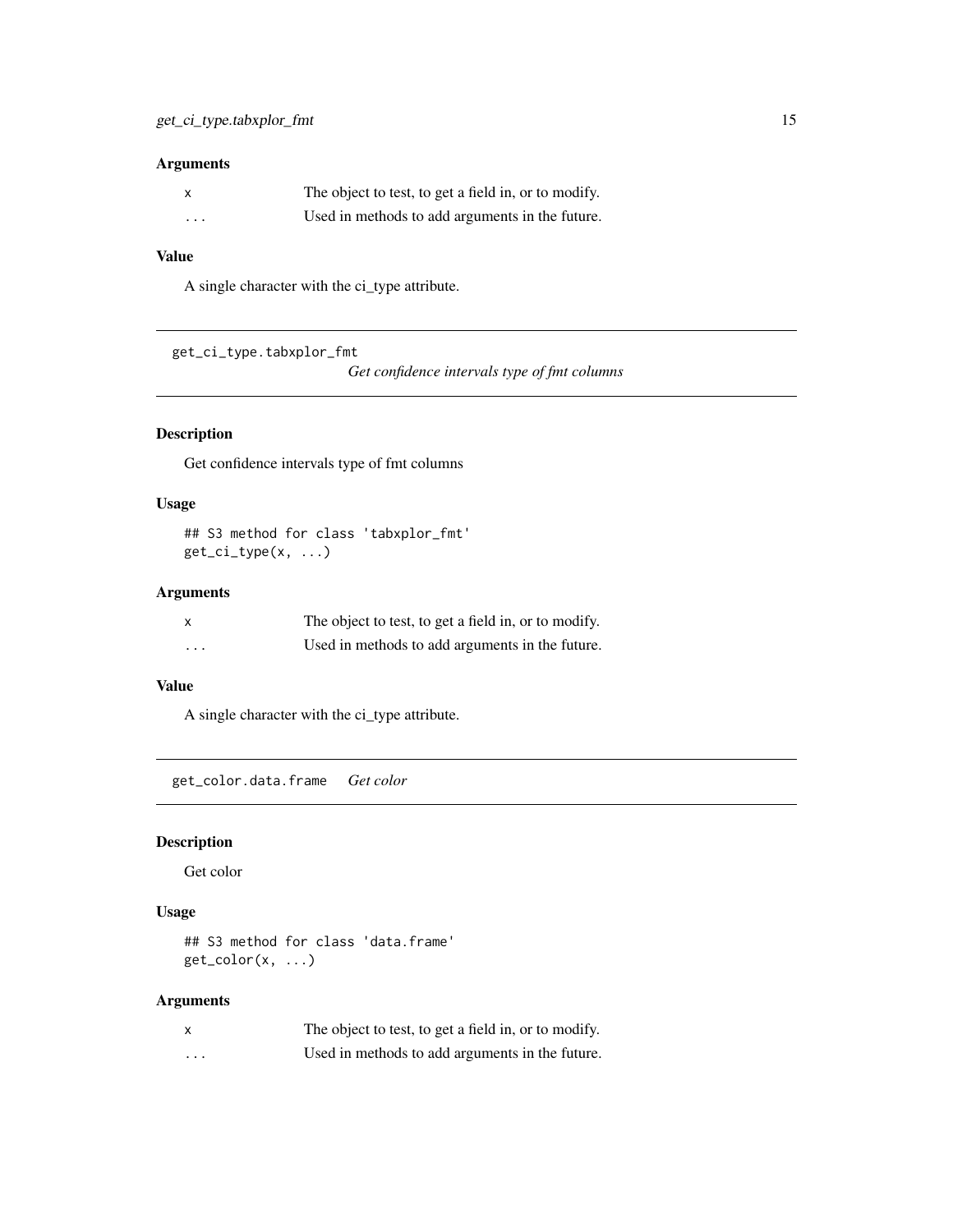# <span id="page-15-0"></span>Value

A character vector with the color attributes.

get\_color.default *Get color*

# Description

Get color

# Usage

## Default S3 method: get\_color(x, ...)

# Arguments

| X        | The object to test, to get a field in, or to modify. |
|----------|------------------------------------------------------|
| $\cdots$ | Used in methods to add arguments in the future.      |

# Value

A single character with the color attribute.

```
get_color.tabxplor_fmt
                       Get color
```
# Description

Get color

#### Usage

```
## S3 method for class 'tabxplor_fmt'
get\_color(x, ...)
```
# Arguments

|                         | The object to test, to get a field in, or to modify. |
|-------------------------|------------------------------------------------------|
| $\cdot$ $\cdot$ $\cdot$ | Used in methods to add arguments in the future.      |

## Value

A single character with the color attribute.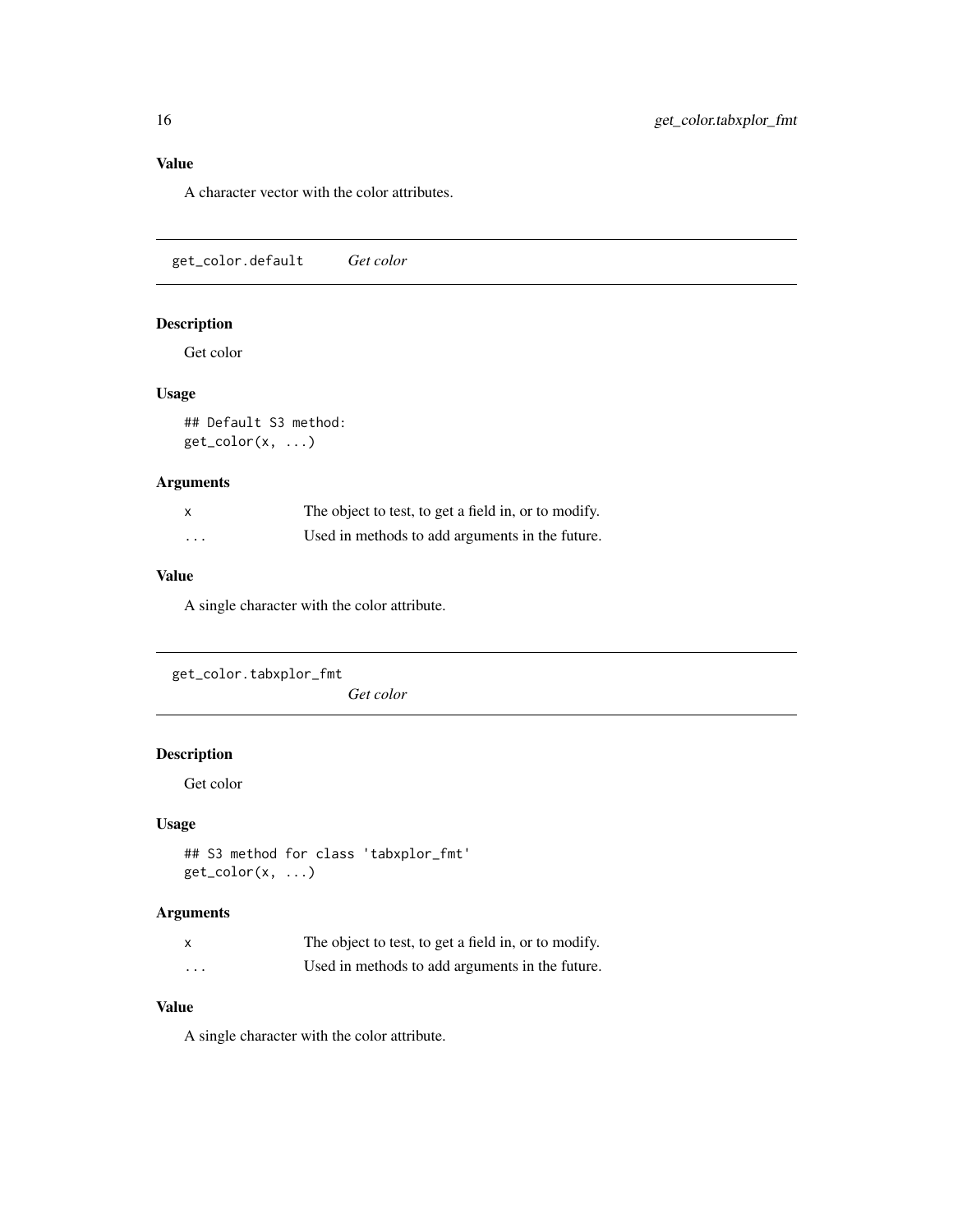<span id="page-16-0"></span>get\_col\_var.data.frame

*Get names of column variable of fmt columns*

#### Description

Get names of column variable of fmt columns

#### Usage

## S3 method for class 'data.frame'  $get\_col\_var(x, \ldots)$ 

# Arguments

|         | The object to test, to get a field in, or to modify. |
|---------|------------------------------------------------------|
| $\cdot$ | Used in methods to add arguments in the future.      |

#### Value

A character vector with the col\_var attributes.

get\_col\_var.default *Get names of column variable of fmt columns*

# Description

Get names of column variable of fmt columns

#### Usage

## Default S3 method:  $get\_col\_var(x, \ldots)$ 

#### Arguments

|         | The object to test, to get a field in, or to modify. |
|---------|------------------------------------------------------|
| $\cdot$ | Used in methods to add arguments in the future.      |

# Value

A single character with the col\_var attribute.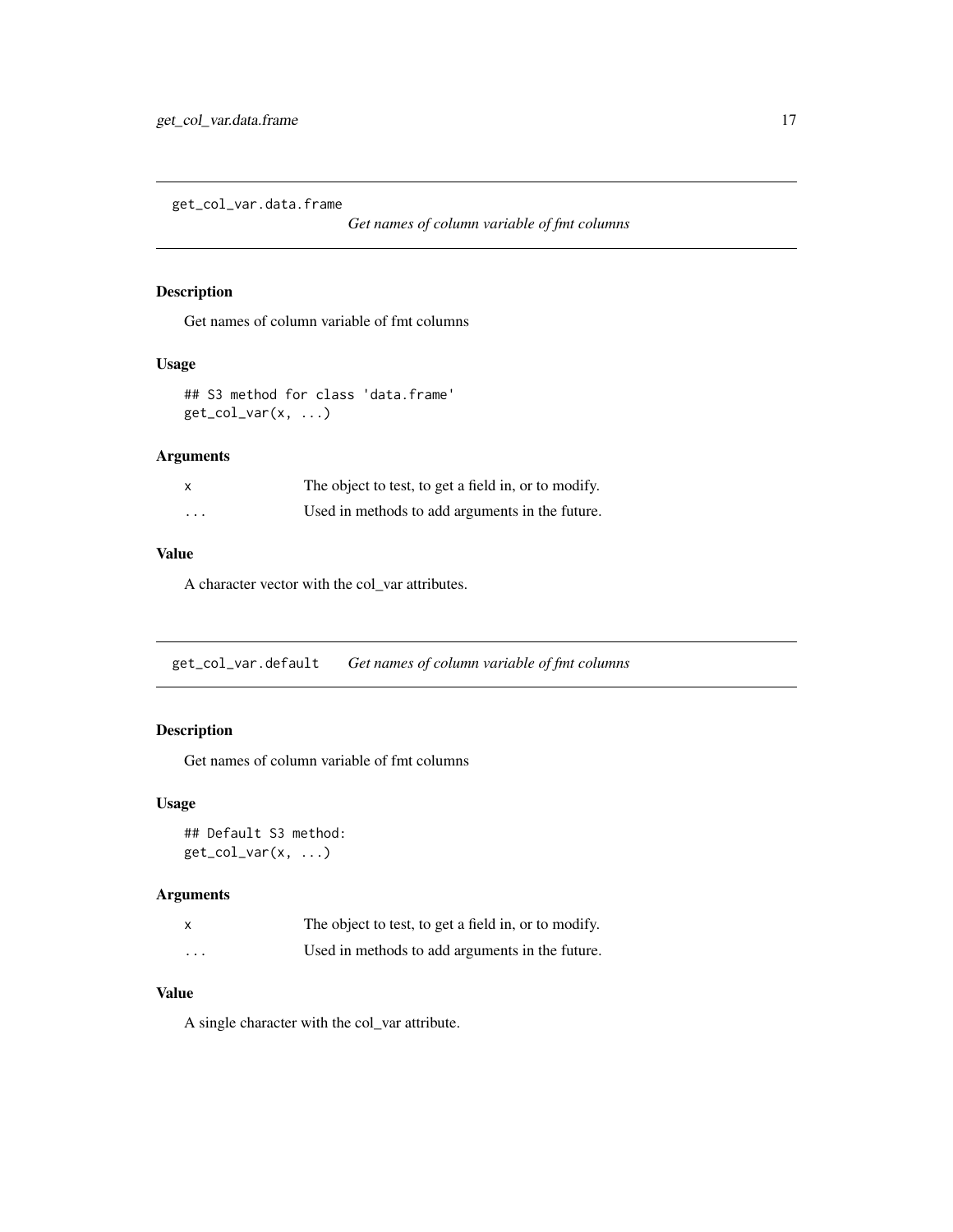<span id="page-17-0"></span>get\_col\_var.tabxplor\_fmt

*Get names of column variable of fmt columns*

# Description

Get names of column variable of fmt columns

#### Usage

## S3 method for class 'tabxplor\_fmt' get\_col\_var(x, ...)

#### Arguments

|          | The object to test, to get a field in, or to modify. |
|----------|------------------------------------------------------|
| $\cdots$ | Used in methods to add arguments in the future.      |

#### Value

A single character with the col\_var attribute.

```
get_diff_type.data.frame
```
*Get differences type of fmt columns*

# Description

Get differences type of fmt columns

#### Usage

```
## S3 method for class 'data.frame'
get_diff_type(x, ...)
```
# Arguments

|          | The object to test, to get a field in, or to modify. |
|----------|------------------------------------------------------|
| $\cdots$ | Used in methods to add arguments in the future.      |

# Value

A character vector with the diff\_type attribute.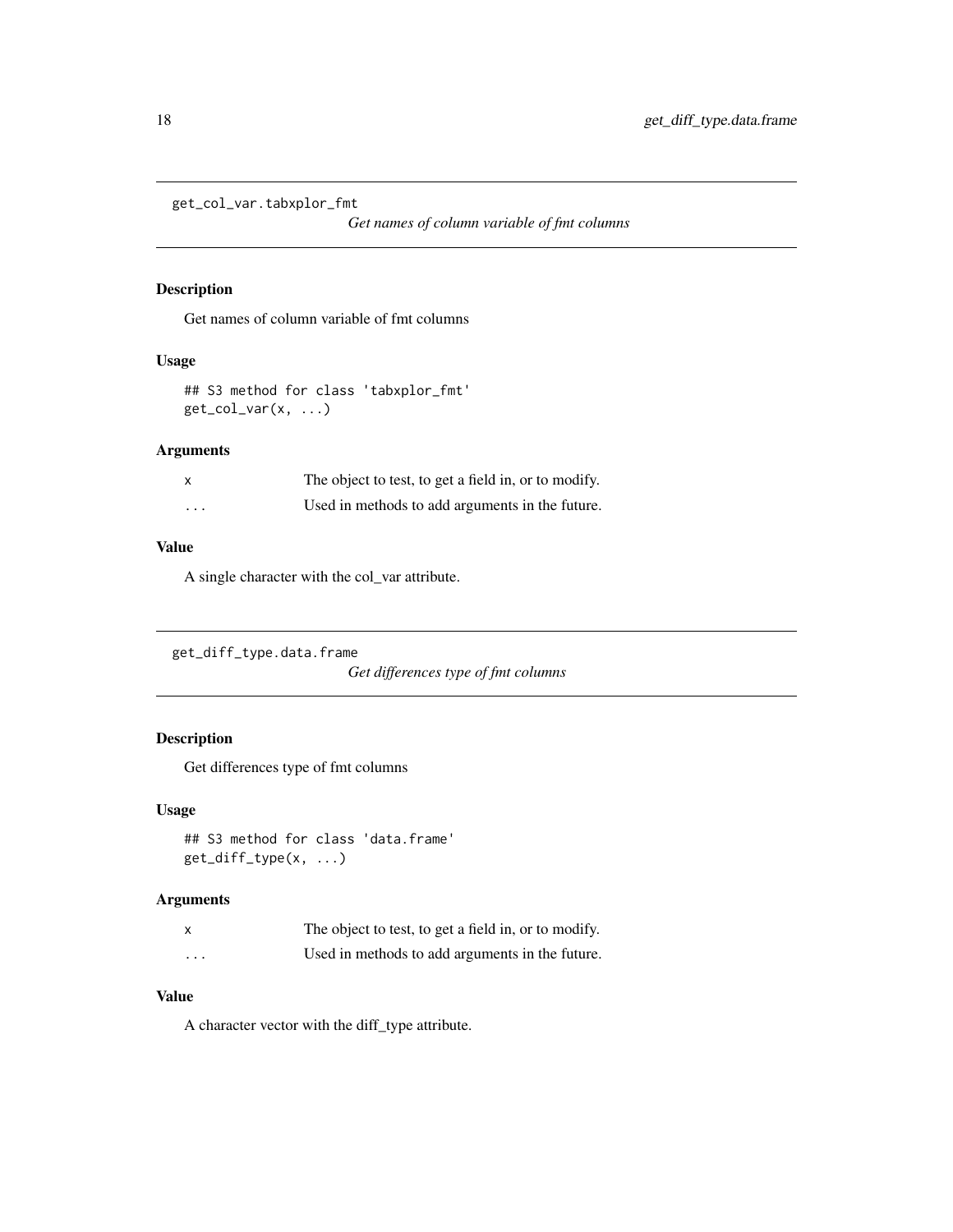<span id="page-18-0"></span>get\_diff\_type.default *Get differences type of fmt columns*

# Description

Get differences type of fmt columns

# Usage

## Default S3 method: get\_diff\_type(x, ...)

# Arguments

| $\times$ | The object to test, to get a field in, or to modify. |
|----------|------------------------------------------------------|
| $\cdots$ | Used in methods to add arguments in the future.      |

#### Value

A single character with the diff\_type attribute.

```
get_diff_type.tabxplor_fmt
```
*Get differences type of fmt columns*

# Description

Get differences type of fmt columns

# Usage

```
## S3 method for class 'tabxplor_fmt'
get_diff_type(x, ...)
```
# Arguments

|          | The object to test, to get a field in, or to modify. |
|----------|------------------------------------------------------|
| $\cdots$ | Used in methods to add arguments in the future.      |

# Value

A single character with the diff\_type attribute.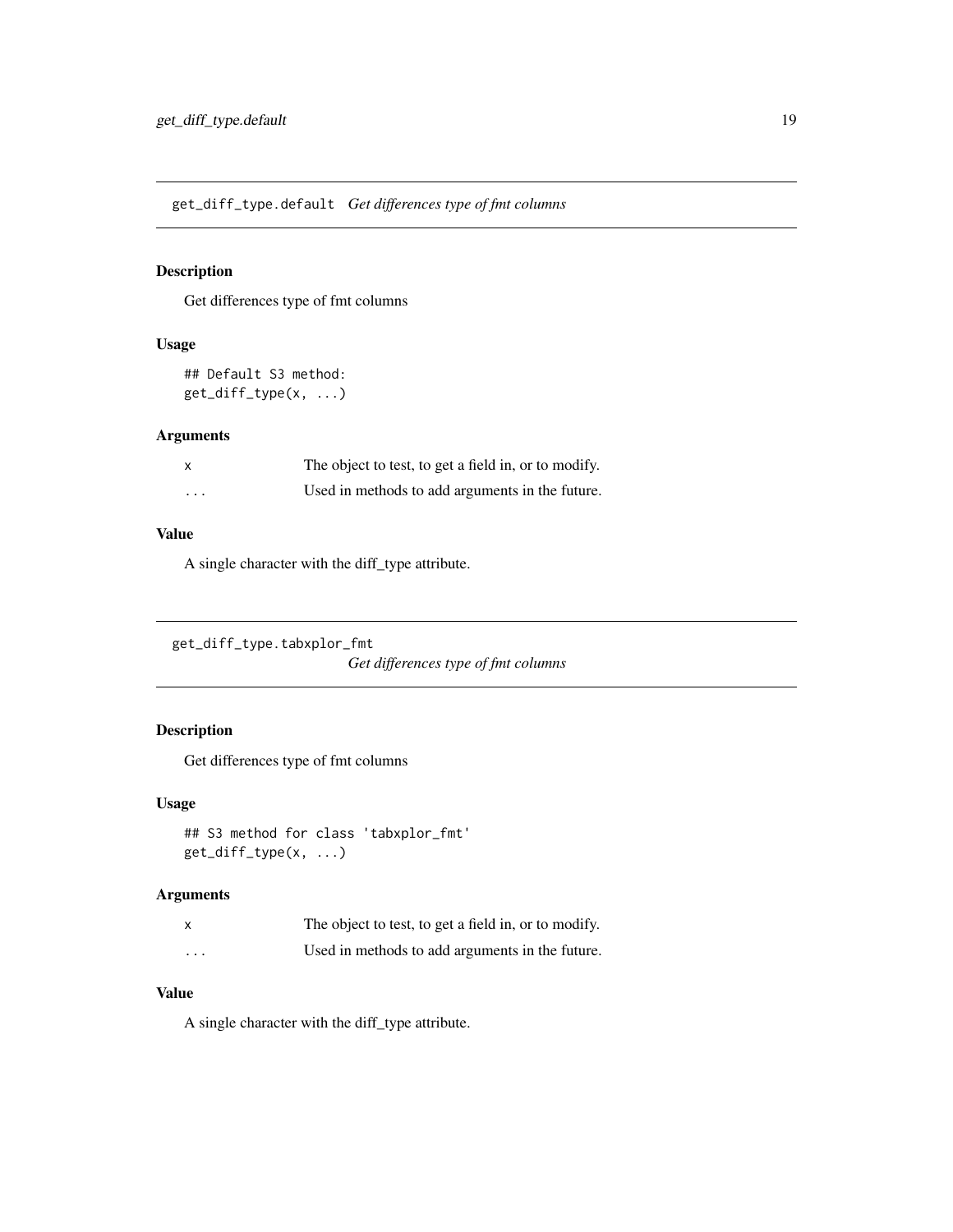<span id="page-19-0"></span>get\_type.data.frame *Get types of fmt columns*

# Description

Get types of fmt columns

#### Usage

```
## S3 method for class 'data.frame'
get_type(x, ...)
```
# Arguments

| $\boldsymbol{\mathsf{x}}$ | The object to test, to get a field in, or to modify. |
|---------------------------|------------------------------------------------------|
| $\cdots$                  | Used in methods to add arguments in the future.      |

# Value

A character vector with the data.frame column's types.

get\_type.default *Get types of fmt columns*

# Description

Get types of fmt columns

#### Usage

## Default S3 method: get\_type(x, ...)

# Arguments

| $\boldsymbol{\mathsf{x}}$ | The object to test, to get a field in, or to modify. |
|---------------------------|------------------------------------------------------|
| $\cdots$                  | Used in methods to add arguments in the future.      |

#### Value

An empty character vector.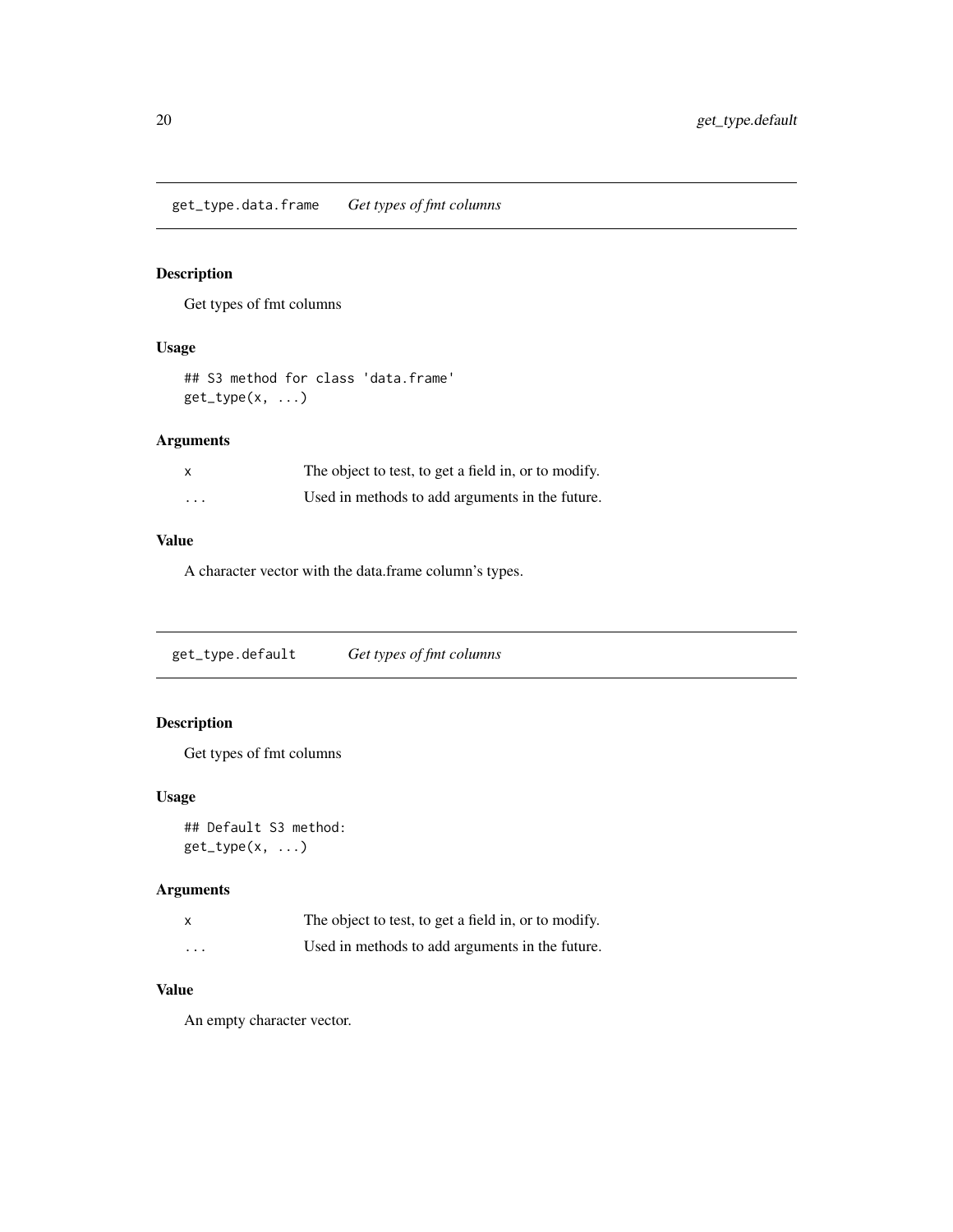<span id="page-20-0"></span>get\_type.tabxplor\_fmt *Get types of fmt columns*

# Description

Get types of fmt columns

#### Usage

## S3 method for class 'tabxplor\_fmt'  $get_type(x, \ldots)$ 

#### Arguments

|          | The object to test, to get a field in, or to modify. |
|----------|------------------------------------------------------|
| $\cdots$ | Used in methods to add arguments in the future.      |

#### Value

A single string with the vector's type.

group\_by.tabxplor\_tab *group\_by method for class tabxplor\_tab*

#### Description

group\_by method for class tabxplor\_tab

# Usage

```
## S3 method for class 'tabxplor_tab'
group_by(.data, ..., .add = FALSE, .drop = dplyr::group_by_drop_default(.data))
```
# Arguments

| .data   | A tibble of class tabxplor_tab.                                                                                                                               |
|---------|---------------------------------------------------------------------------------------------------------------------------------------------------------------|
| $\cdot$ | Variables or computations to group by.                                                                                                                        |
| . add   | When FALSE, the default, group_by() will override existing groups. To add to<br>the existing groups, use $ad = \text{TRUE}$ .                                 |
| .drop   | Drop groups formed by factor levels that don't appear in the data? The default<br>is TRUE except when . data has been previously grouped with . drop = FALSE. |

#### Value

A tibble of class tabxplor\_grouped\_tab.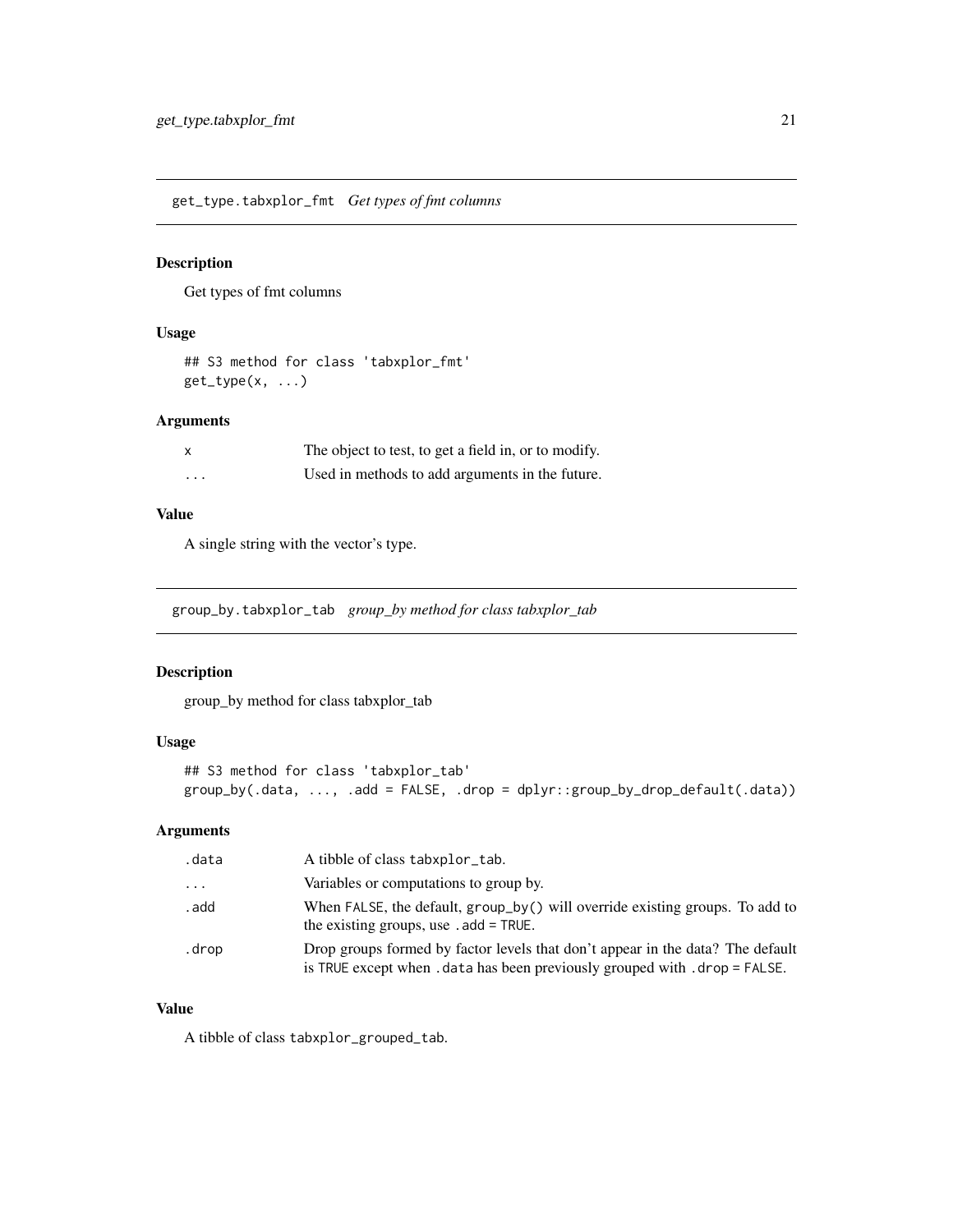<span id="page-21-0"></span>is\_refcol.data.frame *Test function for reference columns*

# Description

Test function for reference columns

#### Usage

## S3 method for class 'data.frame'  $is\_refcol(x, \ldots)$ 

# Arguments

| $\boldsymbol{\mathsf{x}}$ | The object to test, to get a field in, or to modify. |
|---------------------------|------------------------------------------------------|
| $\cdots$                  | Used in methods to add arguments in the future.      |

# Value

A character vector with the ref\_col attributes.

is\_refcol.default *Test function for reference columns*

# Description

Test function for reference columns

#### Usage

## Default S3 method:  $is\_refcol(x, ...)$ 

# Arguments

|   | The object to test, to get a field in, or to modify. |
|---|------------------------------------------------------|
| . | Used in methods to add arguments in the future.      |

#### Value

A single character with the ref\_col attribute.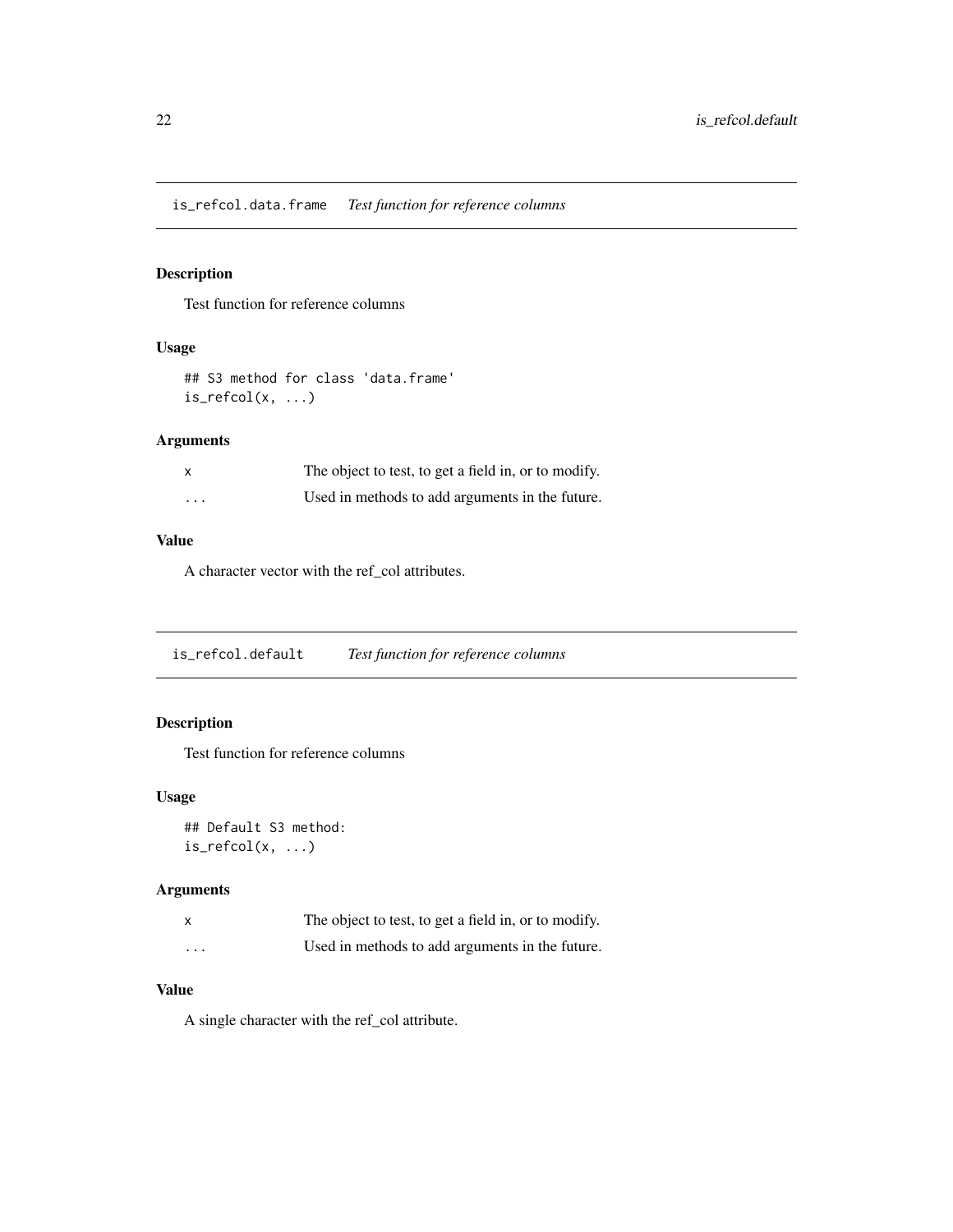<span id="page-22-0"></span>is\_refcol.tabxplor\_fmt

*Test function for reference columns*

# Description

Test function for reference columns

#### Usage

## S3 method for class 'tabxplor\_fmt' is\_refcol(x, ...)

# Arguments

|         | The object to test, to get a field in, or to modify. |
|---------|------------------------------------------------------|
| $\cdot$ | Used in methods to add arguments in the future.      |

#### Value

A single character with the ref\_col attribute.

is\_refrow.data.frame *Test function to detect cells in reference rows*

# Description

Test function to detect cells in reference rows

# Usage

```
## S3 method for class 'data.frame'
is_refrom(x, ..., partial = TRUE)
```
#### Arguments

|                         | The object to test, to get a field in, or to modify.                          |
|-------------------------|-------------------------------------------------------------------------------|
| $\cdot$ $\cdot$ $\cdot$ | Used in methods to add arguments in the future.                               |
| partial                 | Should partial reference rows be counted as reference rows? Default to FALSE. |

# Value

A list of logical vectors with the in\_refrow fields.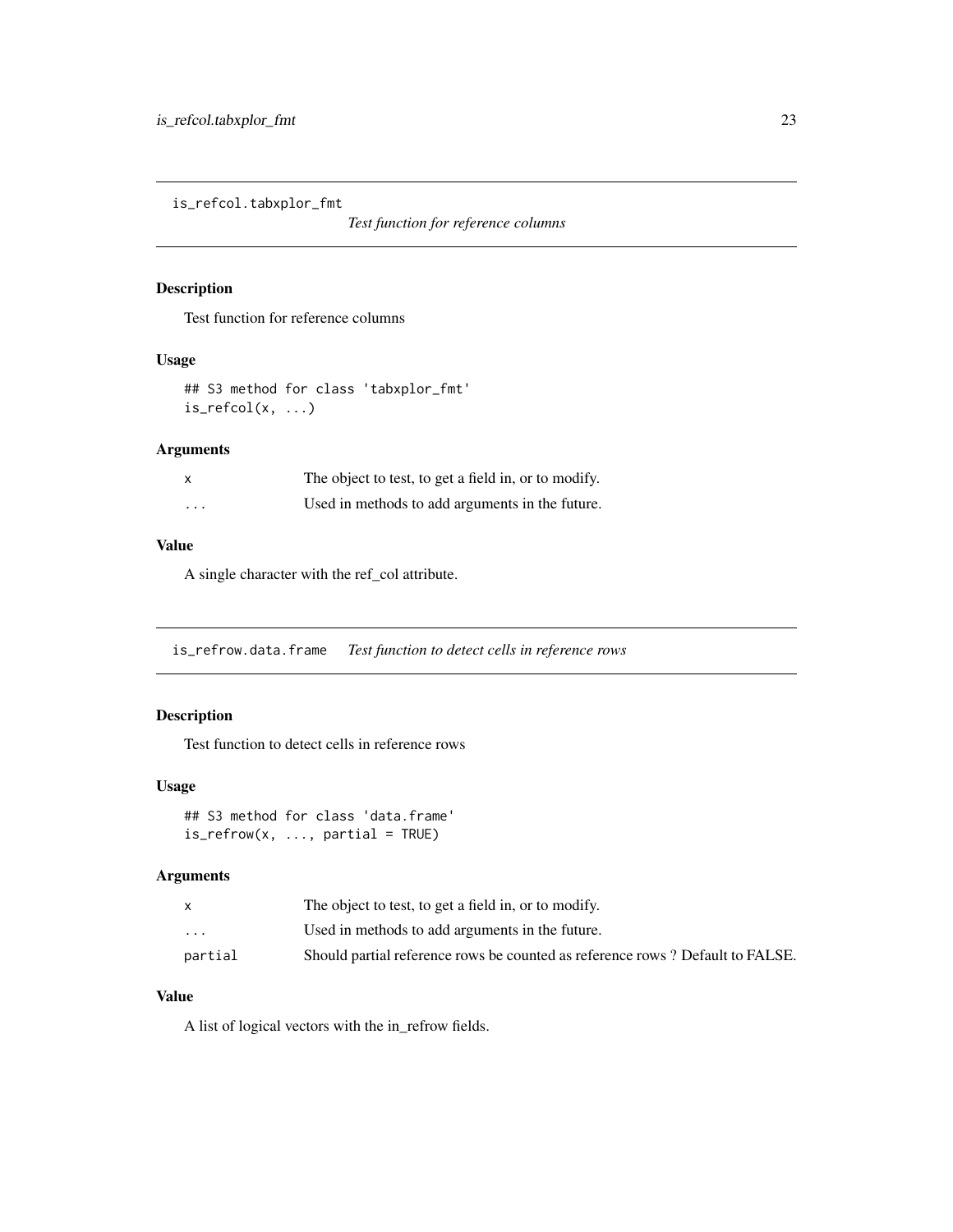<span id="page-23-0"></span>is\_refrow.default *Test function to detect cells in reference rows*

# Description

Test function to detect cells in reference rows

# Usage

```
## Default S3 method:
is_refrow(x, ...)
```
# Arguments

| $\boldsymbol{\mathsf{x}}$ | The object to test, to get a field in, or to modify. |
|---------------------------|------------------------------------------------------|
| $\cdots$                  | Used in methods to add arguments in the future.      |

#### Value

A logical vector with FALSE, the length of x.

```
is_refrow.tabxplor_fmt
```
*Test function to detect cells in reference rows*

# Description

Test function to detect cells in reference rows

# Usage

```
## S3 method for class 'tabxplor_fmt'
is\_refrow(x, ...)
```
# Arguments

|                         | The object to test, to get a field in, or to modify. |
|-------------------------|------------------------------------------------------|
| $\cdot$ $\cdot$ $\cdot$ | Used in methods to add arguments in the future.      |

# Value

A logical vector with the in\_refrow field.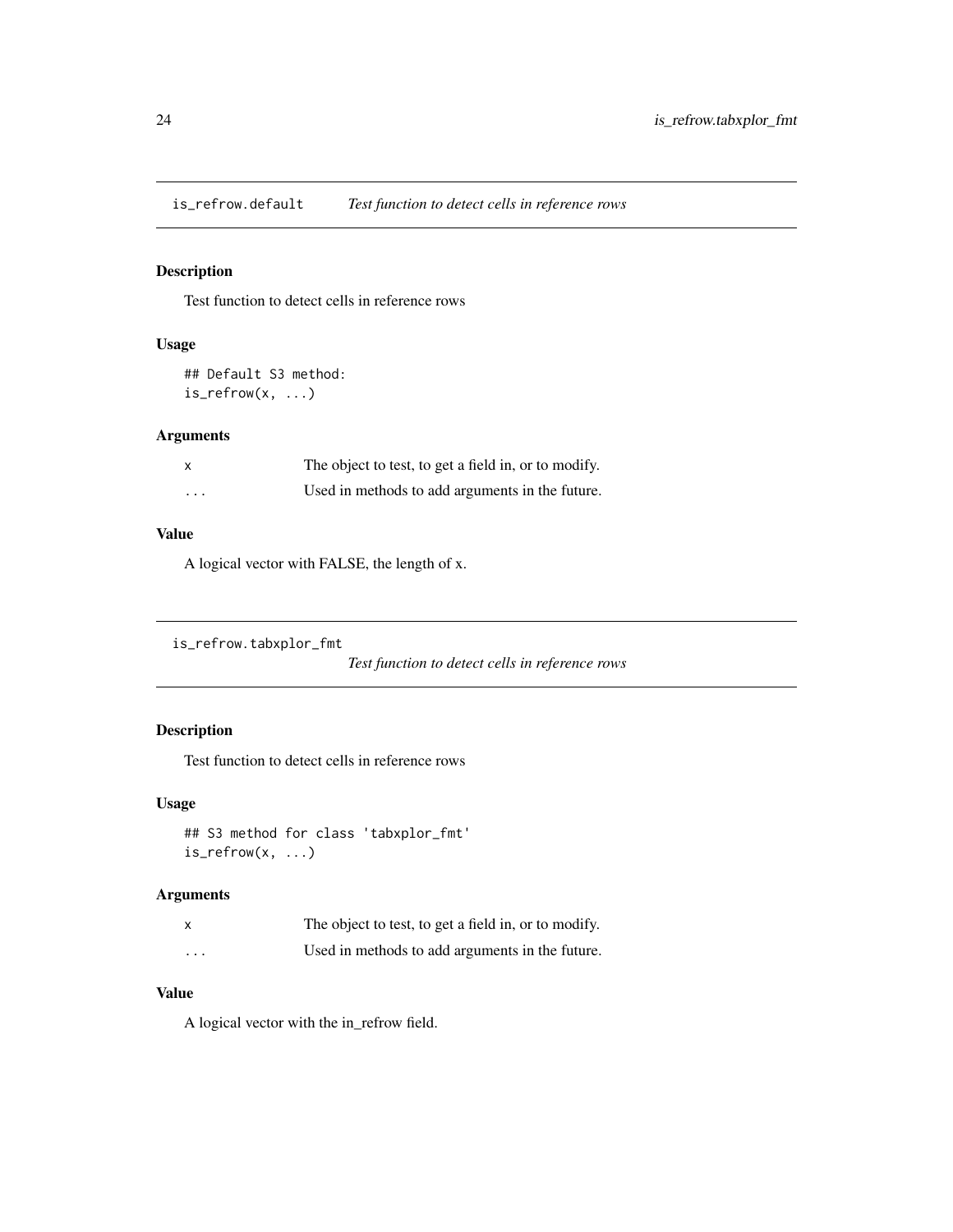<span id="page-24-0"></span>is\_totcol.data.frame *Test function for total columns*

# Description

Test function for total columns

#### Usage

## S3 method for class 'data.frame'  $is\_totcol(x, \ldots)$ 

# Arguments

| $\boldsymbol{\mathsf{x}}$ | The object to test, to get a field in, or to modify. |
|---------------------------|------------------------------------------------------|
| $\cdots$                  | Used in methods to add arguments in the future.      |

# Value

A logical vector, with the data.frame column's totcol attributes.

is\_totcol.default *Test function for total columns*

# Description

Test function for total columns

#### Usage

## Default S3 method:  $is\_totcol(x, \ldots)$ 

# Arguments

|   | The object to test, to get a field in, or to modify. |
|---|------------------------------------------------------|
| . | Used in methods to add arguments in the future.      |

#### Value

A single logical vector with the totcol attribute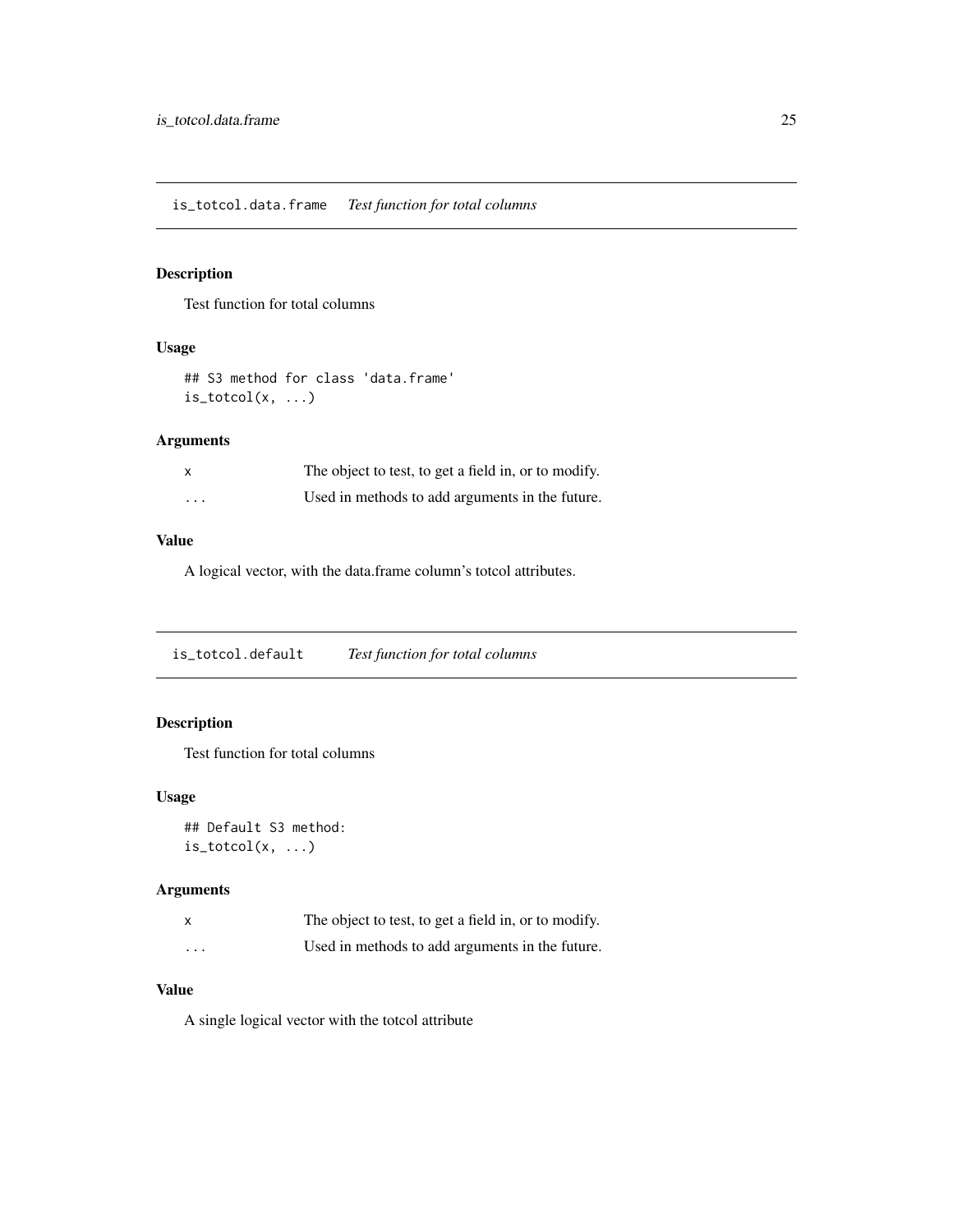<span id="page-25-0"></span>is\_totcol.tabxplor\_fmt

*Test function for total columns*

# Description

Test function for total columns

#### Usage

## S3 method for class 'tabxplor\_fmt'  $is\_totcol(x, \ldots)$ 

# Arguments

|         | The object to test, to get a field in, or to modify. |
|---------|------------------------------------------------------|
| $\cdot$ | Used in methods to add arguments in the future.      |

#### Value

A single logical vector with the totcol attribute

is\_totrow.data.frame *Test function to detect cells in total rows*

# Description

Test function to detect cells in total rows

# Usage

```
## S3 method for class 'data.frame'
is\_totrow(x, ..., partial = FALSE)
```
#### Arguments

|                         | The object to test, to get a field in, or to modify.                  |
|-------------------------|-----------------------------------------------------------------------|
| $\cdot$ $\cdot$ $\cdot$ | Used in methods to add arguments in the future.                       |
| partial                 | Should partial total rows be counted as total rows? Default to FALSE. |

# Value

A list of logical vectors, with the data.frame column's totrow fields.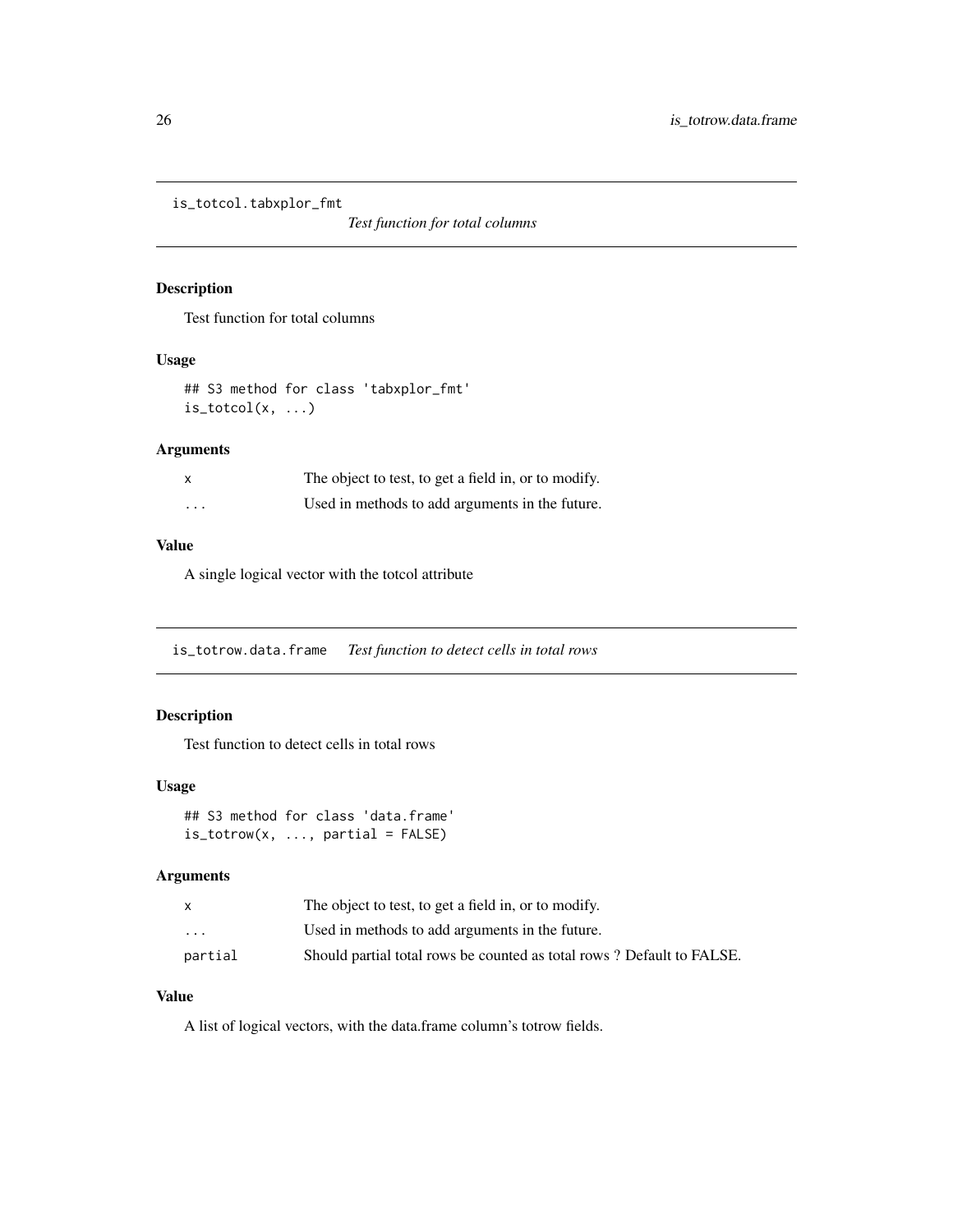<span id="page-26-0"></span>is\_totrow.default *Test function to detect cells in total rows*

# Description

Test function to detect cells in total rows

# Usage

```
## Default S3 method:
is_totrow(x, ...)
```
# Arguments

| $\boldsymbol{\mathsf{x}}$ | The object to test, to get a field in, or to modify. |
|---------------------------|------------------------------------------------------|
| $\cdots$                  | Used in methods to add arguments in the future.      |

#### Value

A logical vector with FALSE.

```
is_totrow.tabxplor_fmt
```
*Test function to detect cells in total rows*

# Description

Test function to detect cells in total rows

# Usage

```
## S3 method for class 'tabxplor_fmt'
is\_totrow(x, \ldots)
```
# Arguments

|                         | The object to test, to get a field in, or to modify. |
|-------------------------|------------------------------------------------------|
| $\cdot$ $\cdot$ $\cdot$ | Used in methods to add arguments in the future.      |

# Value

A logical vector with the totrow field.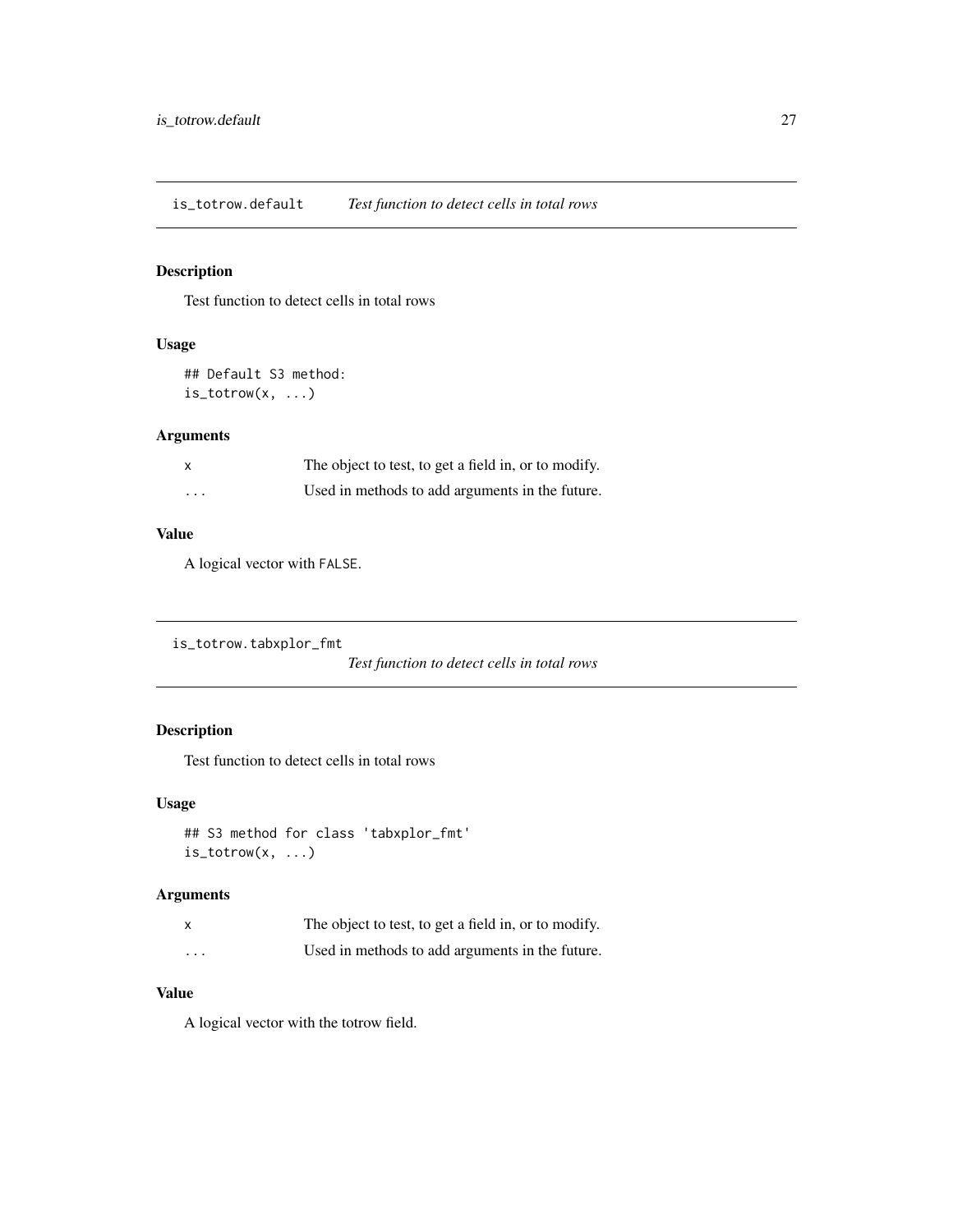<span id="page-27-0"></span>is\_tottab.data.frame *Test function to detect cells in total tables*

# Description

Test function to detect cells in total tables

# Usage

```
## S3 method for class 'data.frame'
is\_tottab(x, ..., partial = FALSE)
```
# Arguments

| $\mathsf{x}$            | The object to test, to get a field in, or to modify.                  |
|-------------------------|-----------------------------------------------------------------------|
| $\cdot$ $\cdot$ $\cdot$ | Used in methods to add arguments in the future.                       |
| partial                 | Should partial total tabs be counted as total tabs? Default to FALSE. |

# Value

A list of logical vectors, with the data.frame column's tottab fields.

is\_tottab.default *Test function to detect cells in total tables*

# Description

Test function to detect cells in total tables

#### Usage

```
## Default S3 method:
is\_tottab(x, \ldots)
```
# Arguments

|          | The object to test, to get a field in, or to modify. |
|----------|------------------------------------------------------|
| $\cdots$ | Used in methods to add arguments in the future.      |

# Value

A logical vector with FALSE.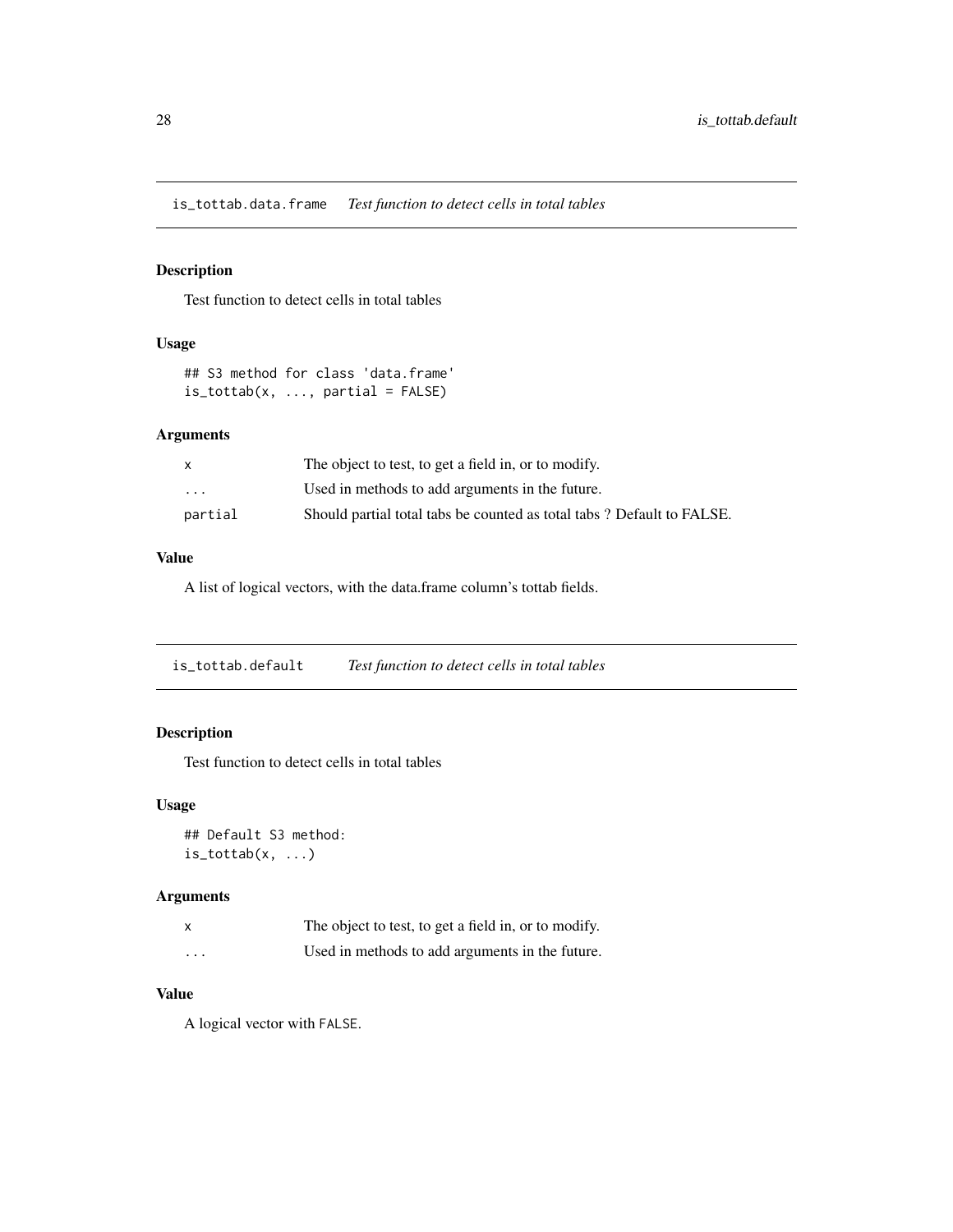<span id="page-28-0"></span>is\_tottab.tabxplor\_fmt

# Description

Test function to detect cells in total tables

# Usage

```
## S3 method for class 'tabxplor_fmt'
is\_tottab(x, \ldots)
```
# Arguments

| X | The object to test, to get a field in, or to modify. |
|---|------------------------------------------------------|
| . | Used in methods to add arguments in the future.      |

# Value

A logical vector with the tottab field.

mutate.tabxplor\_fmt *mutate method to access vctrs::fields of tabxplor\_fmt vectors*

#### Description

mutate method to access vctrs::fields of tabxplor\_fmt vectors

# Usage

```
## S3 method for class 'tabxplor_fmt'
mutate(x, ...)
```
# Arguments

| X                       | A tabxplor_fmt column.                                                                                                                                              |
|-------------------------|---------------------------------------------------------------------------------------------------------------------------------------------------------------------|
| $\cdot$ $\cdot$ $\cdot$ | <data-masking> Name-value pairs. The name gives the name of the column in<br/>the output (do not change it).</data-masking>                                         |
|                         | The value can be:                                                                                                                                                   |
|                         | • A vector of length 1, which will be recycled to the correct length.<br>• A vector the same length as the current group (or the whole data frame if<br>ungrouped). |

# Value

An object of class tabxplor\_fmt.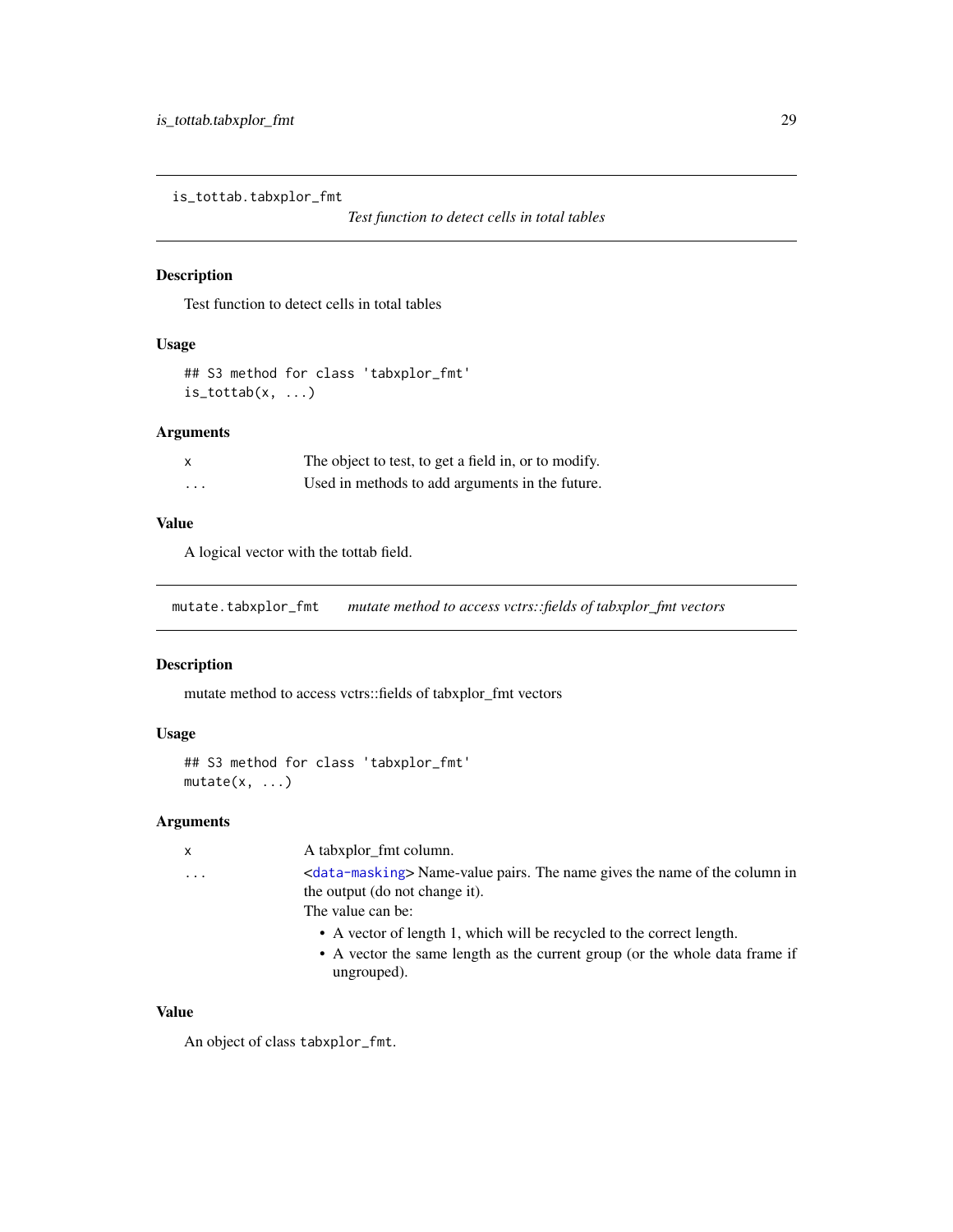<span id="page-29-0"></span>

#### Description

A constructor for class tabxplor\_tab

# Usage

```
new_tab(
  tabs = tibble::tibble(),
  subtext = ",
 chi2 = tibble::tibble(tables = character(), pvalue = double(), df = integer(), cells
    = integer(), variance = double(), count = integer(),...,
  class = character()
\lambdanew_grouped_tab(
  tabs = tibble::tibble(),
  groups,
  subtext = ",
 chi2 = tibble::tibble(tables = character(), pvalue = double(), df = integer(), cells
    = integer(), variance = double(), count = integer()),
  ...,
  class = character()
)
```
# Arguments

| tabs     | A table, stored into a tibble data.frame. It is generally made with tab, tab_many<br>or tab plain. |
|----------|----------------------------------------------------------------------------------------------------|
| subtext  | A character vector to print legend lines under the table.                                          |
| chi2     | A tibble storing information about pvalues and variances, to fill with tab chi2.                   |
| $\cdots$ | Needed to implement subclasses.                                                                    |
| class    | Needed to implement subclasses.                                                                    |
| groups   | The grouping data.                                                                                 |

#### Value

A tibble of class tabxplor\_tab.

A tibble of class tabxplor\_grouped\_tab.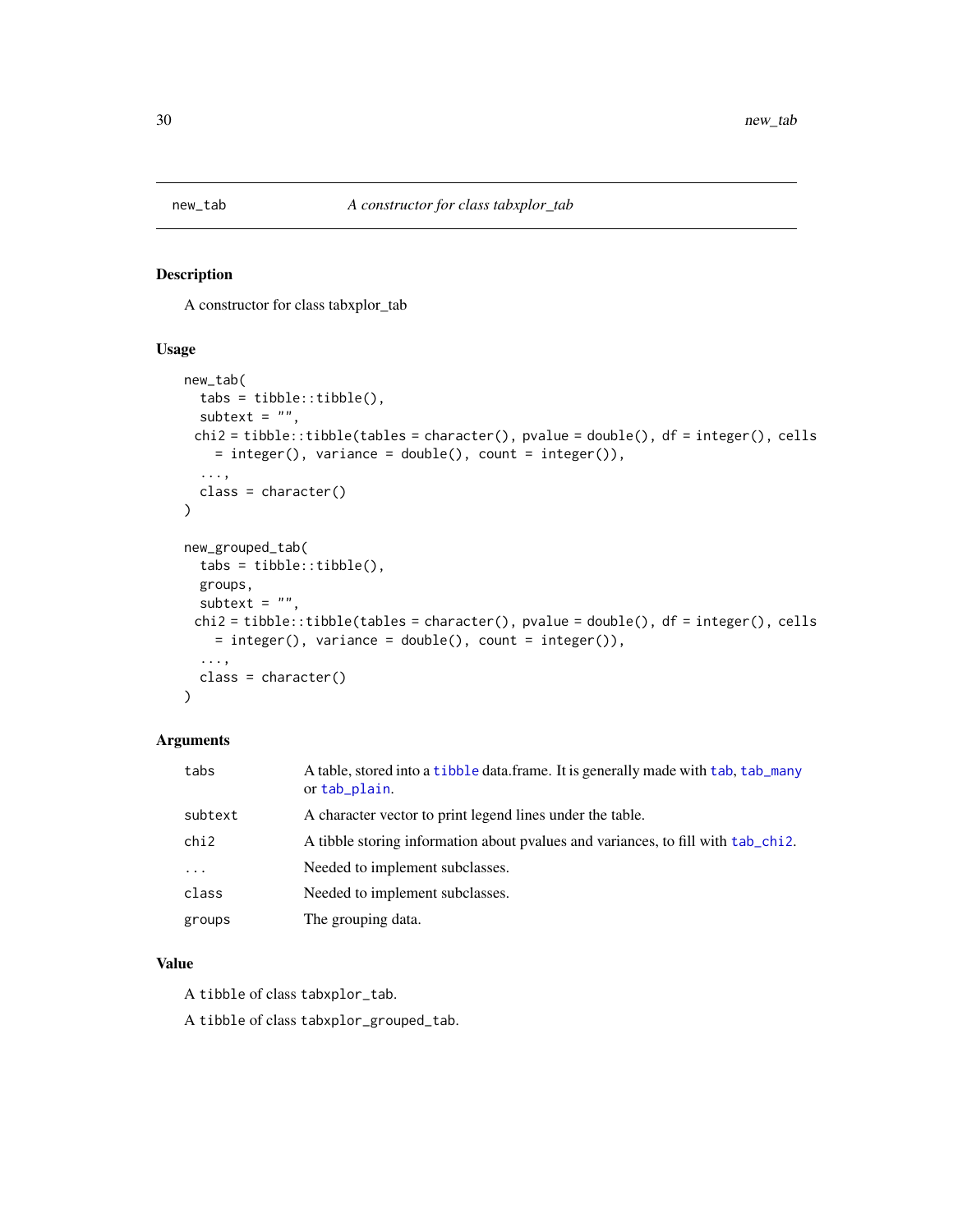<span id="page-30-0"></span>pillar\_shaft.tabxplor\_fmt

*Pillar\_shaft method to print class fmt in a* [tibble](#page-0-0) *column*

# Description

Pillar\_shaft method to print class fmt in a [tibble](#page-0-0) column

#### Usage

```
## S3 method for class 'tabxplor_fmt'
pillar_shaft(x, ...)
```
#### Arguments

| x | A fmt object.    |
|---|------------------|
| . | Other parameter. |

# Value

A fmt printed in a pillar.

pillar\_shaft.tab\_chi2\_fmt *Print Chi2 tables columns*

# Description

Print Chi2 tables columns

#### Usage

```
## S3 method for class 'tab_chi2_fmt'
pillar_shaft(x, ...)
```
# Arguments

| x        | A fmt object.    |
|----------|------------------|
| $\cdots$ | Other parameter. |

# Value

A Chi2 table column printed in a pillar.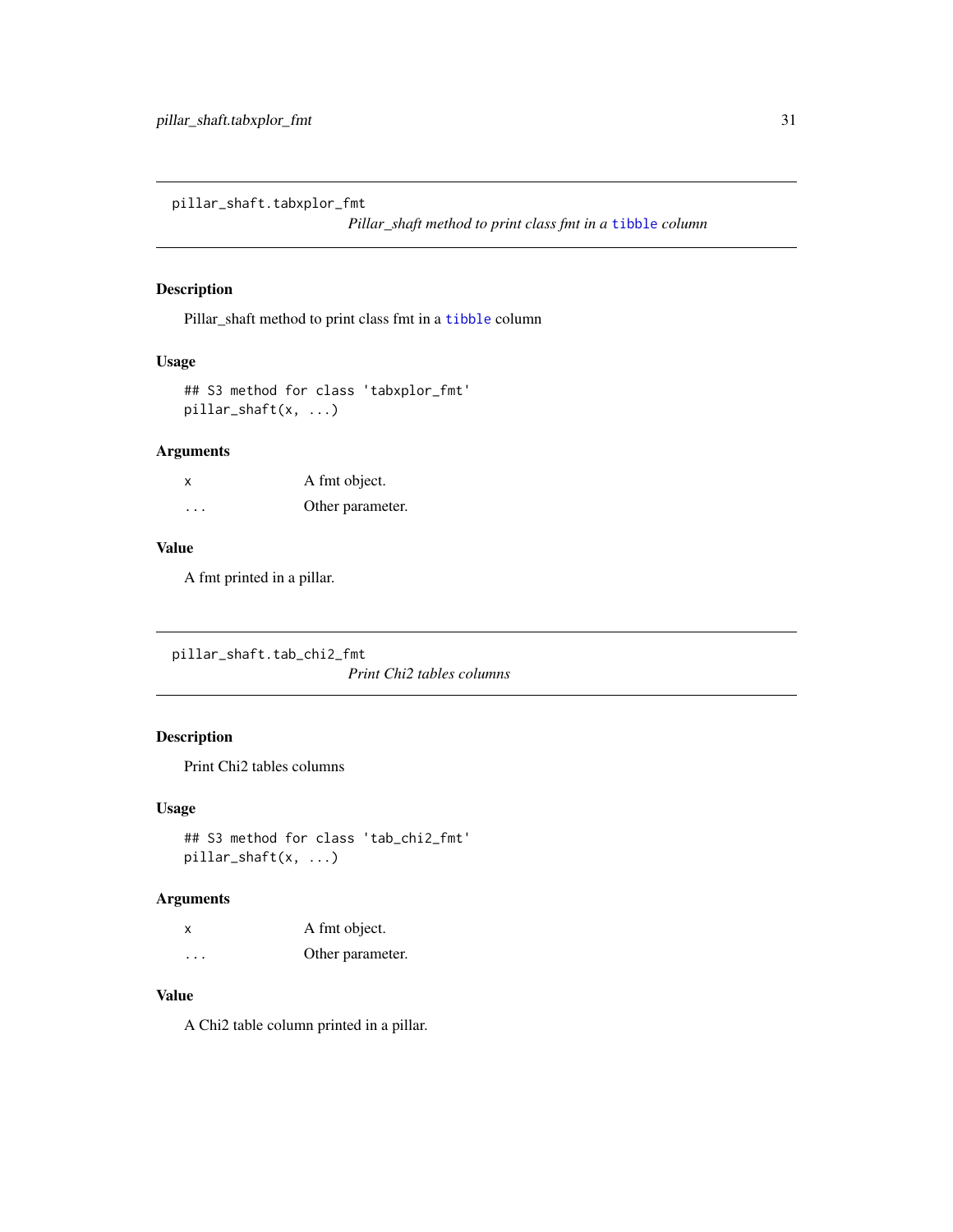<span id="page-31-0"></span>print.tabxplor\_grouped\_tab

*Printing method for class tabxplor\_grouped\_tab*

# Description

Printing method for class tabxplor\_grouped\_tab

# Usage

```
## S3 method for class 'tabxplor_grouped_tab'
print(
  x,
  width = NULL,
  ...,
  n = 100,max_extra_cols = NULL,
  max_footer_lines = NULL,
  min\_row\_var = 30\mathcal{E}
```
# Arguments

| X                | Object to format or print.                                                                                                       |
|------------------|----------------------------------------------------------------------------------------------------------------------------------|
| width            | Width of text output to generate.                                                                                                |
|                  | Passed on to tbl_format_setup().                                                                                                 |
| n                | Number of rows to show.                                                                                                          |
|                  | max_extra_cols Number of extra columns to print abbreviated information for, if the width is too<br>small for the entire tibble. |
| max_footer_lines |                                                                                                                                  |
|                  | Maximum number of footer lines.                                                                                                  |
| min_row_var      | Minimum number of characters for the row variable. Default to 30.                                                                |

# Value

A printed grouped table.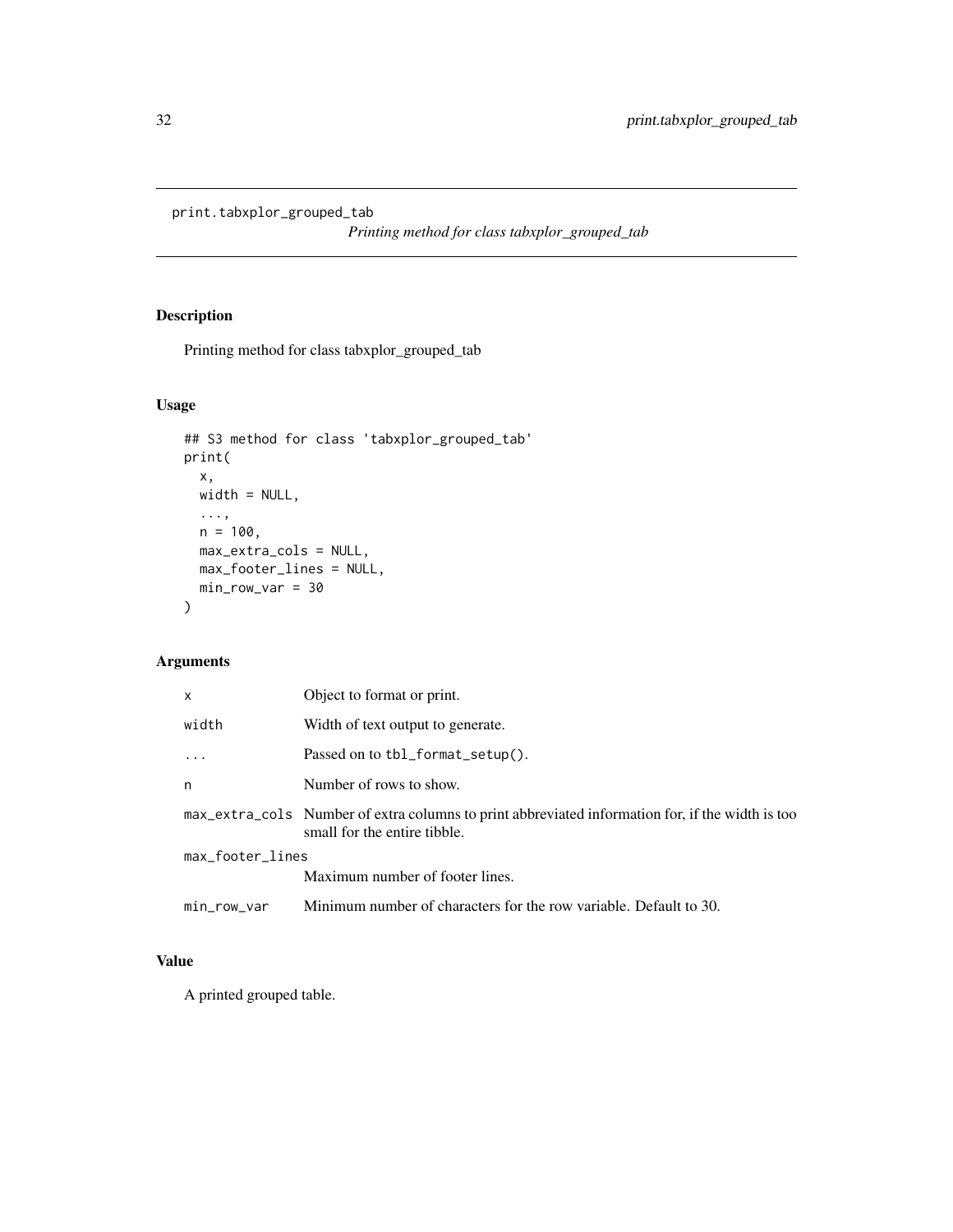# <span id="page-32-0"></span>Description

Printing method for class tabxplor\_tab

# Usage

```
## S3 method for class 'tabxplor_tab'
print(
  x,
 width = NULL,
  ...,
 n = 100,max_extra_cols = NULL,
 max_footer_lines = NULL,
 min_row_var = 30
)
```
# Arguments

| $\mathsf{x}$     | Object to format or print.                                                                                                       |
|------------------|----------------------------------------------------------------------------------------------------------------------------------|
| width            | Width of text output to generate.                                                                                                |
|                  | Passed on to tbl_format_setup().                                                                                                 |
| n                | Number of rows to show.                                                                                                          |
|                  | max_extra_cols Number of extra columns to print abbreviated information for, if the width is too<br>small for the entire tibble. |
| max_footer_lines |                                                                                                                                  |
|                  | Maximum number of footer lines.                                                                                                  |
| min_row_var      | Minimum number of characters for the row variable. Default to 30.                                                                |

# Value

A printed table.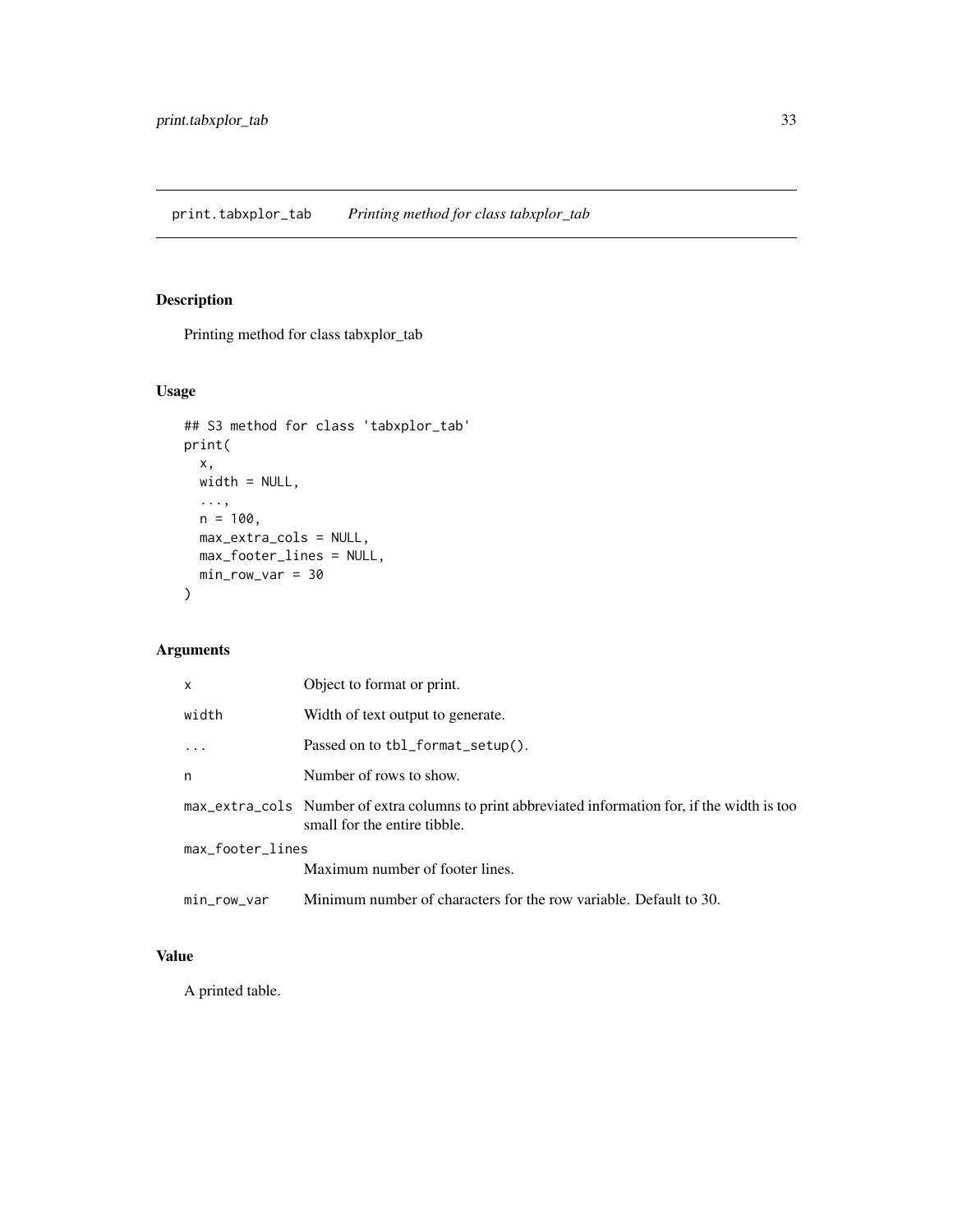<span id="page-33-0"></span>relocate.tabxplor\_grouped\_tab

*relocate method for class tabxplor\_grouped\_tab*

#### Description

relocate method for class tabxplor\_grouped\_tab

#### Usage

```
## S3 method for class 'tabxplor_grouped_tab'
relocate(.data, ...)
```
#### Arguments

| .data   | A tibble of class tabxplor_tab.                                              |
|---------|------------------------------------------------------------------------------|
| $\cdot$ | Columns to move, will move columns to the left-hand side; specifying both is |
|         | an error.                                                                    |

#### Value

An object of class tabxplor\_grouped\_tab.

```
rename.tabxplor_grouped_tab
```
*rename method for class tabxplor\_grouped\_tab*

#### Description

rename method for class tabxplor\_grouped\_tab

#### Usage

```
## S3 method for class 'tabxplor_grouped_tab'
rename(.data, ...)
```
#### Arguments

| .data    | A tibble of class tabxplor_tab.                       |
|----------|-------------------------------------------------------|
| $\cdots$ | Use new name = old name to rename selected variables. |

#### Value

An object of class tabxplor\_grouped\_tab.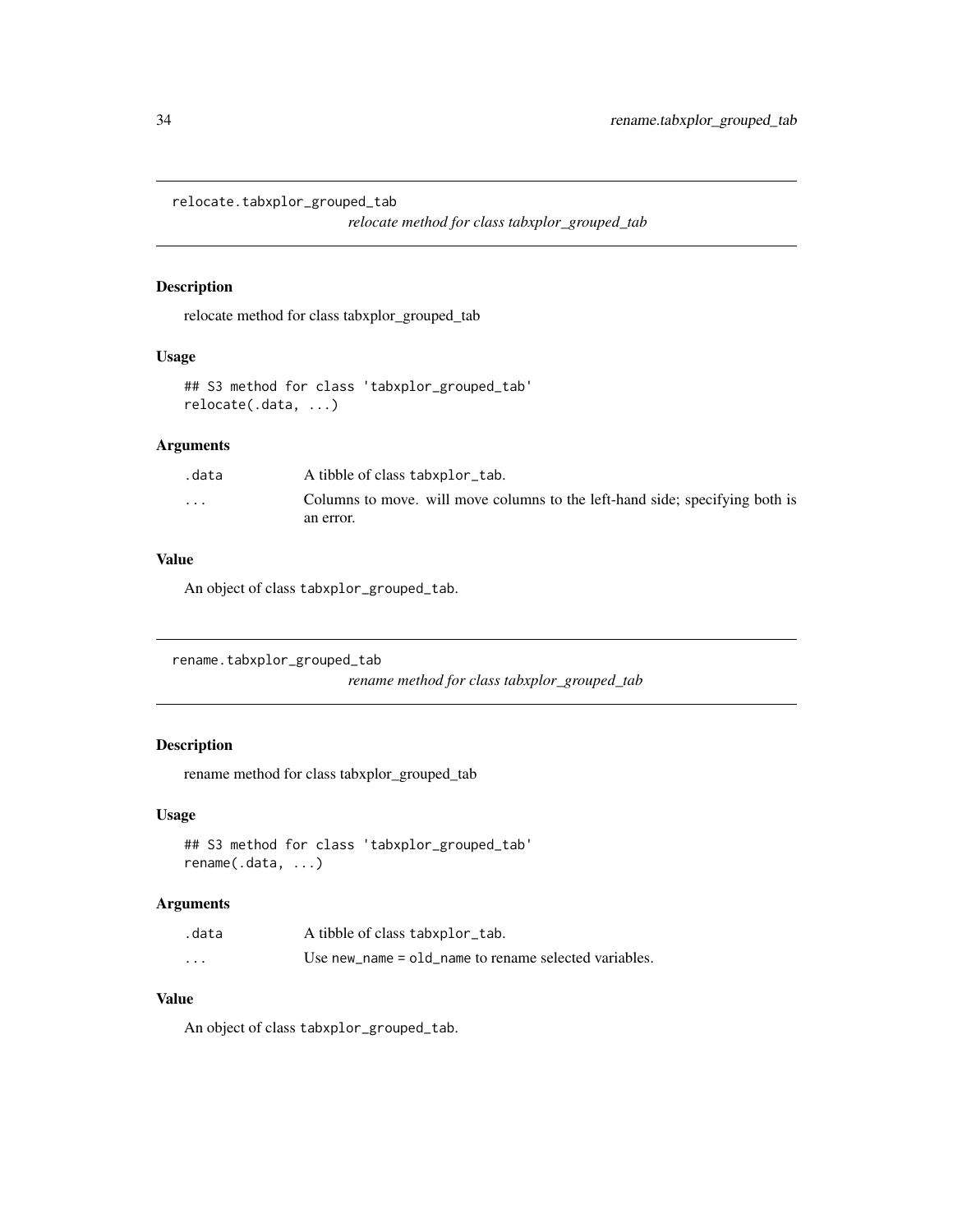<span id="page-34-0"></span>rename\_with.tabxplor\_grouped\_tab

*rename\_with method for class tabxplor\_grouped\_tab*

#### Description

rename\_with method for class tabxplor\_grouped\_tab

# Usage

```
## S3 method for class 'tabxplor_grouped_tab'
rename_with(.data, .fn, .cols = dplyr::everything(), ...)
```
#### Arguments

| .data | A tibble of class tabxplor_tab.                                                                                    |
|-------|--------------------------------------------------------------------------------------------------------------------|
| . fn  | A function used to transform the selected .cols. Should return a character<br>vector the same length as the input. |
| .cols | Columns to rename; defaults to all columns.                                                                        |
| .     | Additional arguments passed onto . fn.                                                                             |
|       |                                                                                                                    |

#### Value

An object of class tabxplor\_grouped\_tab.

```
rowwise.tabxplor_grouped_tab
                        rowwise method for class tabxplor_grouped_tab
```
#### Description

rowwise method for class tabxplor\_grouped\_tab

#### Usage

```
## S3 method for class 'tabxplor_grouped_tab'
rowwise(.data, ...)
```
#### Arguments

| .data                   | A tibble of class tabxplor_tab.                                                |
|-------------------------|--------------------------------------------------------------------------------|
| $\cdot$ $\cdot$ $\cdot$ | Variables to be preserved when calling summarise(). This is typically a set of |
|                         | variables whose combination uniquely identify each row.                        |

# Value

An object of class tabxplor\_grouped\_tab and rowwise\_df.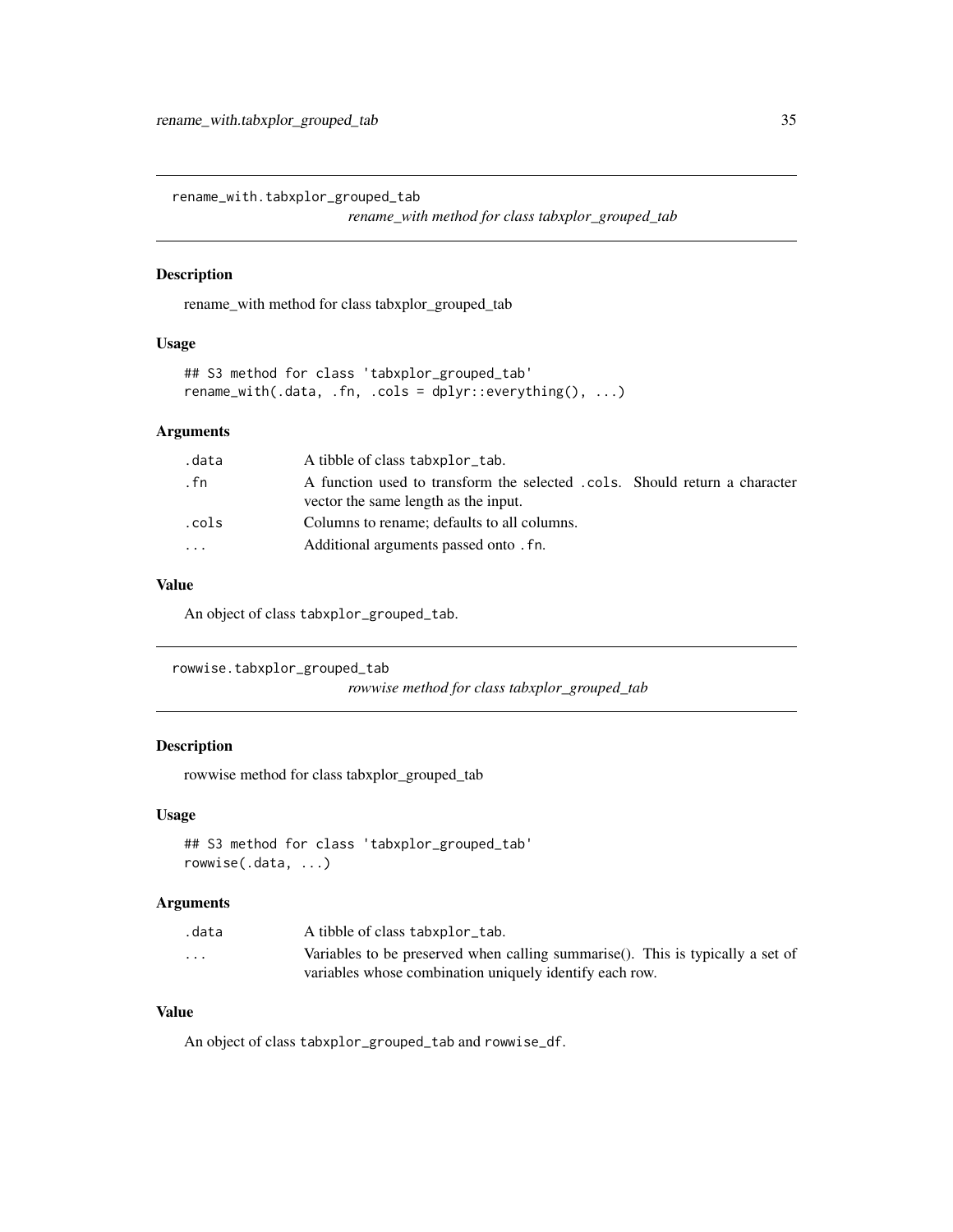<span id="page-35-0"></span>rowwise.tabxplor\_tab *rowwise method for class tabxplor\_tab*

# Description

rowwise method for class tabxplor\_tab

#### Usage

## S3 method for class 'tabxplor\_tab' rowwise(.data, ...)

# Arguments

| .data                   | A tibble of class tabxplor_tab.                                                |
|-------------------------|--------------------------------------------------------------------------------|
| $\cdot$ $\cdot$ $\cdot$ | Variables to be preserved when calling summarise(). This is typically a set of |
|                         | variables whose combination uniquely identify each row.                        |

## Value

A tibble of class tabxplor\_grouped\_tab and rowwise\_df.

```
select.tabxplor_grouped_tab
```
*select method for class tabxplor\_grouped\_tab*

# Description

select method for class tabxplor\_grouped\_tab

#### Usage

```
## S3 method for class 'tabxplor_grouped_tab'
select(.data, ...)
```
# Arguments

| .data                   | A tibble of class tabxplor_tab.                                                      |
|-------------------------|--------------------------------------------------------------------------------------|
| $\cdot$ $\cdot$ $\cdot$ | One or more unquoted expressions separated by commas. Variable names can             |
|                         | be used as if they were positions in the data frame, so expressions like $x : y$ can |
|                         | be used to select a range of variables.                                              |

#### Value

An object of class tabxplor\_grouped\_tab.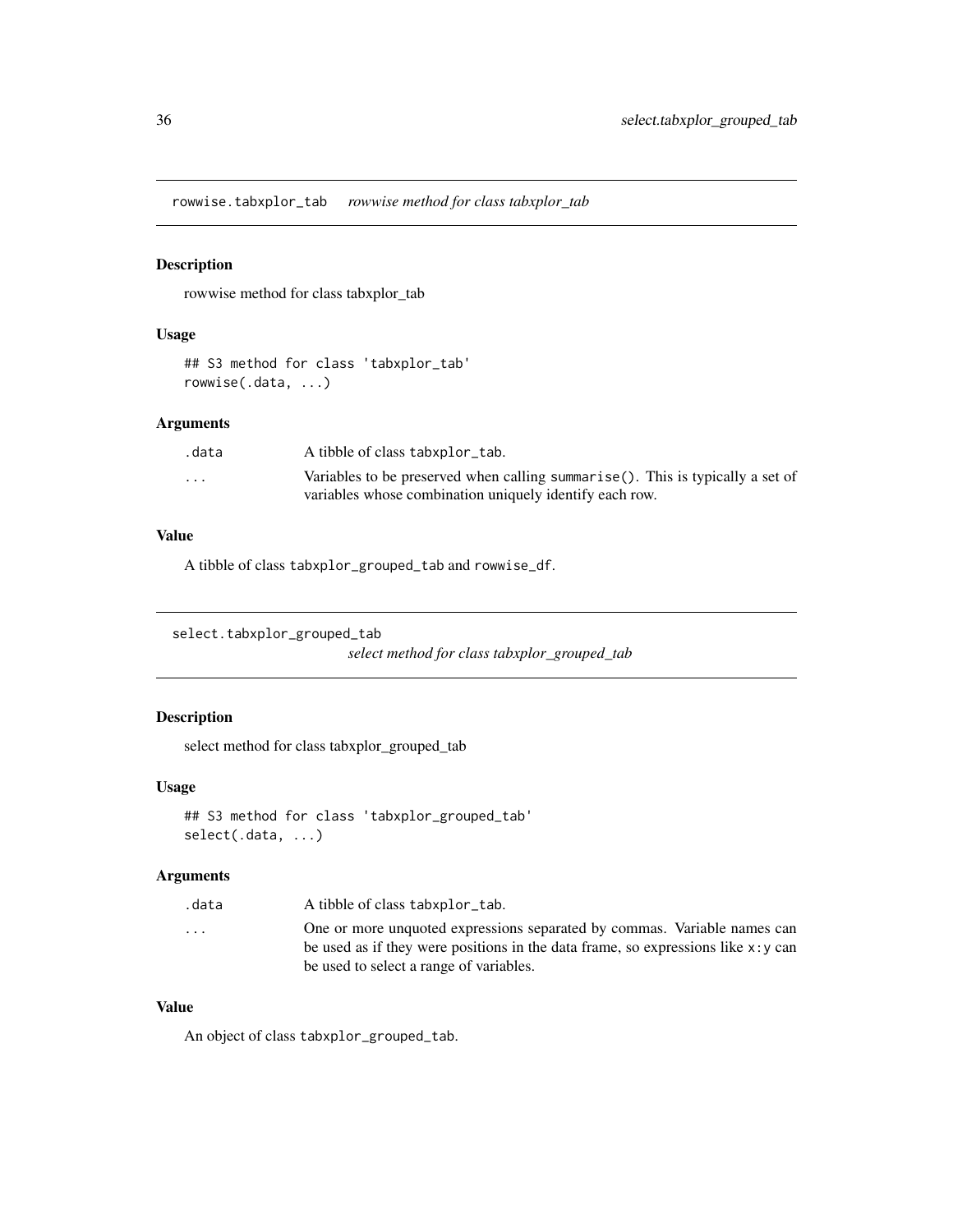summarise.tabxplor\_grouped\_tab

*summarise method for class tabxplor\_grouped\_tab*

### Description

summarise method for class tabxplor\_grouped\_tab

### Usage

```
## S3 method for class 'tabxplor_grouped_tab'
summarise(.data, ..., .groups = NULL)
```
### Arguments

| .data                   | A tibble of class tabxplor_tab.                                                                    |
|-------------------------|----------------------------------------------------------------------------------------------------|
| $\cdot$ $\cdot$ $\cdot$ | Name-value pairs of summary functions. The name will be the name of the<br>variable in the result. |
| .groups                 | Grouping structure of the result.                                                                  |

### Value

An object of class tabxplor\_grouped\_tab.

<span id="page-36-0"></span>

tab *Single cross-table, with color helpers*

### Description

A full-featured function to create, manipulate and format single cross-tables, using colors to make the printed tab more easily readable (in R terminal or exported to Excel with  $tab_\text{x}1$ ). Since objects of class tab are also of class tibble, you can then use all dplyr verbs to modify the result, like [select](#page-0-0), like [arrange](#page-0-0), [filter](#page-0-0) or [mutate](#page-0-0). Wrapper around the more powerful [tab\\_many](#page-45-0).

### Usage

tab( data, row\_var, col\_var, tab\_vars, wt, sup\_cols, na = "keep", digits =  $0$ ,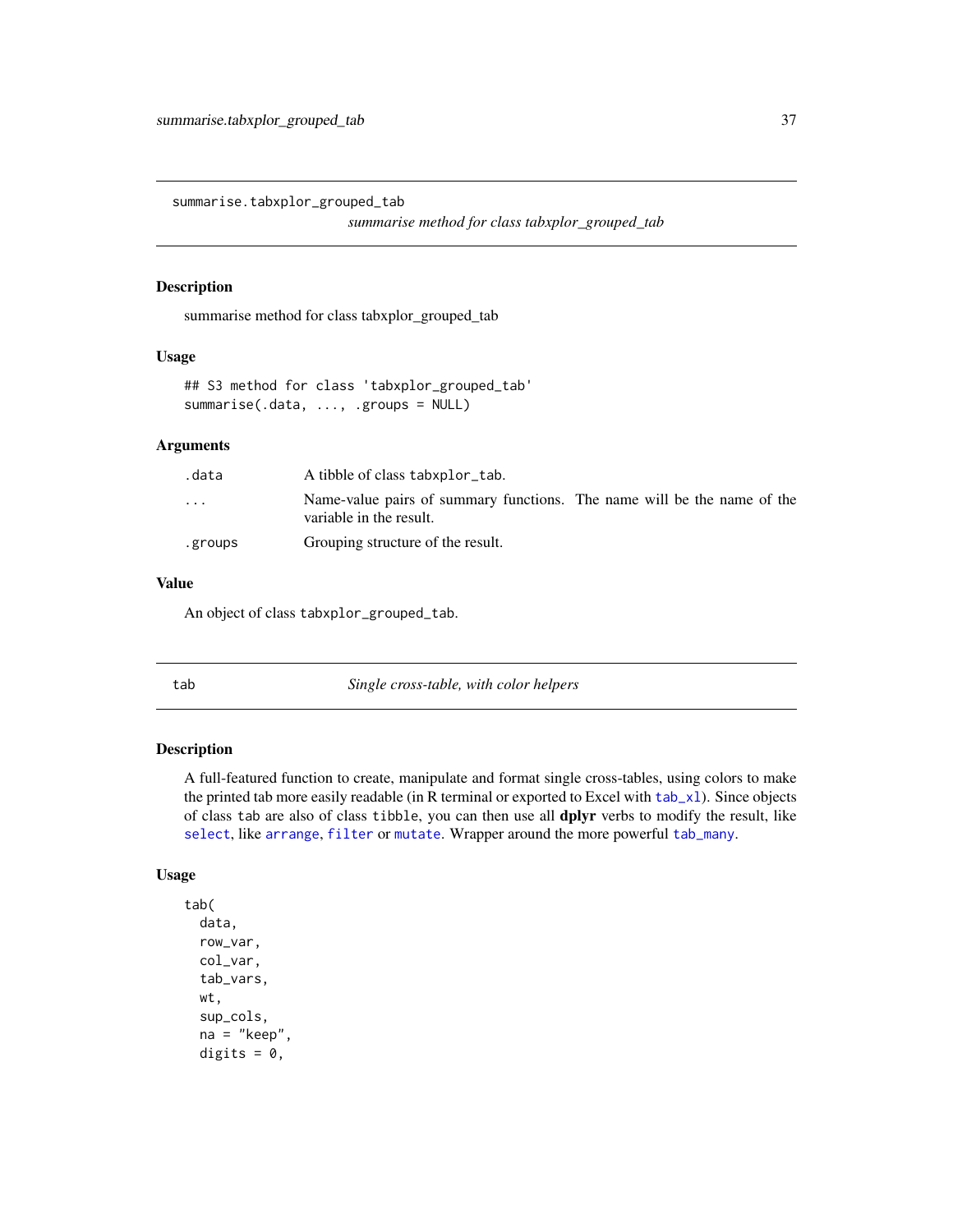```
pct = "no",color = "no",diff = "tot",comp = "tab",totaltab = "line",
 totaltab_name = "Ensemble",
 tot = c("row", "col"),total_names = "Total",
 chi2 = FALSE,ci = "no",conf\_level = 0.95,
 subtext = ",
 cleannames = NULL,
 rare_to_other = FALSE,
 n_min = 30,
 other_level = "Others",
 filter
\mathcal{L}
```

| data             | A data frame.                                                                                                                                                                                                                                                                                                                                                                       |
|------------------|-------------------------------------------------------------------------------------------------------------------------------------------------------------------------------------------------------------------------------------------------------------------------------------------------------------------------------------------------------------------------------------|
| row_var, col_var |                                                                                                                                                                                                                                                                                                                                                                                     |
|                  | The row variable, which will be printed with one level per line, and the column<br>variable, which will be printed with one level per column. For numeric variables<br>means are calculated, in a single column.                                                                                                                                                                    |
| tab_vars         | <tidy-select>Tab variables : a subtable is made for each combination of levels of<br/>the selected variables. Leave empty to make a simple cross-table. All tab_vars<br/>are converted to factor.</tidy-select>                                                                                                                                                                     |
| wt               | A weight variable, of class numeric. Leave empty for unweighted results.                                                                                                                                                                                                                                                                                                            |
| sup_cols         | <tidy-select> Supplementary columns variables, with only the first level printed,<br/>and row percentages (for numeric variables, a mean will be calculated for each<br/>row_var). To pass many variables you may use syntax sup_cols = c(sup_col1,<br/>sup_col2, ). To keep all levels of other col_vars, or other types of per-<br/>centages, use tab_many instead.</tidy-select> |
| na               | The policy to adopt for missing values, as a single string :                                                                                                                                                                                                                                                                                                                        |
|                  | • "keep": by default, NA's of row, col and tab variables are printed as an<br>explicit "NA" level.                                                                                                                                                                                                                                                                                  |
|                  | • "drop": remove NA's in row, col and tab variables before calculations are<br>done. Supplementary columns are then calculated for observations with no<br>NA in any of the row, col and tab variables.                                                                                                                                                                             |
| digits           | The number of digits to print, as a single integer. To print a different number<br>of digits for each sup_cols, an integer vector of length $1 + \sup_{s \in S}$ (the first<br>being the number of digits for the base table).                                                                                                                                                      |
| pct              | The type of percentages to calculate :                                                                                                                                                                                                                                                                                                                                              |
|                  | • "row": row percentages.                                                                                                                                                                                                                                                                                                                                                           |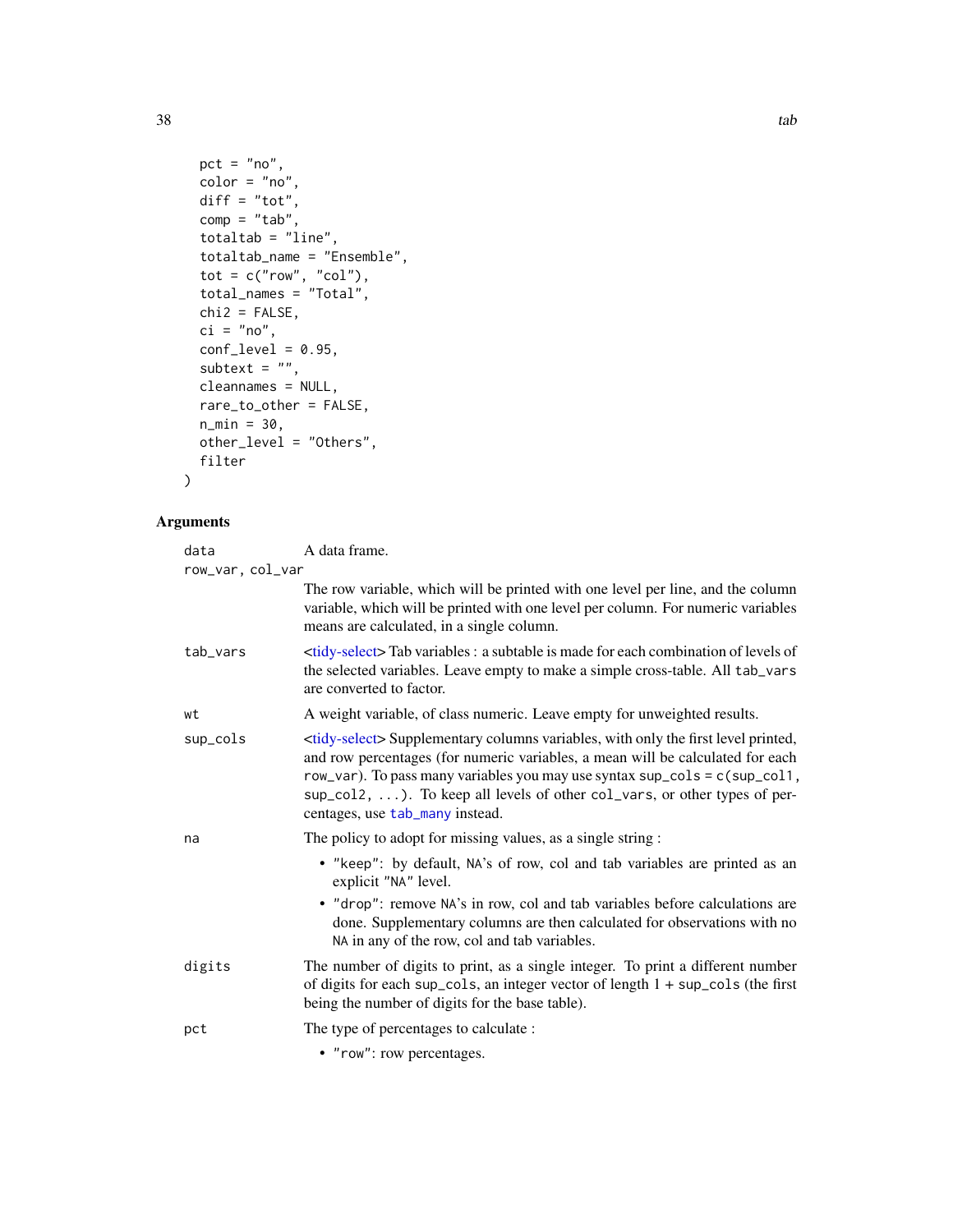|       | • "col": column percentages.<br>• "all": frequencies for each subtable/group, if there is tab_vars.                                                                                                                 |
|-------|---------------------------------------------------------------------------------------------------------------------------------------------------------------------------------------------------------------------|
|       | • "all_tabs": frequencies for the whole (set of) table(s).                                                                                                                                                          |
| color | The type of colors to print, as a single string:                                                                                                                                                                    |
|       | • "no": by default, no colors are printed.                                                                                                                                                                          |
|       | • "diff": color percentages and means based on cells differences from totals<br>(or from first cells when diff = "first").                                                                                          |
|       | • "diff_ci": color pct and means based on cells differences from totals or<br>first cells, removing coloring when the confidence interval of this difference<br>is higher than the difference itself.               |
|       | • "after_ci": idem, but cut off the confidence interval from the difference<br>first.                                                                                                                               |
|       | • "contrib": color cells based on their contribution to variance (except mean<br>columns, from numeric variables).                                                                                                  |
|       | • "auto": frequencies (pct = "all", pct = "all_tabs") and counts are col-<br>ored with "contrib". When ci = "diff", row and col percentages are<br>colored with "after_ci"; otherwise they are colored with "diff". |
| diff  | The reference cell to calculate differences (used to print colors):                                                                                                                                                 |
|       | • "tot": by default, cells differences from total rows are calculated with pct<br>= "row", and cells differences from total columns with pct = "col".                                                               |
|       | • "first": calculate cells differences from the first cell of the row or column<br>(useful to color temporal developments).                                                                                         |
|       | • "no": not use diffs to gain calculation time.                                                                                                                                                                     |
| comp  | The comparison level: by subtables/groups, or for the whole table.                                                                                                                                                  |
|       | • "tab": by default, contributions to variance, row differences from totals/first<br>cells, and row confidence intervals for these differences, are calculated for<br>each tab_vars group.                          |

• "all": compare cells to the general total line (provided there is a total table with a total row), or with the first line of the total table when diff = "first".

# totaltab The total table, if there are subtables/groups (i.e. when tab\_vars is provided) :

- "line": by default, add a general total line (necessary for calculations with  $comp = "all")$
- "table": add a complete total table (i.e. row\_var by col\_vars without tab\_vars).
- "no": not to draw any total table.

totaltab\_name The name of the total table, as a single string.

tot The totals :

- c("col", "row") or "both" : by default, both total rows and total columns.
- "row": only total rows.
- "col": only total column.
- "no": remove all totals (after calculations if needed).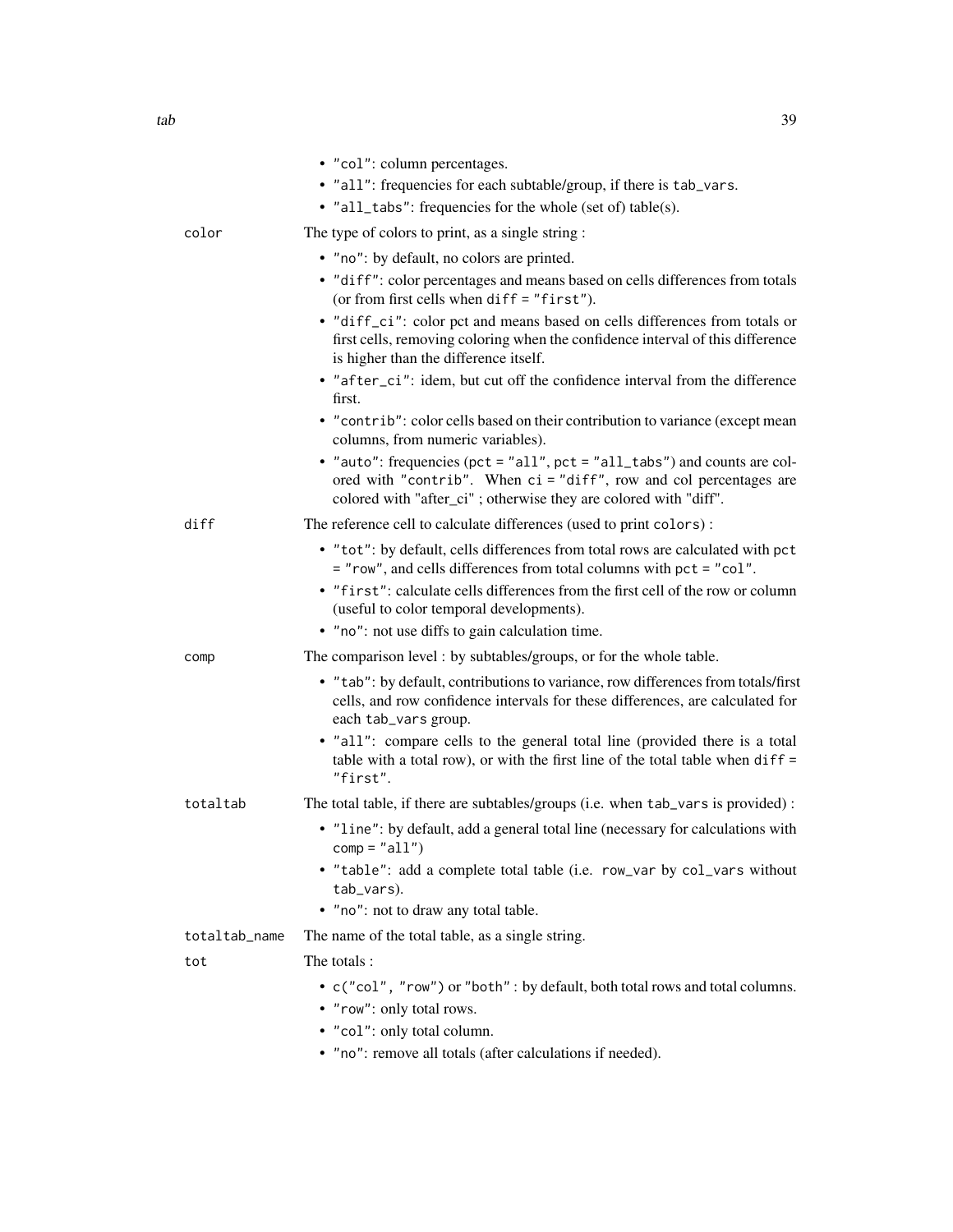| total_names   | The names of the totals, as a character vector of length one or two. Use syntax<br>of type c("Total row", "Total column") to set different names for rows and<br>cols.                                                                                                                                       |
|---------------|--------------------------------------------------------------------------------------------------------------------------------------------------------------------------------------------------------------------------------------------------------------------------------------------------------------|
| chi2          | Set to TRUE to calculate Chi2 summaries with tab_chi2. Useful to print meta-<br>data, and to color cells based on their contribution to variance (color = "contrib").<br>Automatically added if needed for color.                                                                                            |
| сi            | The type of confidence intervals to calculate, passed to tab_ci (automatically<br>added if needed for color).                                                                                                                                                                                                |
|               | • "cell": absolute confidence intervals of cells percentages.<br>• "diff": confidence intervals of the difference between a cell and the rela-<br>tive total cell (or relative first cell when diff = "first").                                                                                              |
|               | • "auto": $ci = "diff"$ for means and row/col percentages, $ci = "cell"$ for<br>frequencies ("all", "all_tabs").                                                                                                                                                                                             |
|               | By default, for percentages, with $ci = "cell"$ Wilson's method is used, and with<br>ci = "diff" Wald's method along Agresti and Caffo's adjustment. Means use<br>classic method. This can be changed in tab_ci.                                                                                             |
| conf_level    | The confidence level, as a single numeric between $0$ and $1$ . Default to $0.95$<br>$(95\%).$                                                                                                                                                                                                               |
| subtext       | A character vector to print rows of legend under the table.                                                                                                                                                                                                                                                  |
| cleannames    | Set to TRUE to clean levels names, by removing prefix numbers like "1-", and<br>text in parenthesis. All data formatting arguments are passed to tab_prepare.                                                                                                                                                |
| rare_to_other | When set to TRUE, levels with less count than n_min will be merged into an<br>"Other" level.                                                                                                                                                                                                                 |
| $n$ _min      | The count under which a level is aggregated in the "Other" level.                                                                                                                                                                                                                                            |
| other_level   | The name of the "Other" level, as a single string.                                                                                                                                                                                                                                                           |
| filter        | A dplyr:: filter to apply to the data frame first, as a single string (which will<br>be converted to code, i.e. to a call). Useful when printing multiples tabs with<br>tibble:: tribble, to use different filters for similar tables or simply make the<br>field of observation more visible into the code. |

A tibble of class tab, possibly with colored reading helpers. All non-text columns are of class [fmt](#page-5-0), storing all the data necessary to print formats and colors. Columns with row\_var and tab\_vars are of class factor : every added factor will be considered as a tab\_vars and used for grouping. To add text columns without using them in calculations, be sure they are of class character.

# Examples

```
# A simple cross-table:
tab(forcats::gss_cat, marital, race)
# With more variables provided, `tab` makes a subtables for each combination of levels:
tab(forcats::gss_cat, marital, tab_vars = c(year, race))
```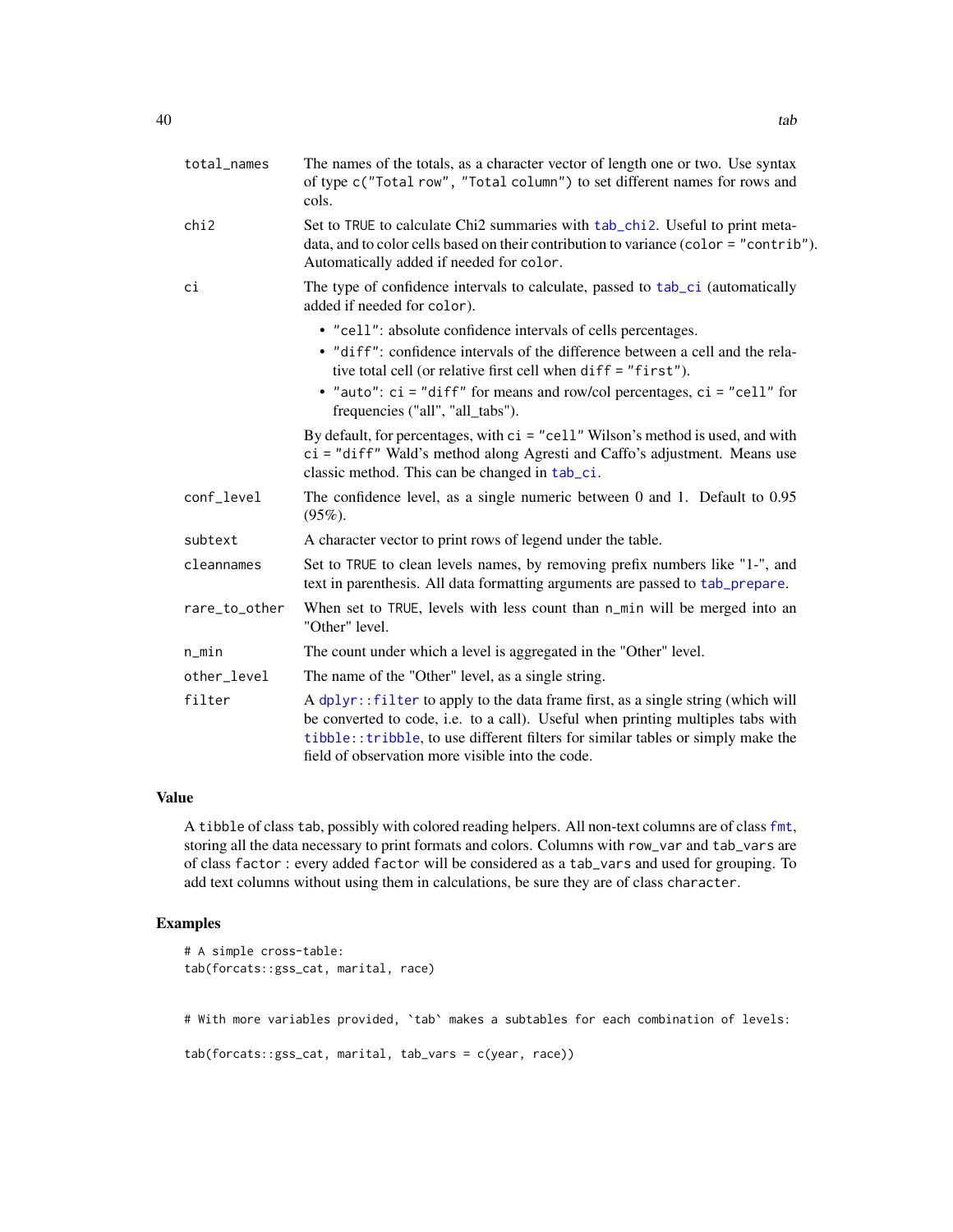```
# You can also add supplementary columns, text or numeric:
tab(dplyr::storms, category, status, sup_cols = c("pressure", "wind"))
# Colors to help the user read the table:
data <- forcats::gss_cat %>%
  dplyr::filter(year %in% c(2000, 2006, 2012), !marital %in% c("No answer", "Widowed"))
gss <- "Source: General social survey 2000-2014"
gss2 <- "Source: General social survey 2000, 2006 and 2012"
# Differences between the cell and it's subtable's total cell:
tab(data, race, marital, year, subtext = gss2, pct = "row", color = "diff")
# Differences between the cell and the whole table's general total cell:
tab(data, race, marital, year, subtext = gss2, pct = "row", color = "diff",
  comp = "all")# Historical differences:
data2 <- data %>% dplyr::mutate(year = as.factor(year))
tab(data2, year, marital, race, subtext = gss2, pct = "row",
    color = "diff", diff = "first", tot = "col")
# Differences with the total, except if their confidences intervals are superior to them:
tab(forcats::gss_cat, race, marital, subtext = gss, pct = "row", color = "diff_ci")
# Same differences, minus their confidence intervals:
tab(forcats::gss_cat, race, marital, subtext = gss, pct = "row", color = "after_ci")
# Contribution of cells to table's variance, like in a correspondence analysis:
tab(forcats::gss_cat, race, marital, subtext = gss, color = "contrib")
# Since the result is a tibble, you can use all dplyr verbs to modify it :
library(dplyr)
tab(dplyr::storms, category, status, sup_cols = c("pressure", "wind")) %>%
  dplyr::filter(category != "-1") %>%
  dplyr::select(-`tropical depression`) %>%
  dplyr::arrange(is_totrow(.), desc(category))
# With `dplyr::arrange`, don't forget to keep the order of tab variables and total rows:
tab(data, race, marital, year, pct = "row") %>%
```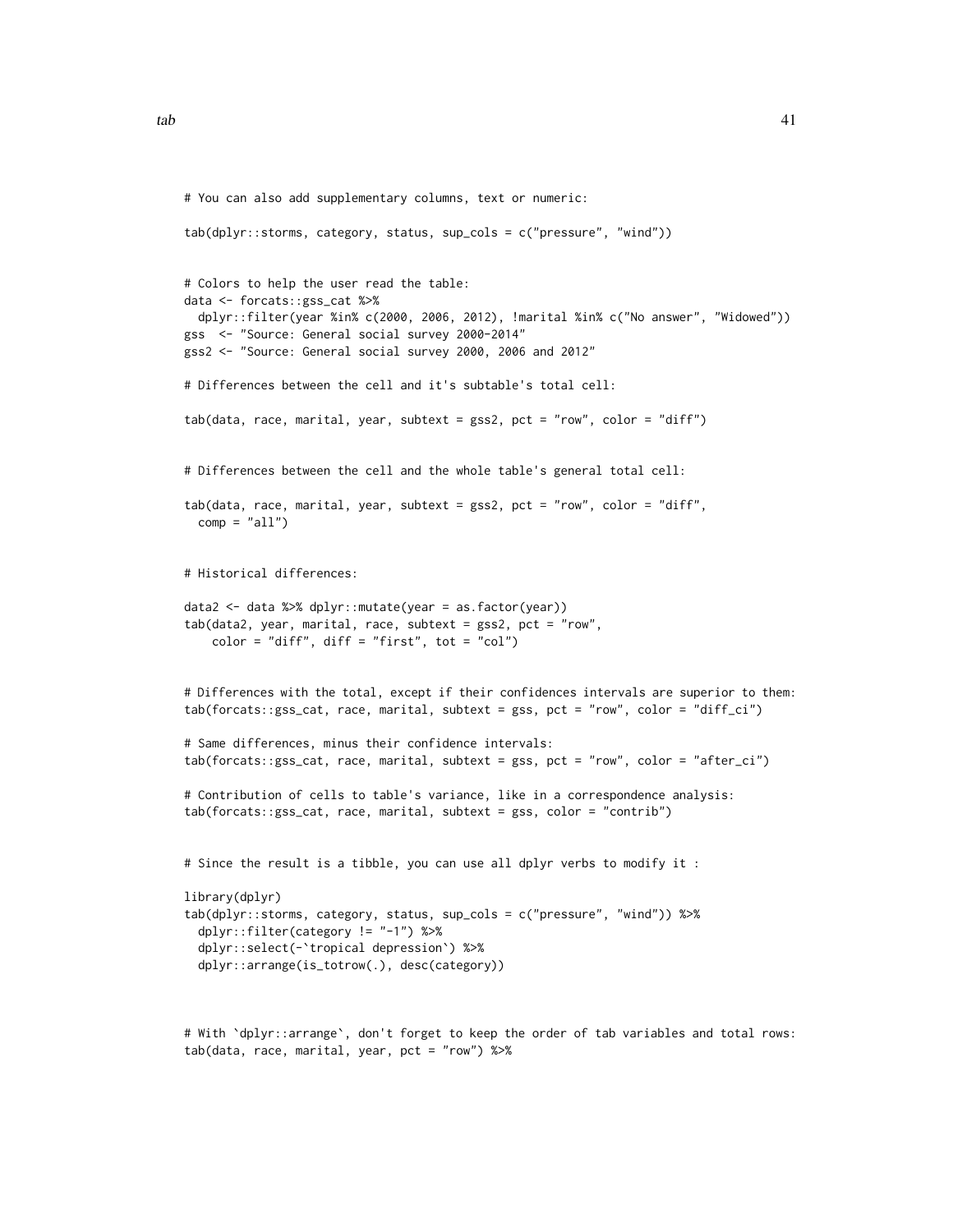dplyr::arrange(year, is\_totrow(.), desc(Married))

### <span id="page-41-0"></span>tab\_chi2 *Add Chi2 summaries to a* [tab](#page-36-0)

# Description

Add Chi2 summaries to a [tab](#page-36-0)

# Usage

```
tab_chi2(
  tabs,
  calc = c("ctr", "p", "var", "counts"),comp = NULL,color = c("no", "auto", "all", "all_pct")
\mathcal{L}
```
# Arguments

| tabs  | A tibble of class tab, made with tab_plain or tab_many.                                                                                                                                                                                                                                                                                        |
|-------|------------------------------------------------------------------------------------------------------------------------------------------------------------------------------------------------------------------------------------------------------------------------------------------------------------------------------------------------|
| calc  | By default all elements of the Chi2 summary are calculated : contributions to<br>variance, pvalue, variance and unweighted count. You can choose which are<br>computed by selecting elements in the vector c("ctr", "p", "var", "counts").                                                                                                     |
| comp  | Comparison level. When tab_vars are present, should the contributions to vari-<br>ance be calculated for each subtable/group (by default, comp = "tab") ? Should<br>they be calculated for the whole table (comp = "all")? comp must be set once<br>and for all the first time you use tab_plain, tab_num or tab_chi2 with rows,<br>or tab_ci. |
| color | The type of colors to print, as a single string.                                                                                                                                                                                                                                                                                               |
|       | • "no": by default, no colors are printed                                                                                                                                                                                                                                                                                                      |
|       | • "all": color all cells based on their contribution to variance (except for<br>mean columns, from numeric variables)                                                                                                                                                                                                                          |
|       | • "all_pct": color all percentages cells based on their contribution to vari-<br>ance                                                                                                                                                                                                                                                          |
|       | • "auto": only color columns with counts, pct = "all" or pct = "all_tabs"                                                                                                                                                                                                                                                                      |

# Value

A tibble of class tab, with Chi2 summaries as metadata, possibly colored based on contributions of cells to variance.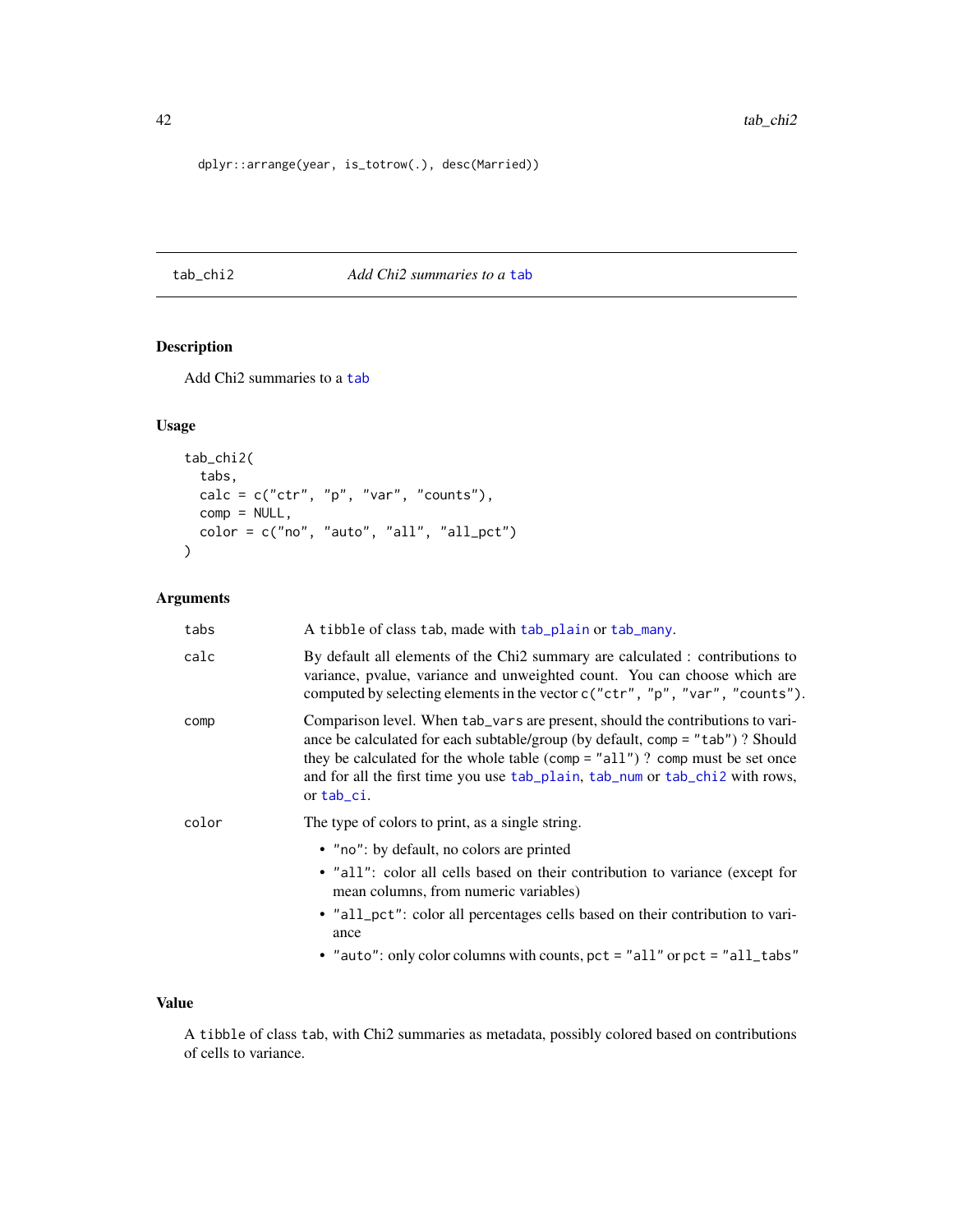### $tab\_ci$  43

# Examples

```
# A typical workflow with tabxplor step-by-step functions :
```

```
data <- dplyr::starwars %>%
  tab_prepare(sex, hair_color, gender, rare_to_other = TRUE,
              n_{min} = 5, na_{drop\_all} = sexdata %>%
  tab_plain(sex, hair_color, gender, tot = c("row", "col")) %>%
  tab\_chi2(calc = c("p", "ctr"), color = TRUE)
```
### <span id="page-42-0"></span>tab\_ci *Add confidence intervals to a* [tab](#page-36-0)

# Description

Add confidence intervals to a [tab](#page-36-0)

### Usage

```
tab_ci(
  tabs,
  ci = "auto",comp = NULL,conf\_level = 0.95,
  color = "no",visible = FALSE,
  method_cell = "wilson",
  method_diff = "ac"
\mathcal{L}
```

| tabs       | A tibble of class tab made with tab_plain or tab_many.                                                                                                                                                                                                                                                                                                                                                                    |
|------------|---------------------------------------------------------------------------------------------------------------------------------------------------------------------------------------------------------------------------------------------------------------------------------------------------------------------------------------------------------------------------------------------------------------------------|
| ci         | The type of ci to calculate. Set to "cell" to calculate absolute confidence inter-<br>vals. Set to "diff" to calculate the confidence intervals of the difference between<br>a cell and the relative total cell (or the reference cell, when diff is not "tot" in<br>tab_plain or tab_num). By default, "diff" ci are calculated for means and row<br>and col percentages, "cell" ci for frequencies ("all", "all_tabs"). |
| comp       | Comparison level. When tab_vars are present, should the contributions to vari-<br>ance be calculated for each subtable/group (by default, comp = "tab")? Should<br>they be calculated for the whole table (comp = "all")? comp must be set once<br>and for all the first time you use tab_plain, tab_num or tab_chi2 with rows,<br>or tab_ci.                                                                             |
| conf_level | The confidence level, as a single numeric between 0 and 1. Default to 0.95<br>$(95\%)$ .                                                                                                                                                                                                                                                                                                                                  |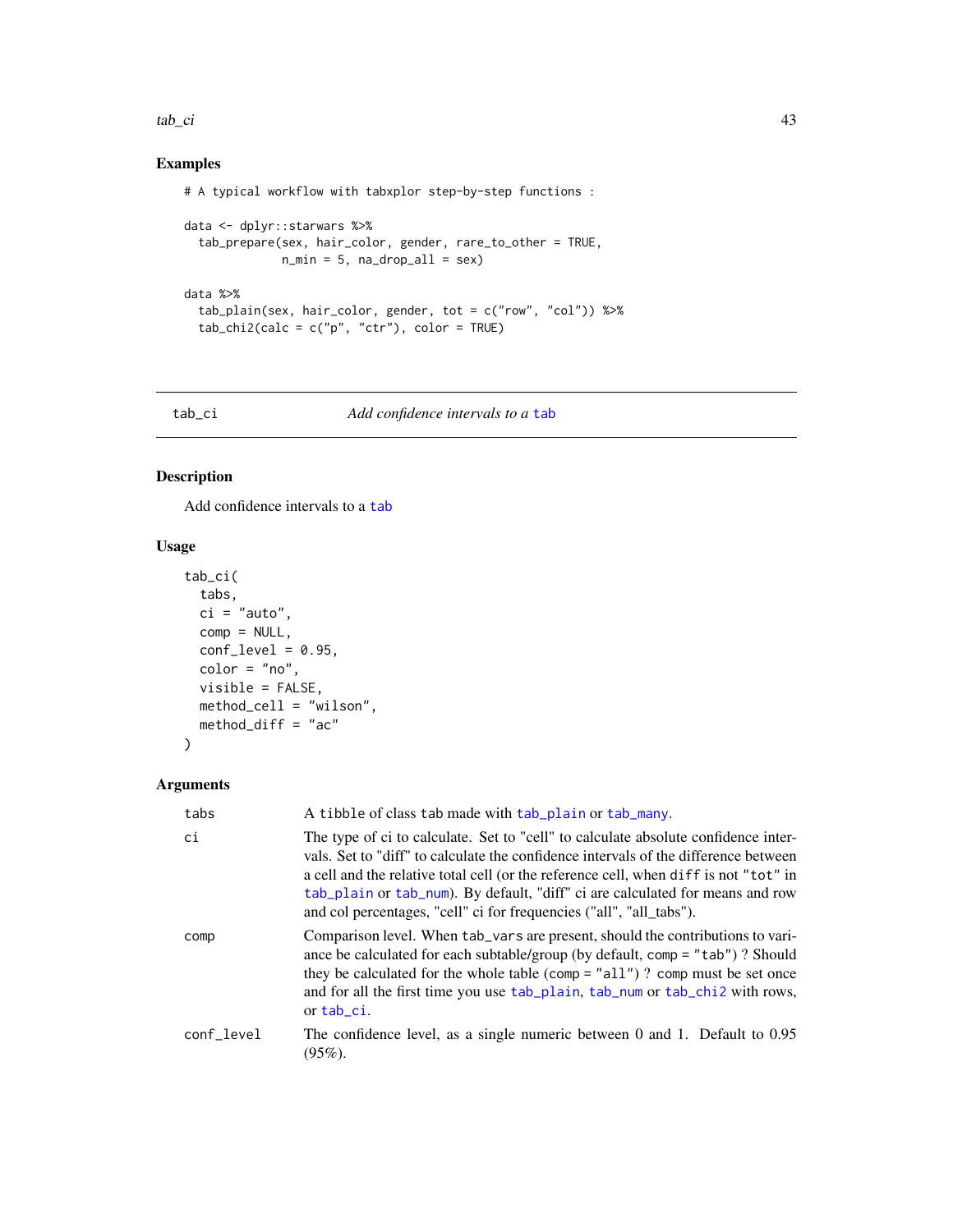| color       | The type of colors to print, as a single string.                                                                                                                                                                                                                                                                                                                      |
|-------------|-----------------------------------------------------------------------------------------------------------------------------------------------------------------------------------------------------------------------------------------------------------------------------------------------------------------------------------------------------------------------|
|             | • "no": by default, no colors are printed                                                                                                                                                                                                                                                                                                                             |
|             | • "diff_ci": color pct and means based on cells differences from totals or<br>first cells, removing coloring when the confidence interval of this difference<br>is higher than the difference itself                                                                                                                                                                  |
|             | • "after_ci": idem, but cut off the confidence interval from the difference                                                                                                                                                                                                                                                                                           |
| visible     | By default confidence intervals are calculated and used to set colors, but not<br>printed. Set to TRUE to print them in the result.                                                                                                                                                                                                                                   |
| method_cell | Character string specifying which method to use with percentages for $ci = "cell".$<br>This can be one out of: "wald", "wilson", "wilsoncc", "agresti-coull", "jeffreys",<br>"modified wilson", "modified jeffreys", "clopper-pearson", "arcsine", "logit",<br>"witting", "pratt", "midp", "lik" and "blaker". Defaults to "wilson". See BinomCI.                     |
| method_diff | Character string specifying which method to use with percentages for $ci = "diff"$ .<br>This can be one out of: "wald", "waldcc", "ac", "score", "scorecc", "mn", "mee",<br>"blj", "ha", "hal", "jp". Defaults to "ac", Wald interval with the adjustment ac-<br>cording to Agresti, Caffo for difference in proportions and independent samples.<br>See BinomDiffCI. |

A tibble of class tab, colored based on differences (from totals/first cells) and confidence intervals.

# Examples

# A typical workflow with tabxplor step-by-step functions :

```
data <- dplyr::starwars %>%
  tab_prepare(sex, hair_color, gender, rare_to_other = TRUE,
              n_{min} = 5, na_{drop\_all} = sexdata %>%
  tab_plain(sex, hair_color, gender, tot = c("row", "col"),
   pct = "row", comp = "all") %>%
   tab_ci("diff", color = "after_ci")
```
tab\_kable *Print a tabxplor table in html*

# Description

Print a tabxplor table in html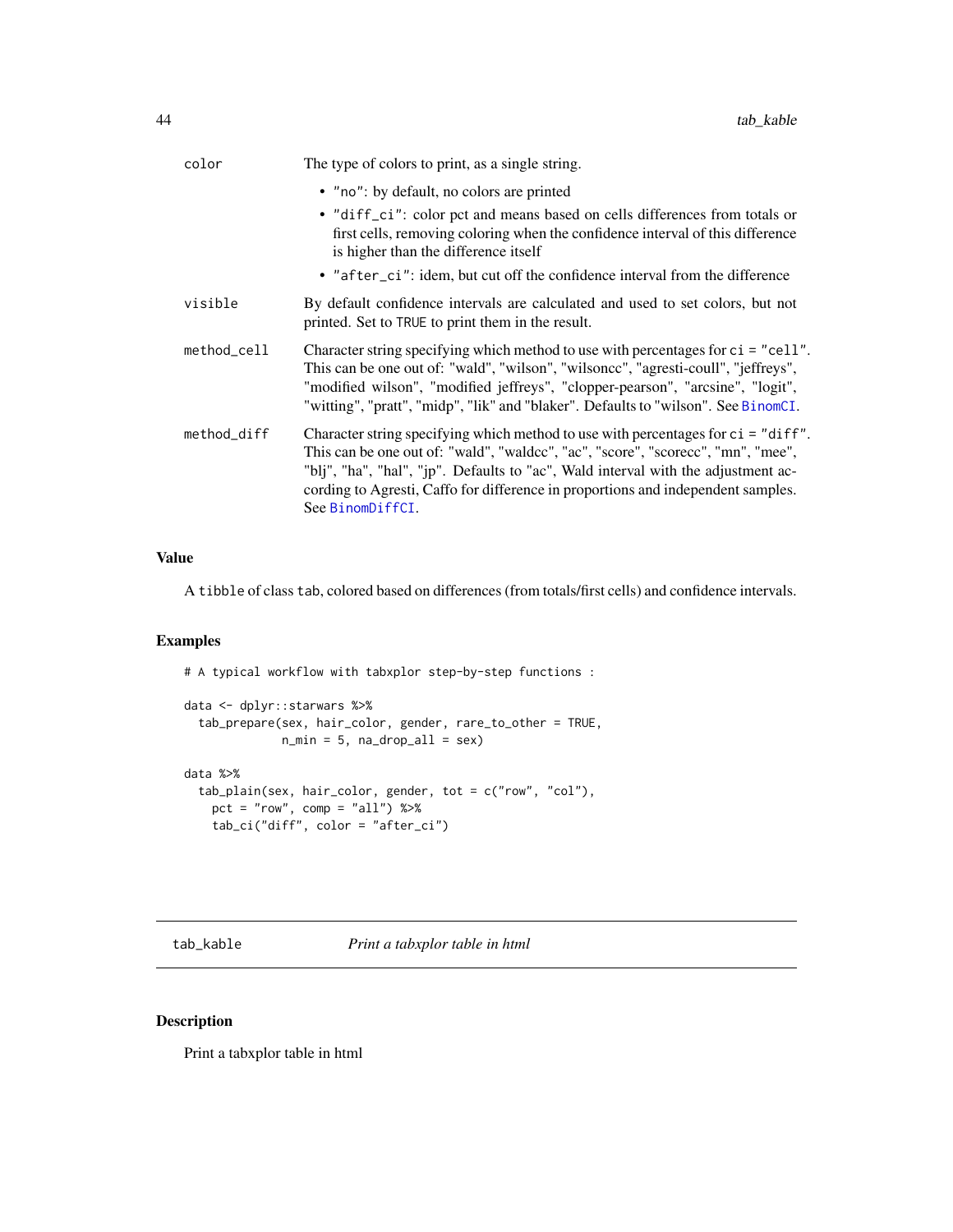tab\_kable 45

# Usage

```
tab_kable(
  tabs,
  theme = c("light", "dark"),color_type = NULL,
  html_24_bit = NULL,tooltips = TRUE,
 popover = NULL,
  ...
\mathcal{L}
```
# Arguments

| tabs           | A table made with tab or tab_many.                                                                                                                                                                                                                                                                                                                                                                                                                                                                                                                                        |
|----------------|---------------------------------------------------------------------------------------------------------------------------------------------------------------------------------------------------------------------------------------------------------------------------------------------------------------------------------------------------------------------------------------------------------------------------------------------------------------------------------------------------------------------------------------------------------------------------|
| theme          | By default, a white table with black text, Set to "dark" for a black table with<br>white text.                                                                                                                                                                                                                                                                                                                                                                                                                                                                            |
| color_type     | Set to "text" to color the text, "bg" to color the background. By default it takes<br>getOption("tabxplor.color_style_type").                                                                                                                                                                                                                                                                                                                                                                                                                                             |
| $html_24$ _bit | "Should specific 24bits colors palettes be used? Default to get Option ("tabxplor.color_html_24_bit"                                                                                                                                                                                                                                                                                                                                                                                                                                                                      |
| tooltips       | By default, html tooltips are used to display additional informations at mouse<br>hover. Set to FALSE to discard.                                                                                                                                                                                                                                                                                                                                                                                                                                                         |
| popover        | By default, takes getOption("tabxplor.kable_popover"). When FALSE,<br>html tooltips are of the base kind: they can't be used with floating table of<br>content in pkgrmarkdown documents. Set to TRUE to use <b>kableExtra</b> html<br>popovers instead, which are compatible with floating toc. Remember to en-<br>able the popover module by copying the following code into your document :<br><script>\$(document).ready(function(){\$('[data-toggle="popover"]').popover();<br>}); </script> You can then use a css chunk in rmarkdown to change popovers<br>colors. |
| $\ddots$       | Other arguments to pass to knitr:: kable and kableExtra:: kable_styling.                                                                                                                                                                                                                                                                                                                                                                                                                                                                                                  |

# Value

A html table (opened in the viewer in RStudio). Differences from totals, confidence intervals, contribution to variance, and unweighted counts, are available in an html tooltip at cells hover.

# Examples

```
tabs <- tab(forcats::gss_cat, race, marital, year, pct = "row", color = "diff")
tab_kable(tabs, theme = "light", color_type = "text")
```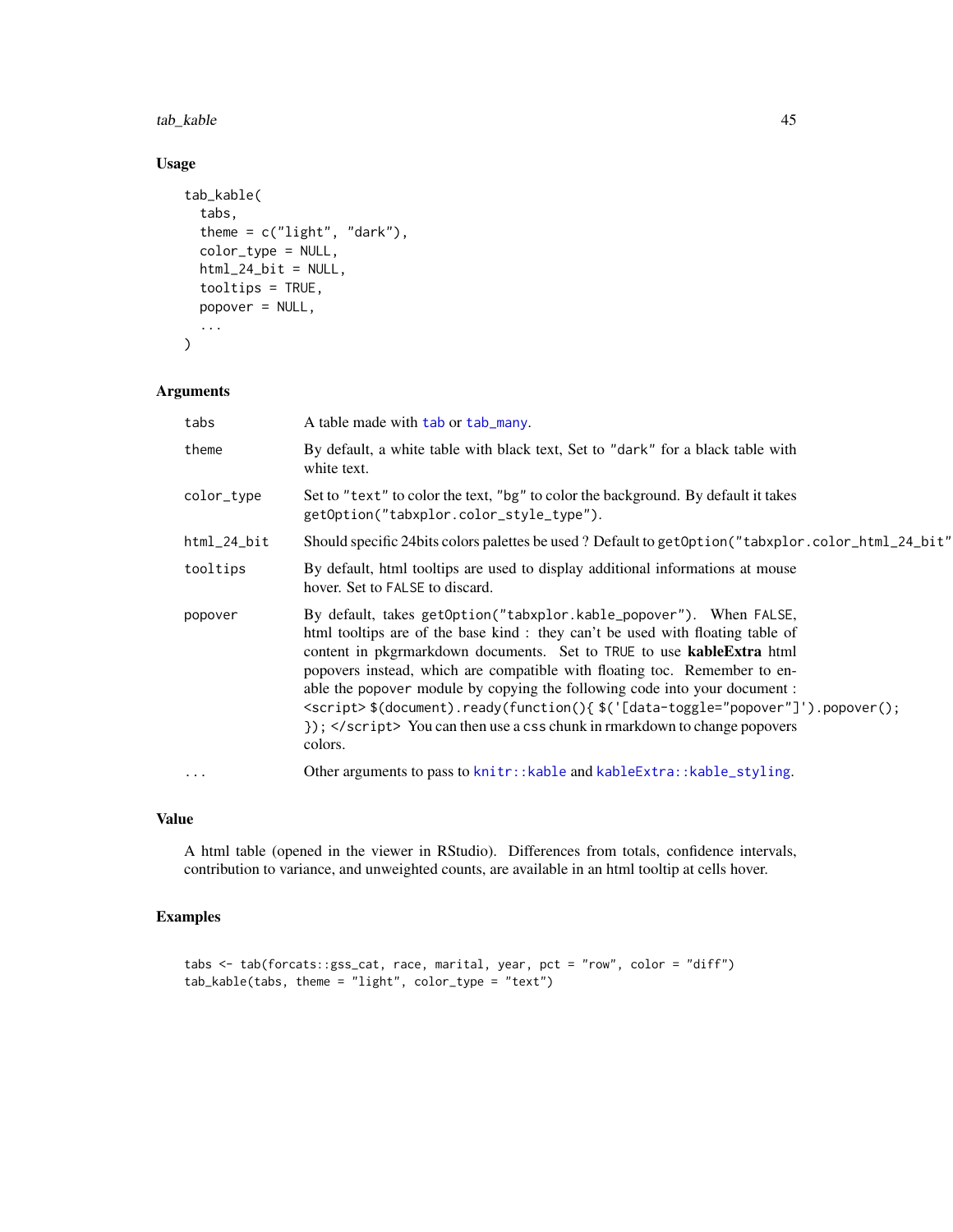<span id="page-45-0"></span>

### <span id="page-45-1"></span>Description

A full-featured function to create, manipulate and format many cross-tables as one, using colors to make the printed tab more easily readable (in R terminal or exported to Excel with [tab\\_xl](#page-61-0)). Since objects of class tab are also of class tibble, you can then use all **dplyr** verbs to modify the result, like [select](#page-0-0), [arrange](#page-0-0), [filter](#page-0-0) or [mutate](#page-0-0).

Only breaks for attractions/over-representations (in green) should be given, as a vector of positive doubles, with length between 1 and 5. Breaks for aversions/under-representations (in orange/red) will simply be the opposite.

### Usage

)

```
tab_many(
  data,
  row_vars,
  col_vars,
  tab_vars,
  wt,
  levels = "all",na = "keep",
 na_drop_all,
  digits = 0,
  totaltab = "line",totaltab_name = "Ensemble",
  totrow = TRUE,total = "last",total_names = "Total",
  pct = "no",diff = "tot",comp = "tab",chi2 = FALSE,ci = "no",conf\_level = 0.95,
  method_cell = "wilson",
 method_diff = "ac",
  color = "no",
  subtext = ",
  cleannames = NULL,
  rare_to_other = FALSE,
  n_{min} = 30,
  other_level = "Others",
  filter
```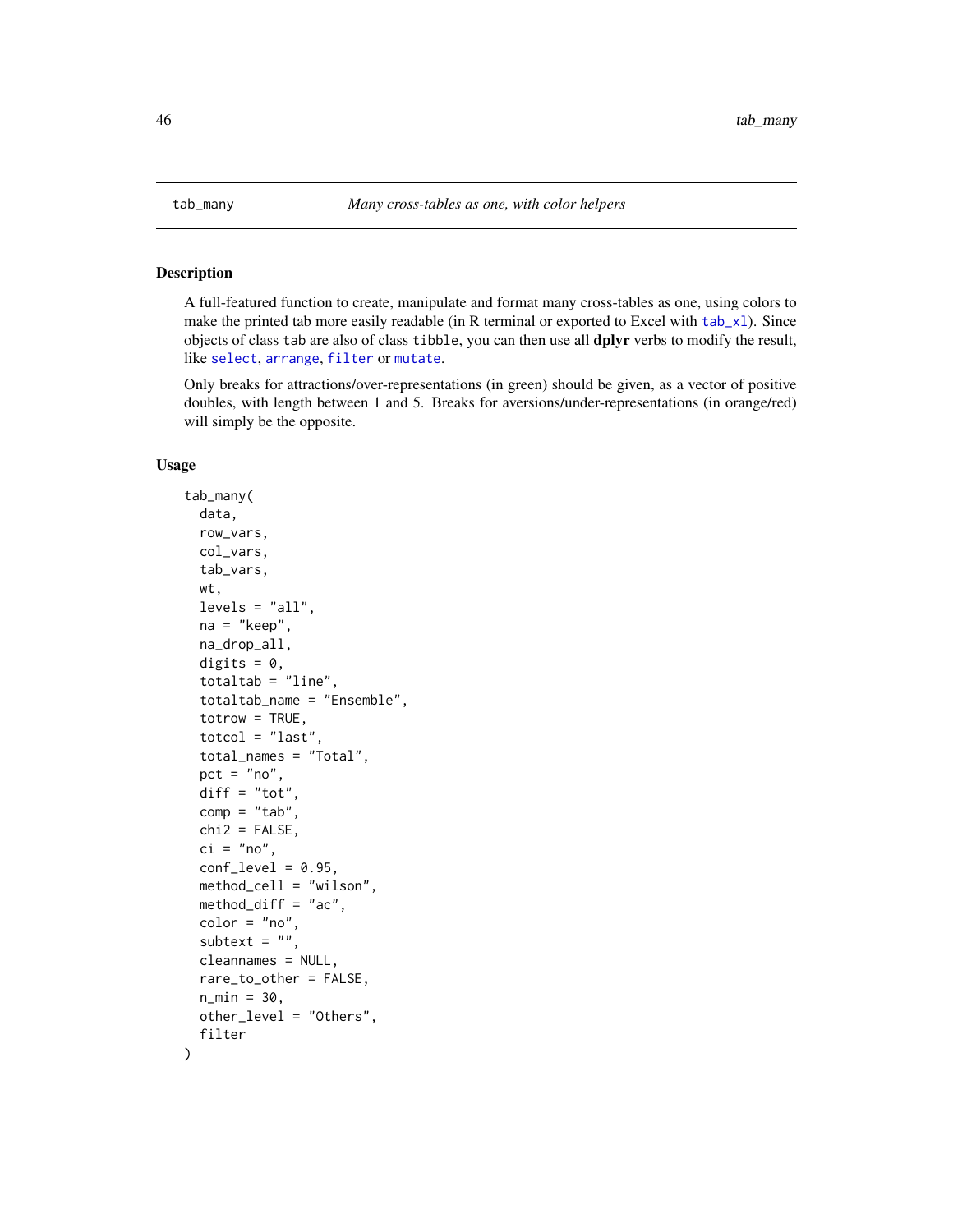```
tab_get_vars(tabs, vars = c("row_var", "col_vars", "tab_vars"))
is_tab(x)
set_color_style(
  type = c("text", "bg"),theme = NULL,
  html_24_bit = c("blue_red", "green_red", "no"),
  custom_palette = NULL
\mathcal{L}get_color_style(
  mode = c("crayon", "color_code"),
  type = NULL,
  theme = NULL,
  html_24_bit = NULL
\mathcal{L}set_color_breaks(pct_breaks, mean_breaks, contrib_breaks)
get_color_breaks(brk, type = c("positive", "all"))
```

| data     | A data frame.                                                                                                                                                                                                                                                                                 |
|----------|-----------------------------------------------------------------------------------------------------------------------------------------------------------------------------------------------------------------------------------------------------------------------------------------------|
| row_vars | The row variable, which will be printed with one level per line. If numeric, it<br>will be converted to factor. If more than one row_var if provided, a different<br>table is made for each of them.                                                                                          |
| col_vars | <tidy-select> One column is printed for each level of each column variable.<br/>For numeric variables means are calculated, in a single column. To pass many<br/>variables you may use syntax <math>col\_vars = c(col\_var1, col\_var2, ).</math></tidy-select>                               |
| tab_vars | <tidy-select> One subtable is made for each combination of levels of the tab<br/>variables. To pass many variables you may use syntax tab_vars = c(tab_var1,<br/><math>tab_{var2}</math>, ). All tab variables are converted to factor. Leave empty to make<br/>a simple table.</tidy-select> |
| wt       | A weight variable, of class numeric. Leave empty for unweighted results.                                                                                                                                                                                                                      |
| levels   | The levels of $col_vars$ to keep (for more complex selections use $dplyr$ : select).<br>The argument is vectorised over col_vars.                                                                                                                                                             |
|          | • "all": by default, all levels are kept.<br>• "first": only keep the first level of each col_vars                                                                                                                                                                                            |
| na       | The policy to adopt with missing values. It must be a single string.                                                                                                                                                                                                                          |
|          | • na = "keep": by default, prints NA's as explicit "NA" level.<br>• na = "drop": removes NA levels before making each table (tabs made with<br>different column variables may have a different number of observations,<br>and won't exactly have the same total columns).                     |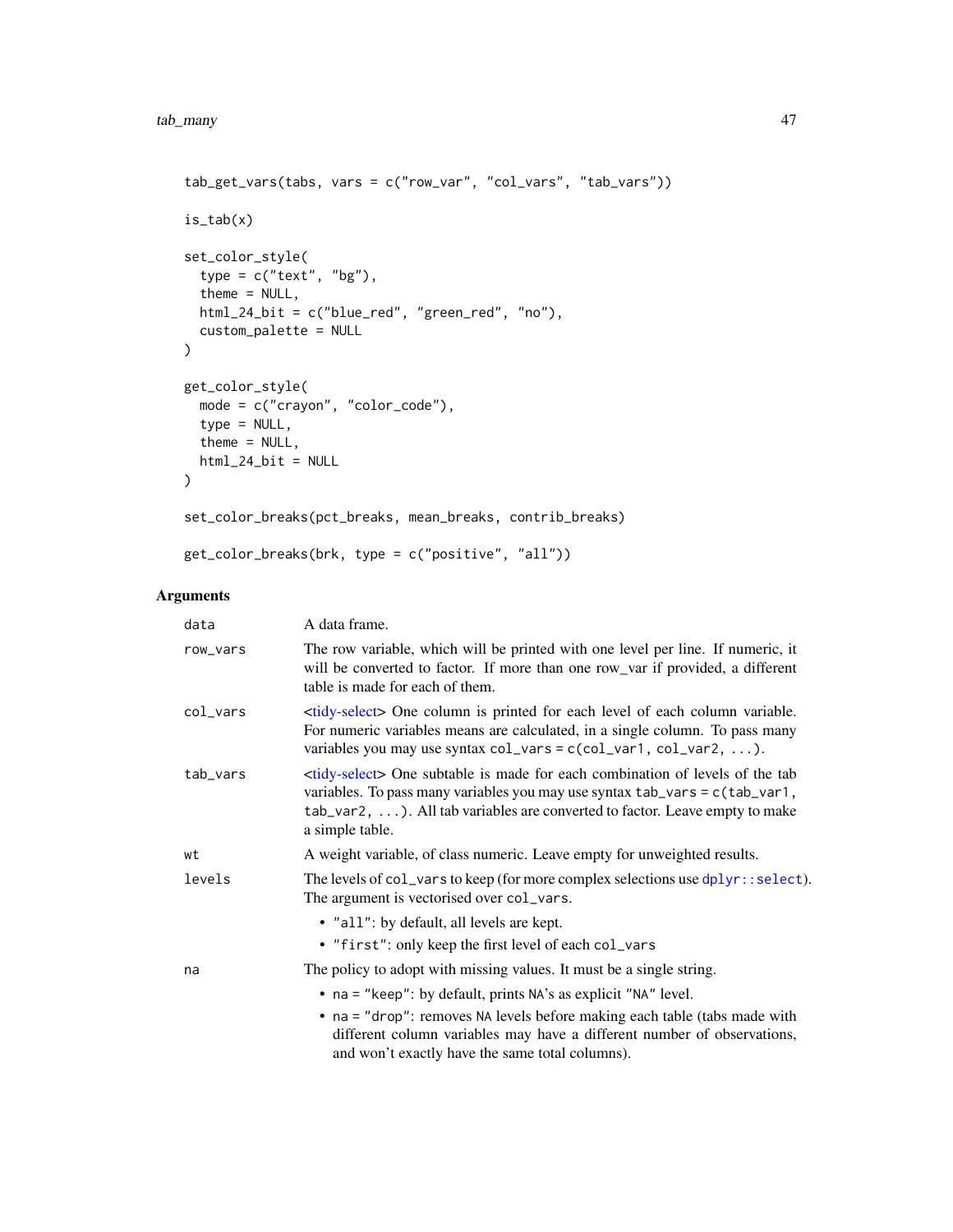| na_drop_all   | <tidy-select> Removes all observations with a NA in any of the chosen variables,<br/>for all tables (tabs for each column variable will have the same number of ob-<br/>servations).</tidy-select>                    |
|---------------|-----------------------------------------------------------------------------------------------------------------------------------------------------------------------------------------------------------------------|
| digits        | The number of digits to print, as a single integer, or an integer vector the same<br>length as col_vars. The argument is vectorisez over col_vars.                                                                    |
| totaltab      | The total table, if there are subtables/groups (i.e. when tab_vars is provided).<br>Vectorised over row_vars.                                                                                                         |
|               | • "line": by default, add a general total line (necessary for calculations with<br>$comp = "all")$                                                                                                                    |
|               | • "table": add a complete total table (i.e. row_var by col_vars without<br>tab_vars).                                                                                                                                 |
|               | • "no": not to draw any total table.                                                                                                                                                                                  |
| totaltab_name | The name of the total table, as a single string.                                                                                                                                                                      |
| totrow        | By default, total rows are printed. Set to FALSE to remove them (after calcula-<br>tions if needed). Vectorised over row_vars.                                                                                        |
| totcol        | The policy with total columns. Vectorised over col_vars.                                                                                                                                                              |
|               | • "last": by default, only prints a total column for the last column variable<br>(of class factor, not numeric).                                                                                                      |
|               | • "each": print a total column for each column variable.                                                                                                                                                              |
|               | • "no": remove all total columns (after calculations if needed).                                                                                                                                                      |
| total_names   | The names of the totals, as a character vector of length one or two. Use syntax<br>of type c("Total row", "Total column") to set different names for rows and<br>cols.                                                |
| pct           | The type of percentages to calculate :                                                                                                                                                                                |
|               | • "row": row percentages.                                                                                                                                                                                             |
|               | • "col": column percentages.                                                                                                                                                                                          |
|               | • "all": frequencies for each subtable/group, if there is tab_vars.                                                                                                                                                   |
|               | • "all_tabs": frequencies for the whole (set of) table(s).                                                                                                                                                            |
|               | The argument is vectorised over both row_vars and col_vars. You can then<br>write as the following: $pct = list(row\_var1 = list("row", "col", "col"),$<br>$row\_var2 = list("col", "row", "row")$                    |
| diff          | The reference cell to calculate differences (used to print colors). Vectorisez<br>over row_vars.                                                                                                                      |
|               | • "tot": by default, cells differences from total rows are calculated with pct<br>= "row", and cells differences from total columns with pct = "col".                                                                 |
|               | • "first": calculate cells differences from the first cell of the row or column<br>(useful to color temporal developments).                                                                                           |
|               | • n: when diff is an integer, the nth row (or column) is used for comparison.                                                                                                                                         |
|               | • "regex": when diff is a string, it it used as a regular expression, to match<br>with the names of the rows (or columns). Be precise enough to match only<br>one column or row, otherwise you get a warning message. |
|               | • "no": not use diffs.                                                                                                                                                                                                |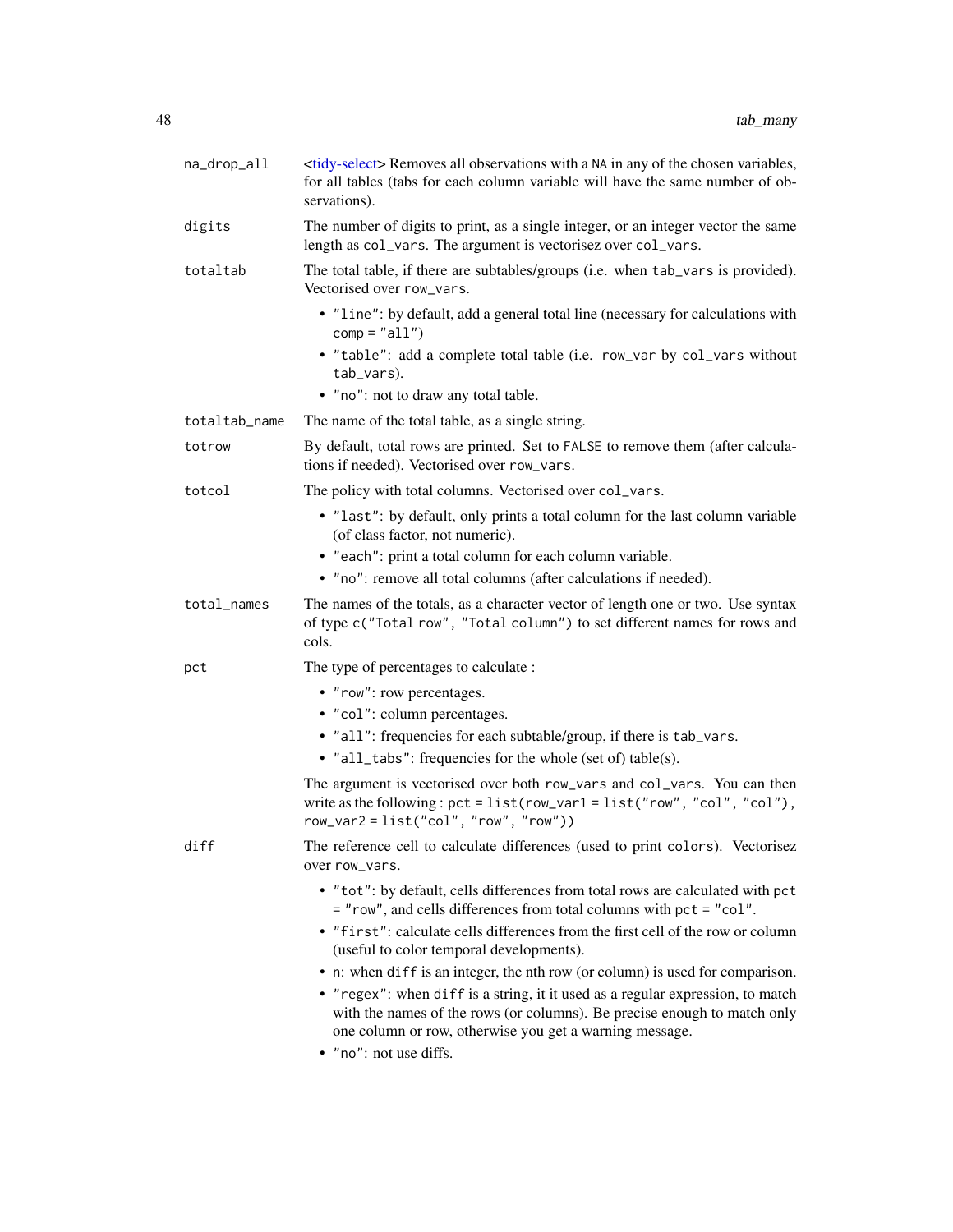| comp        | The comparison level : by subtables/groups, or for the whole table. Vectorised<br>over row_vars.                                                                                                                                                                                                                                                                   |
|-------------|--------------------------------------------------------------------------------------------------------------------------------------------------------------------------------------------------------------------------------------------------------------------------------------------------------------------------------------------------------------------|
|             | • "tab": by default, contributions to variance, row differences from totals/first<br>cells, and row confidence intervals for these differences, are calculated for<br>each tab_vars group.                                                                                                                                                                         |
|             | • "all": compare cells to the general total line (provided there is a total table<br>with a total row), or with the reference line of the total table when $diff =$<br>"first", an integer or a regular expression.                                                                                                                                                |
| chi2        | Set to TRUE to calculate Chi2 summaries with tab_chi2. Useful to print meta-<br>data, and to color cells based on their contribution to variance (color = "contrib").<br>Vectorised over row_vars.                                                                                                                                                                 |
| сi          | The type of confidence intervals to calculate, passed to tab_ci. Vectorised over<br>row_vars.                                                                                                                                                                                                                                                                      |
|             | • "cell": absolute confidence intervals of cells percentages.                                                                                                                                                                                                                                                                                                      |
|             | • "diff": confidence intervals of the difference between a cell and the rela-<br>tive total cell (or relative first cell when diff = "first").                                                                                                                                                                                                                     |
|             | • "auto": $ci$ = "diff" for means and row/col percentages, $ci$ = "cell" for<br>frequencies ("all", "all_tabs").                                                                                                                                                                                                                                                   |
|             | By default, for percentages, with $ci = "cell" Wilson's method is used, and with$<br>ci = "diff" Wald's method along Agresti and Caffo's adjustment. Means use<br>classic method. This can be changed in tab_ci.                                                                                                                                                   |
| conf_level  | The confidence level, as a single numeric between $0$ and $1$ . Default to $0.95$<br>$(95\%).$                                                                                                                                                                                                                                                                     |
| method_cell | Character string specifying which method to use with percentages for ci = "cell".<br>This can be one out of: "wald", "wilson", "wilsoncc", "agresti-coull", "jeffreys",<br>"modified wilson", "modified jeffreys", "clopper-pearson", "arcsine", "logit",<br>"witting", "pratt", "midp", "lik" and "blaker". Defaults to "wilson". See BinomCI.                    |
| method_diff | Character string specifying which method to use with percentages for ci = "diff".<br>This can be one out of: "wald", "waldcc", "ac", "score", "scorecc", "mn", "mee",<br>"blj", "ha", "hal", "jp". Defaults to "ac", Wald interval with the adjustment ac-<br>cording to Agresti, Caffo for difference in proportions and independent samples.<br>See BinomDiffCI. |
| color       | The type of colors to print, as a single string. Vectorised over row_vars.                                                                                                                                                                                                                                                                                         |
|             | • "no": by default, no colors are printed.                                                                                                                                                                                                                                                                                                                         |
|             | • "diff": color percentages and means based on cells differences from totals<br>(or from first cells when diff = "first").                                                                                                                                                                                                                                         |
|             | · "diff_ci": color pct and means based on cells differences from totals or<br>first cells, removing coloring when the confidence interval of this difference<br>is higher than the difference itself.                                                                                                                                                              |
|             | • "after_ci": idem, but cut off the confidence interval from the difference<br>first.                                                                                                                                                                                                                                                                              |
|             | • "contrib": color cells based on their contribution to variance (except mean<br>columns, from numeric variables).                                                                                                                                                                                                                                                 |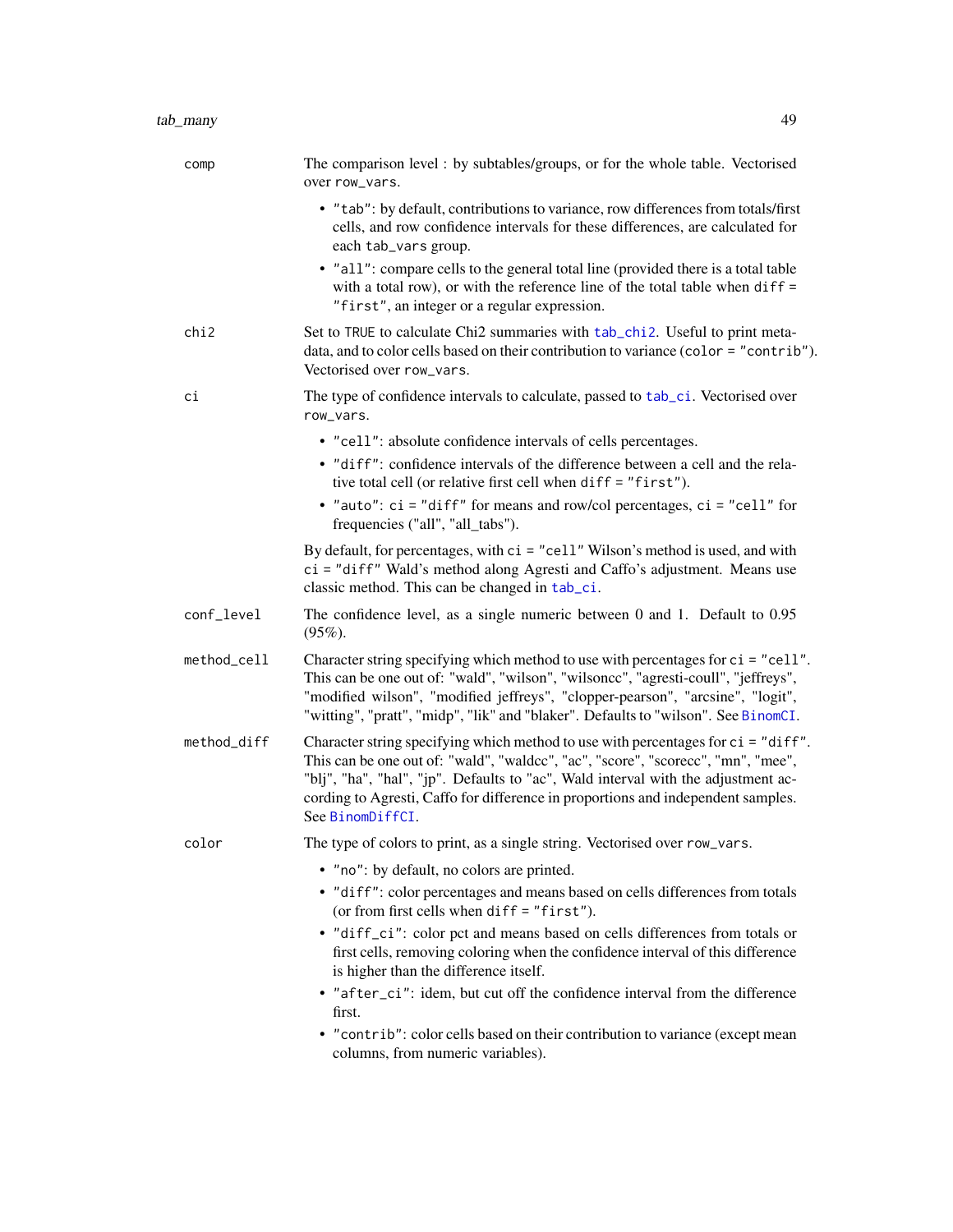|               | • "auto": frequencies (pct = "all", pct = "all_tabs") and counts are col-<br>ored with "contrib". When ci = "diff", row and col percentages are<br>colored with "after_ci"; otherwise they are colored with "diff".                                                                                                                                                                                                                                                                             |
|---------------|-------------------------------------------------------------------------------------------------------------------------------------------------------------------------------------------------------------------------------------------------------------------------------------------------------------------------------------------------------------------------------------------------------------------------------------------------------------------------------------------------|
| subtext       | A character vector to print rows of legend under the table.                                                                                                                                                                                                                                                                                                                                                                                                                                     |
| cleannames    | Set to TRUE to clean levels names, by removing prefix numbers like "1-", and<br>text in parenthesis. All data formatting arguments are passed to tab_prepare.                                                                                                                                                                                                                                                                                                                                   |
| rare_to_other | When set to TRUE, levels with less count than n_min will be merged into an<br>"Other" level.                                                                                                                                                                                                                                                                                                                                                                                                    |
| n_min         | The count under which a level is aggregated in the "Other" level.                                                                                                                                                                                                                                                                                                                                                                                                                               |
| other_level   | The name of the "Other" level, as a single string.                                                                                                                                                                                                                                                                                                                                                                                                                                              |
| filter        | A dplyr:: filter to apply to the data frame first, as a single string (which will<br>be converted to code, i.e. to a call). Useful when printing multiples tabs with<br>tibble:: tribble, to use different filters for similar tables or simply make the<br>field of observation more visible into the code.                                                                                                                                                                                    |
| tabs          | A tibble of class tab, made with tab, tab_many or tab_plain.                                                                                                                                                                                                                                                                                                                                                                                                                                    |
| vars          | In tab_get_vars, a character vector containing the wanted vars names: "row_var",<br>"col_vars" or "tab_vars".                                                                                                                                                                                                                                                                                                                                                                                   |
| х             | A object to test with is_tab.                                                                                                                                                                                                                                                                                                                                                                                                                                                                   |
| type          | Default to "positive", which just print breaks for positive spreads. Set to all<br>to get breaks for negative spreads as well.                                                                                                                                                                                                                                                                                                                                                                  |
| theme         | For set_color_style and get_color_style, is your console or html table<br>background "light" or "dark" ? Default to RStudio theme.                                                                                                                                                                                                                                                                                                                                                              |
| html_24_bit   | Should specific 24 bits colors palettes be used for html tables? With light themes<br>only. Default to getOption("tabxplor.color_html_24_bit")                                                                                                                                                                                                                                                                                                                                                  |
|               | custom_palette Possibility to provide a custom color styles, as a character vector of 10 html<br>color codes (the five first for over-represented numbers, the five last for under-<br>represented ones). The result is saved to options ("tabxplor.color_style").<br>To discard, relaunch the function with custom_palette = NULL.                                                                                                                                                             |
| mode          | By default, get_color_style returns a list of crayon coloring functions. Set to<br>"color_code" to return html color codes.                                                                                                                                                                                                                                                                                                                                                                     |
| pct_breaks    | If they are to be changed, the breaks used for percentages. Default to $c(0.05, 0.05)$<br>0.1, 0.2, 0.3): first color used when the pct of a cell is $+5\%$ superior to the<br>pct of the related total ; second color used when it is +10% superior ; third<br>+20% superior; fourth +30% superior. The opposite for cells inferior to the<br>total. With color = "after_ci", the first break is subtracted from all breaks<br>(default becomes c(0, 0.05, 0.15, 0.25): +0%, +5%, +15%, +25%). |
| mean_breaks   | If they are to be changed, the breaks used for means. Default to $c(1.15, 1.5, 1.5)$<br>2, 4) : first color used when the mean of a cell is superior to 1.15 times the<br>mean of the related total row; second color used when it is superior to 1.5 times<br>; etc. The opposite for cells inferior to the total. With color = "after_ci", the<br>first break is divided from all breaks (default becomes c(1, 1.3, 1.7, 3.5)).                                                               |
|               | contrib_breaks If they are to be changed, the breaks used for contributions to variance. Default<br>to $c(1, 2, 5, 10)$ : first color used when the contribution of a cell is superior                                                                                                                                                                                                                                                                                                          |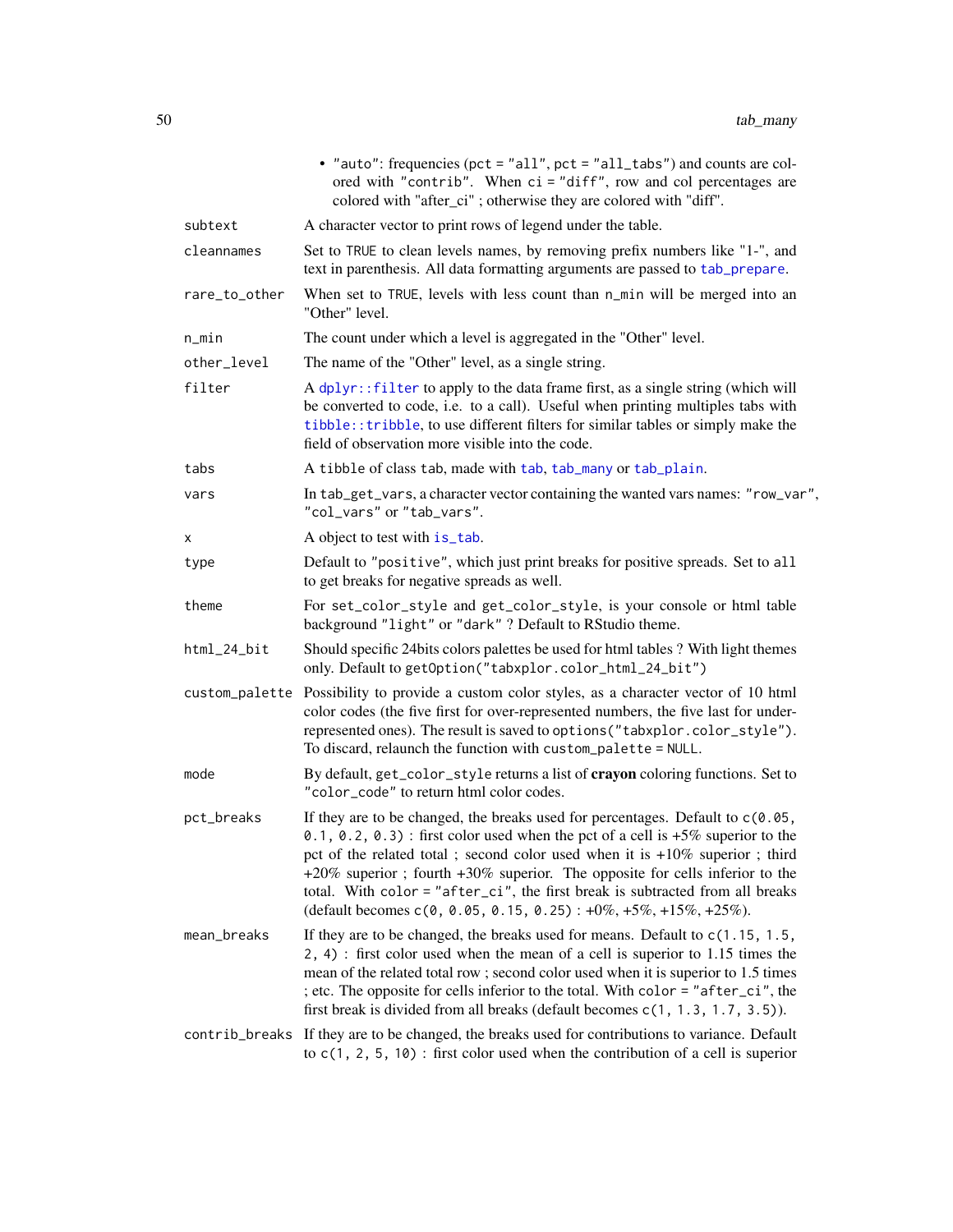|     | to the mean contribution; second color used when it is superior to 2 times the<br>mean contribution; etc. The global color (for example green or red/orange) is<br>given by the sign of the spread. |
|-----|-----------------------------------------------------------------------------------------------------------------------------------------------------------------------------------------------------|
| brk | When missing, return all color breaks. Specify to return a given color break,<br>among "pct", "mean", "contrib", "pct_ci" and "mean_ci".                                                            |

A tibble of class tab, possibly with colored reading helpers. When there are two row\_vars or more, a list of tibble of class tab. All non-text columns are of class [fmt](#page-5-0), storing all the data necessary to print formats and colors. Columns with row\_var and tab\_vars are of class factor : every added factor will be considered as a tab\_vars and used for grouping. To add text columns without using them in calculations, be sure they are of class character.

A list with the variables names.

A single logical.

Set global options "tabxplor.color\_style\_type" and "tabxplor.color\_style\_theme", used when printing [tab](#page-36-0) objects.

A vector of crayon color functions, or a vector of color html codes.

Set the global option "tabxplor.color\_breaks" as a list different double vectors, and also returns it invisibly.

The color breaks as a double vector, or list of double vectors.

### Functions

- tab\_get\_vars: Get the variables names of a tabxplor tab
- is\_tab: a test function for class tabxplor\_tab
- set\_color\_style: define the color style used to print [tab](#page-36-0).
- get\_color\_style: get color styles as crayon functions or html codes.
- set\_color\_breaks: set the breaks used to print colors
- get\_color\_breaks: get the breaks currently used to print colors

### Examples

```
# Make a summary table with many col_vars, showing only one specific level :
```

```
library(dplyr)
first_lvs <- c("Married", "$25000 or more", "Strong republican", "Protestant")
data <- forcats::gss_cat %>% mutate(across(
  where(is.factor),
  ~ forcats::fct_relevel(., first_lvs[first_lvs %in% levels(.)])
))
tab_many(data, race, c(marital, rincome, partyid, relig, age, tvhours),
         levels = "first", pot = "row", chi2 = TRUE, color = "auto")
```
# Can be used with map and tribble to program several tables with different parameters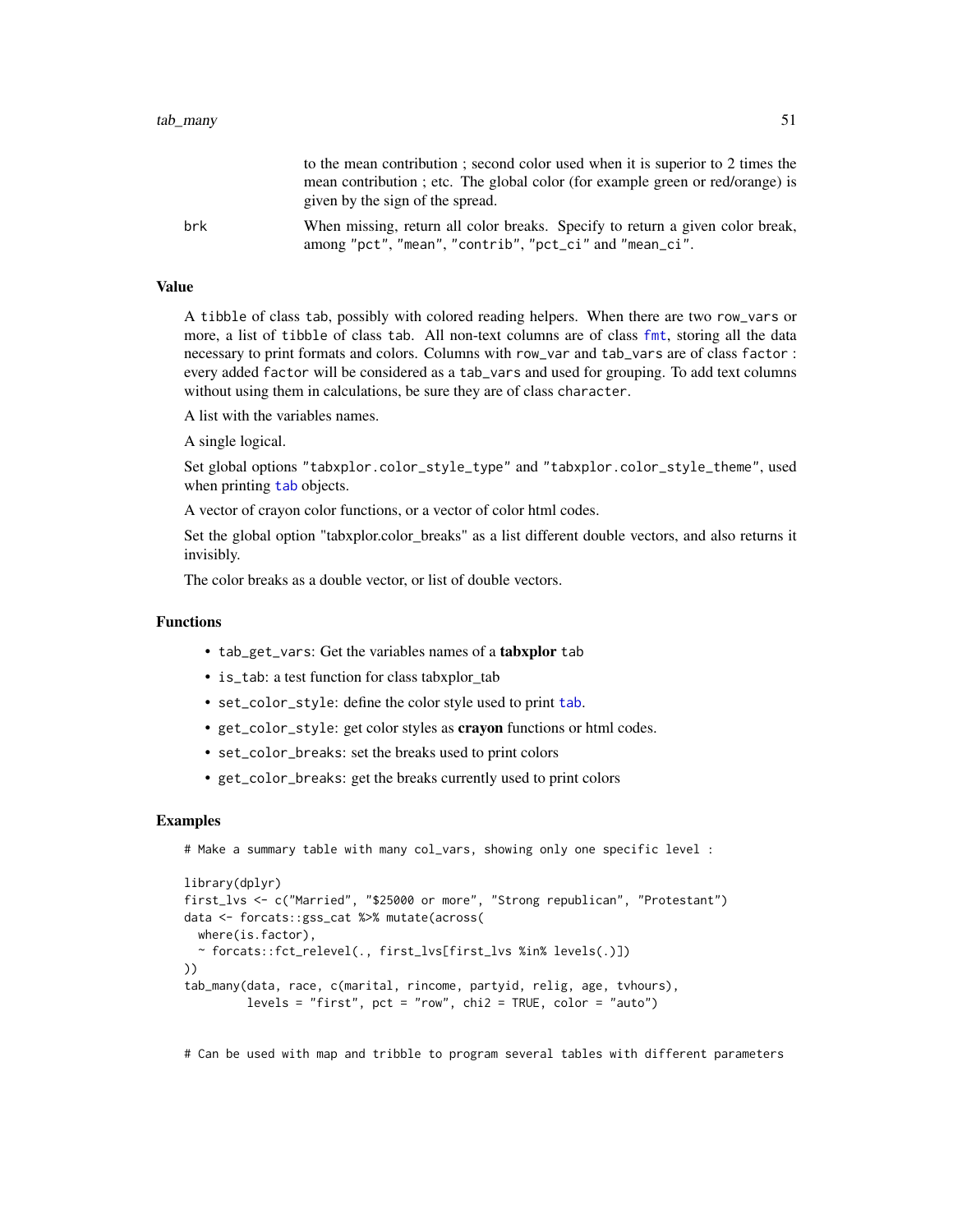```
# all at once, in a readable way:
library(purrr)
library(tibble)
pmap(
 tribble(
    \simrow_var, \simcol_vars , \simpct , \simfilter , \simsubtext , ,
    "race" , "marital" , "row", NULL , "source: GSS 2000-2014",
    "relig" , c("race", "age"), "row", "year %in% 2000:2010", "Source: GSS 2000-2010",
   NA_character_, "race", "no", NULL , "Source: GSS 2000-2014",
 ),
 .f = tab_many,
 data = forcats::gss_cat, color = "auto", chi2 = TRUE)
set_color_style(type = "bg")
set_color_breaks(
 pct_breaks = c(0.05, 0.15, 0.3),
 mean_breaks = c(1.15, 2, 4),control\text{-}breaks = c(1, 2, 5))
```
<span id="page-51-0"></span>tab\_num *Means table*

### **Description**

Cross categorical variables with numeric variables, and get a table of means and standard deviations.

### Usage

```
tab_num(
  data,
 row_var,
 col_vars,
  tab_vars,
 wt,
 diff = "tot",
 ci = NULL,conf\_level = 0.95,
  comp = c("tab", "all"),color = c("auto", "diff", "diff_ci", "after_ci"),
  digits = 0,
  na = c("keep", "drop", "drop_fct", "drop_num"),
  totaltab = "line",totaltab_name = "Ensemble",
  tot = NULL,total_names = "Total",
  subtext = ",
  num = FALSE,
```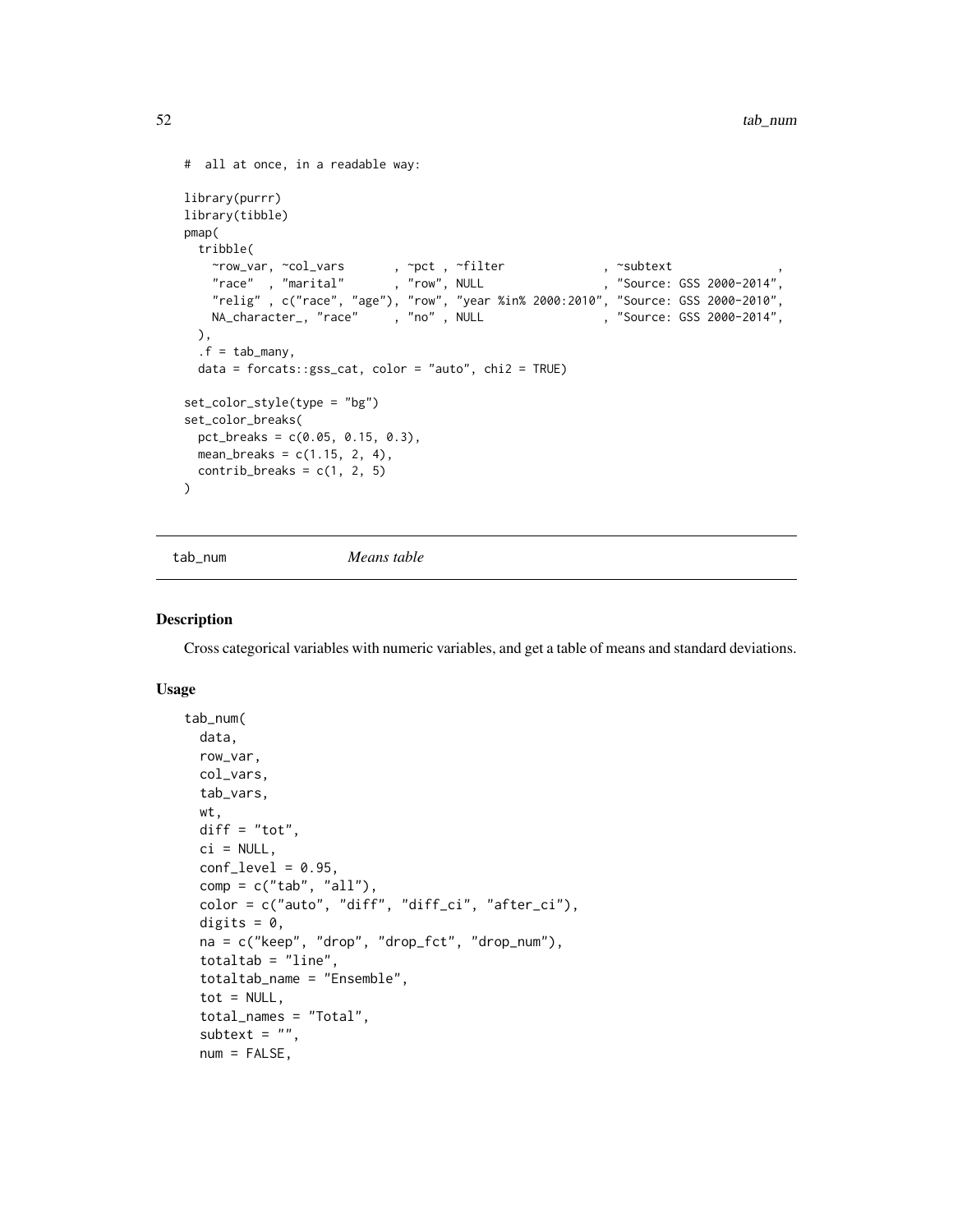### tab\_num 53

 $df = FALSE$  $\mathcal{L}$ 

| data       | A data frame.                                                                                                                                                                                                                                                                                                                                  |
|------------|------------------------------------------------------------------------------------------------------------------------------------------------------------------------------------------------------------------------------------------------------------------------------------------------------------------------------------------------|
| row_var    | The row variable, which will be printed with one level per line. If numeric, it<br>will be used as a factor.                                                                                                                                                                                                                                   |
| col_vars   | The numeric variables, which will appear in columns : means and standard<br>deviation are calculated for each levels of row_var and tab_vars.                                                                                                                                                                                                  |
| tab_vars   | <tidy-select> Tab variables : a subtable is made for each combination of levels<br/>of the selected variables. Leave empty to make a simple cross-table. All tab<br/>variables are converted to factor.</tidy-select>                                                                                                                          |
| wt         | A weight variable, of class numeric. Leave empty for unweighted results.                                                                                                                                                                                                                                                                       |
| diff       | The reference cell to calculate differences (used to print colors):                                                                                                                                                                                                                                                                            |
|            | • "tot": by default, cells differences from total rows are calculated with pct<br>= "row", and cells differences from total columns with pct = "col".<br>• "first": calculate cells differences from the first cell of the row or column<br>(useful to color temporal developments).<br>• "no": not use diffs to gain calculation time.        |
| сi         | The type of confidence intervals to calculate, passed to tab_ci (automatically<br>added if needed for color).                                                                                                                                                                                                                                  |
|            | • "cell": absolute confidence intervals of cells percentages.                                                                                                                                                                                                                                                                                  |
|            | • "diff": confidence intervals of the difference between a cell and the rela-<br>tive total cell (or relative first cell when diff = "first").                                                                                                                                                                                                 |
|            | • "auto": $ci = "diff"$ for means and row/col percentages, $ci = "cell"$ for<br>frequencies ("all", "all_tabs").                                                                                                                                                                                                                               |
|            | By default, for percentages, with $ci = "cell" Wilson's method is used, and with$<br>ci = "diff" Wald's method along Agresti and Caffo's adjustment. Means use<br>classic method. This can be changed in tab_ci.                                                                                                                               |
| conf_level | The confidence level for the confidence intervals, as a single numeric between 0<br>and 1. Default to 0.95 (95%).                                                                                                                                                                                                                              |
| comp       | Comparison level. When tab_vars are present, should the contributions to vari-<br>ance be calculated for each subtable/group (by default, comp = "tab") ? Should<br>they be calculated for the whole table (comp = "all")? comp must be set once<br>and for all the first time you use tab_plain, tab_num or tab_chi2 with rows,<br>or tab_ci. |
| color      | TRUE print the color percentages and means based on cells differences from to-<br>tals or reference cell, as provided by diff. Default to FALSE, no colors.                                                                                                                                                                                    |
| digits     | The number of digits to print, as a single integer.                                                                                                                                                                                                                                                                                            |
| na         | The policy to adopt for missing values in row and tab variables (factors), as a<br>single string.                                                                                                                                                                                                                                              |
|            | • "keep": by default, NA's of row and tab variables are printed as an explicit<br>"NA" level.                                                                                                                                                                                                                                                  |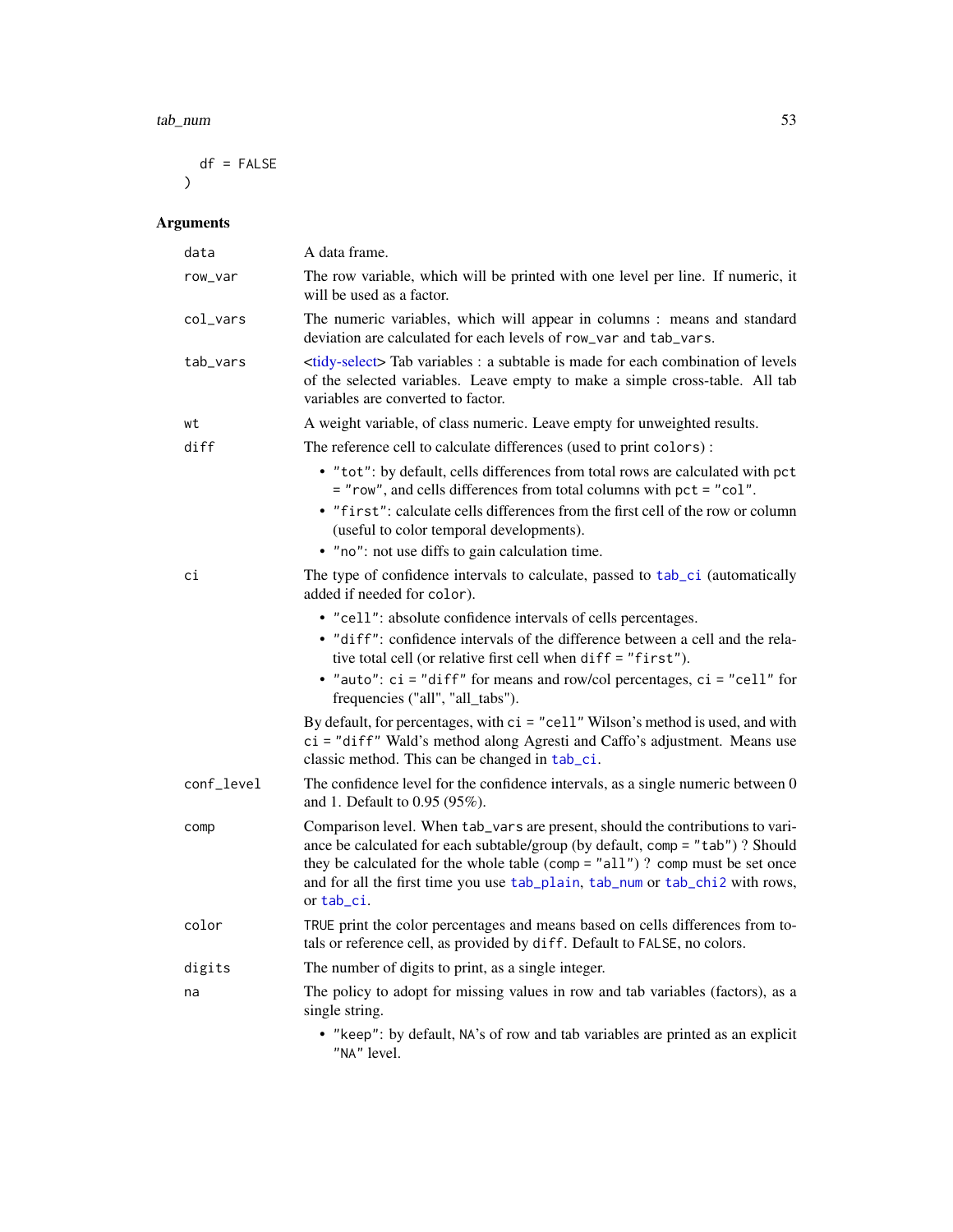|               | • "drop": remove NA's in row and tab variables.                                                                                                                                                                                                                                                                                                                        |
|---------------|------------------------------------------------------------------------------------------------------------------------------------------------------------------------------------------------------------------------------------------------------------------------------------------------------------------------------------------------------------------------|
|               | NAs in numeric variables are always removed when calculating means. For that<br>reason the n field of each resulting fmt column, used to calculate confidence in-<br>tervals, only takes into account the complete observations (without NA). To drop<br>all rows with NA in any numeric variable first, use tab_prepare or tab_many<br>with the na_drop_all argument. |
| totaltab      | The total table, if there are subtables/groups (i.e. when tab_vars is provided):                                                                                                                                                                                                                                                                                       |
|               | • "line": by default, add a general total line (necessary for calculations with<br>$comp = "all")$                                                                                                                                                                                                                                                                     |
|               | • "table": add a complete total table (i.e. row_var by col_vars without<br>tab_vars).                                                                                                                                                                                                                                                                                  |
|               | • "no": not to draw any total table.                                                                                                                                                                                                                                                                                                                                   |
| totaltab_name | The name of the total table, as a single string.                                                                                                                                                                                                                                                                                                                       |
| tot           | The totals:                                                                                                                                                                                                                                                                                                                                                            |
|               | • c("col", "row") or "both": by default, both total rows and total columns.<br>• "row": only total rows.                                                                                                                                                                                                                                                               |
|               | • "col": only total column.                                                                                                                                                                                                                                                                                                                                            |
|               | • "no": remove all totals (after calculations if needed).                                                                                                                                                                                                                                                                                                              |
| total_names   | The names of the totals, as a character vector of length one or two. Use syntax<br>of type c("Total row", "Total column") to set different names for rows and<br>cols.                                                                                                                                                                                                 |
| subtext       | A character vector to print rows of legend under the table.                                                                                                                                                                                                                                                                                                            |
| num           | Set to TRUE to obtain a table with normal numeric vectors (not fmt).                                                                                                                                                                                                                                                                                                   |
| df            | Set to TRUE to obtain a plain data.frame (not a tibble), with normal numeric<br>vectors (not fmt). Useful, for example, to pass the table to correspondence<br>analysis with <b>FactoMineR</b> .                                                                                                                                                                       |

A tibble of class tabxplor\_tab. If ... (tab\_vars) are provided, a tab of class tabxplor\_grouped\_tab. All non-text columns are [fmt](#page-5-0) vectors of class tabxplor\_fmt, storing all the data necessary to print formats and colors. Columns with row\_var and tab\_vars are of class factor : every added factor will be considered as a tab\_vars and used for grouping. To add text columns without using them in calculations, be sure they are of class character.

# Examples

```
data <- dplyr::storms %>% tab_prepare(category, wind, na_drop_all = wind)
tab_num(data, category, wind, tot = "row", color = "after_ci")
```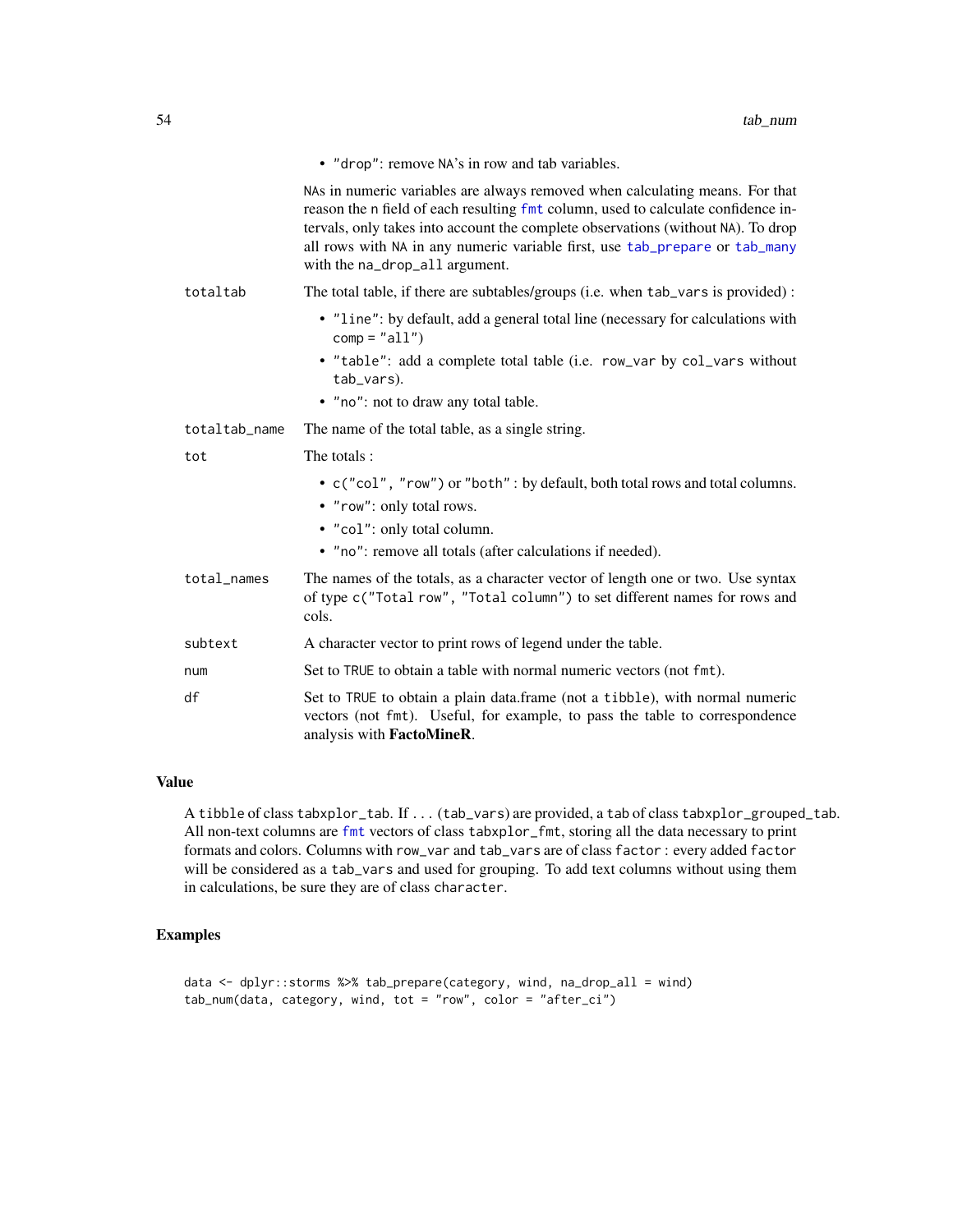<span id="page-54-0"></span>

# Description

Add percentages and diffs to a [tab](#page-36-0)

# Usage

```
tab_pct(
  tabs,
  pct = "row",digits = NULL,
  diff = c("tot", "first", "no"),
  comp = NULL,
  color = FALSE,
  just_diff = FALSE
\overline{\phantom{a}}
```

| tabs      | A tibble of class tab made with tab_plain or tab_many.                                                                                                                                                                                                                                                                                                                                                                                                                                                                                                                                                     |
|-----------|------------------------------------------------------------------------------------------------------------------------------------------------------------------------------------------------------------------------------------------------------------------------------------------------------------------------------------------------------------------------------------------------------------------------------------------------------------------------------------------------------------------------------------------------------------------------------------------------------------|
| pct       | The type of percentages to calculate. "row" draw row percentages. Set to<br>"col" for column percentages. Set to "all" for frequencies (based on each<br>subtable/group if tab_vars is provided). Set to "all_tabs" to calculate fre-<br>quencies based on the whole (set of) table(s).                                                                                                                                                                                                                                                                                                                    |
| digits    | The number of digits to print for percentages. As a single integer, or an integer<br>vector the same length than col_vars.                                                                                                                                                                                                                                                                                                                                                                                                                                                                                 |
| diff      | By default, with pct = "row", differences from total rows are calculated, and<br>with $pct = "col"$ differences from total columns. Set to diff = "first" to<br>calculate differences with the first cell of the row/col (useful to color temporal<br>developments). When not using diffs for colors, set to $diff = "no"$ to gain cal-<br>culation time. Diffs are also calculated for mean columns (made from numeric<br>variables).                                                                                                                                                                     |
| comp      | Comparison level. When tab_vars are present, should the row differences be<br>calculated for each subtable/group (by default comp = "tab" : comparison of<br>each cell to the relative total row)? Should they be calculated for the whole<br>table (comp = $"all"$ : comparison of each cell to the total row of the total table)<br>? When comp = "all" and diff = "first", cells are compared to the first cell<br>of the total table instead. This parameter doesn't affect column percentages.<br>comp must be set once and for all the first time you use tab_chi2, tab_pct with<br>rows, or tab_ci. |
| color     | Set to TRUE to color the resulting tab based on differences (from totals or from<br>the first cell).                                                                                                                                                                                                                                                                                                                                                                                                                                                                                                       |
| just_diff | If percentages are already calculated and you just want to recalculate differences.                                                                                                                                                                                                                                                                                                                                                                                                                                                                                                                        |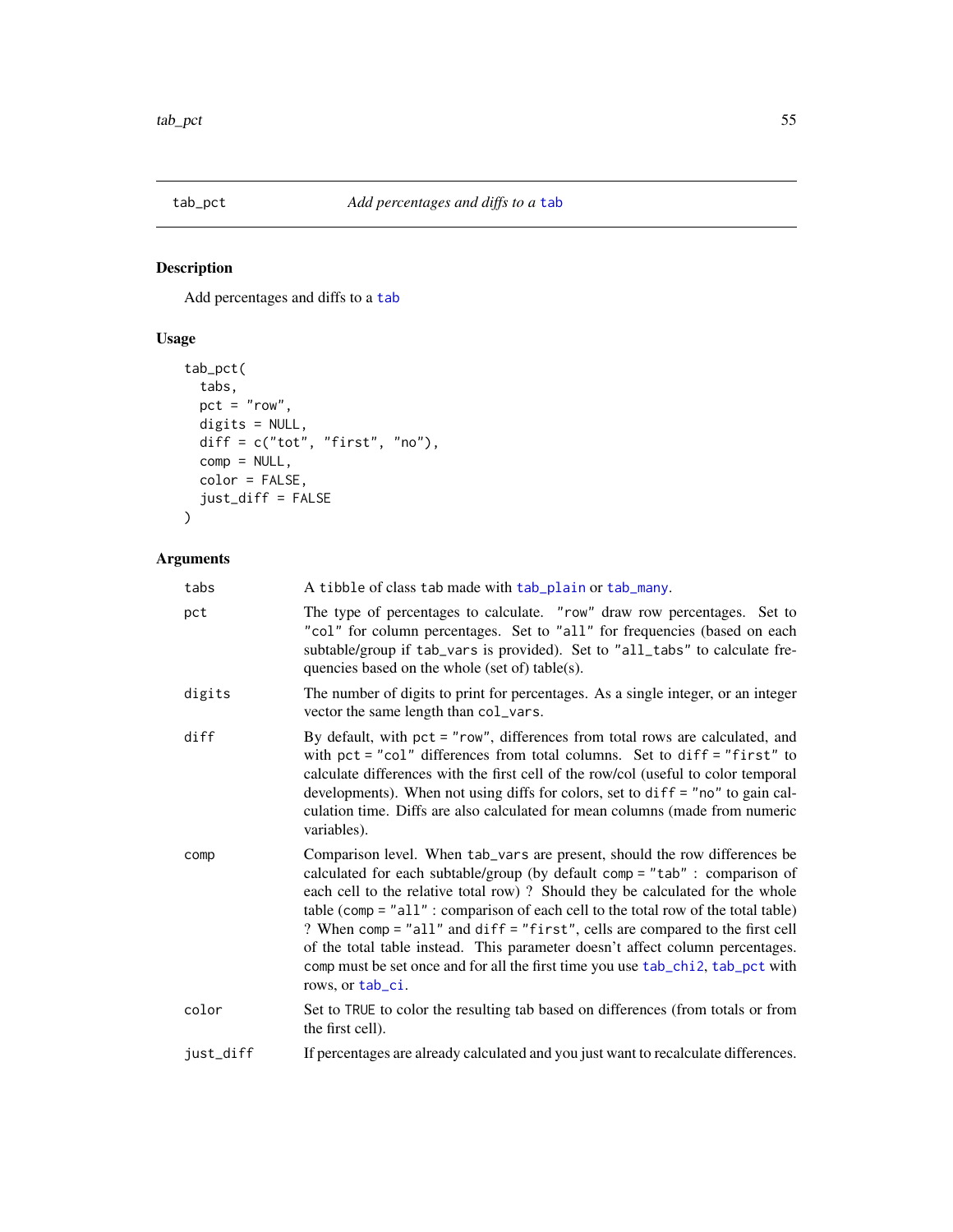A tibble of class tab, with percentages displayed, possibly colored based on differences from totals or first cell.

# <span id="page-55-0"></span>tab\_plain *Plain single cross-table*

# Description

Plain single cross-table

### Usage

```
tab_plain(
 data,
 row_var,
 col_var,
 tab_vars,
 wt,
 pct = "no",diff = "tot",
 comp = "tab",color = TRUE,
 digits = 0,
 na = "keep",
  subtext = ",
  totaltab = "line",
  totaltab_name = "Ensemble",
  tot = NULL,total_names = "Total",
 num = FALSE,df = FALSE)
```

| data             | A data frame.                                                                                                                                                                                                                |  |
|------------------|------------------------------------------------------------------------------------------------------------------------------------------------------------------------------------------------------------------------------|--|
| row_var, col_var |                                                                                                                                                                                                                              |  |
|                  | The row variable, which will be printed with one level per line, and the column<br>variable, which will be printed with one level per column. Numeric variables<br>will be used as factors. To calculate means, use tab_num. |  |
| tab_vars         | stidy-select Tab variables : a subtable is made for each combination of levels<br>of the selected variables. Leave empty to make a simple cross-table. All tab<br>variables are converted to factor.                         |  |
| wt               | A weight variable, of class numeric. Leave empty for unweighted results.                                                                                                                                                     |  |
| pct              | The type of percentages to calculate :                                                                                                                                                                                       |  |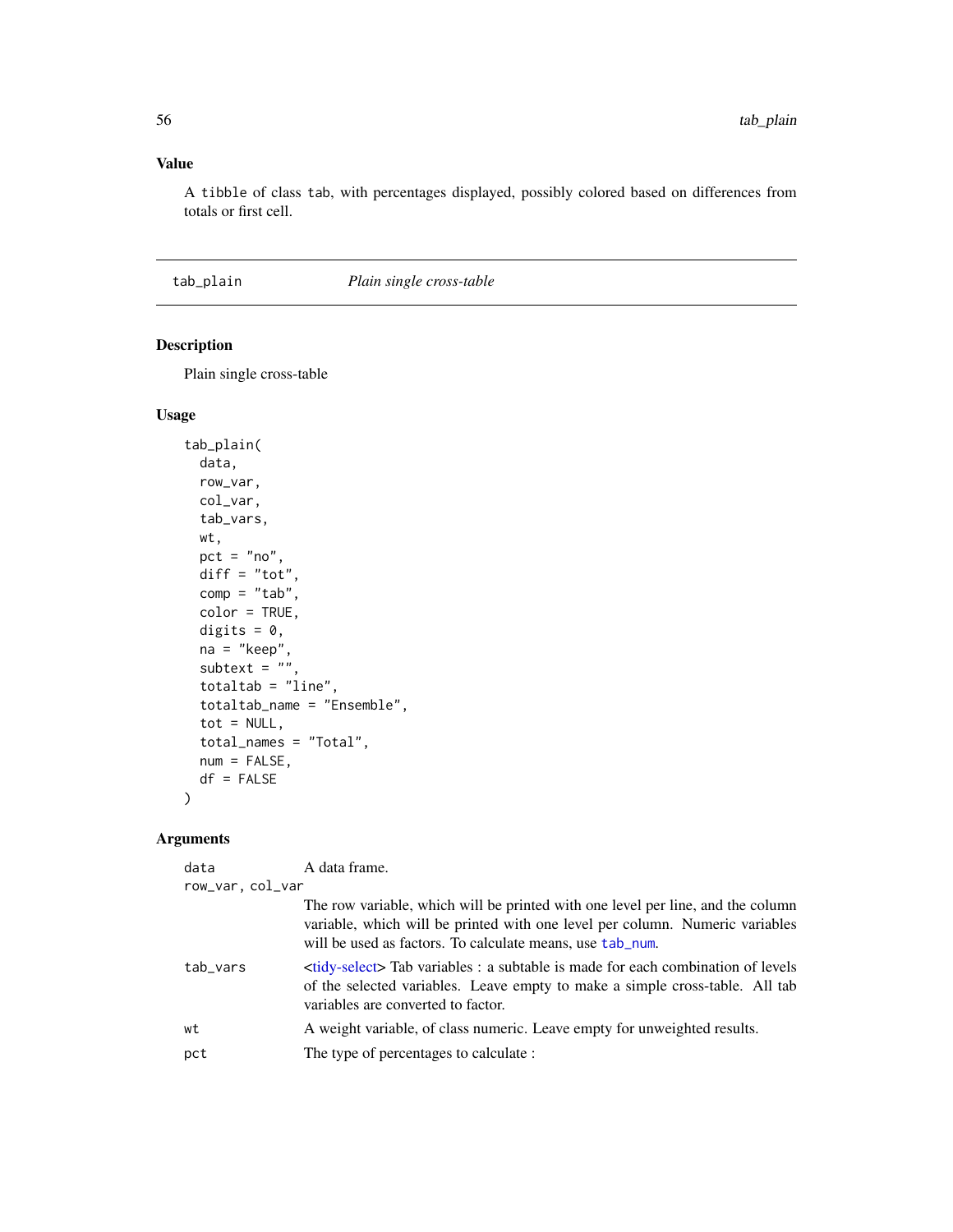|               | • "row": row percentages.                                                                                                                                                                                                                                                                                                                         |
|---------------|---------------------------------------------------------------------------------------------------------------------------------------------------------------------------------------------------------------------------------------------------------------------------------------------------------------------------------------------------|
|               | • "col": column percentages.                                                                                                                                                                                                                                                                                                                      |
|               | • "all": frequencies for each subtable/group, if there is tab_vars.                                                                                                                                                                                                                                                                               |
|               | • "all_tabs": frequencies for the whole (set of) table(s).                                                                                                                                                                                                                                                                                        |
| diff          | The reference cell to calculate differences (used to print colors):                                                                                                                                                                                                                                                                               |
|               | • "tot": by default, cells differences from total rows are calculated with pct<br>= "row", and cells differences from total columns with pct = "col".<br>• "first": calculate cells differences from the first cell of the row or column                                                                                                          |
|               | (useful to color temporal developments).                                                                                                                                                                                                                                                                                                          |
|               | • "no": not use diffs to gain calculation time.                                                                                                                                                                                                                                                                                                   |
| comp          | Comparison level. When tab_vars are present, should the contributions to vari-<br>ance be calculated for each subtable/group (by default, comp = "tab") ? Should<br>they be calculated for the whole table (comp = $"all")$ ? comp must be set once<br>and for all the first time you use tab_plain, tab_num or tab_chi2 with rows,<br>or tab_ci. |
| color         | TRUE print the color percentages and means based on cells differences from to-<br>tals or reference cell, as provided by diff. Default to FALSE, no colors.                                                                                                                                                                                       |
| digits        | The number of digits to print, as a single integer.                                                                                                                                                                                                                                                                                               |
| na            | The policy to adopt with missing values, as a single string.                                                                                                                                                                                                                                                                                      |
|               | • "keep": by default, NA's of row, col and tab variables are printed as explicit<br>"NA" level.                                                                                                                                                                                                                                                   |
|               | • "drop": removes NA of row, col and tab variables.                                                                                                                                                                                                                                                                                               |
| subtext       | A character vector to print rows of legend under the table.                                                                                                                                                                                                                                                                                       |
| totaltab      | The total table, if there are subtables/groups (i.e. when tab_vars is provided) :                                                                                                                                                                                                                                                                 |
|               | • "line": by default, add a general total line (necessary for calculations with<br>$comp = "all")$                                                                                                                                                                                                                                                |
|               | • "table": add a complete total table (i.e. row_var by col_vars without<br>tab_vars).                                                                                                                                                                                                                                                             |
|               | • "no": not to draw any total table.                                                                                                                                                                                                                                                                                                              |
| totaltab_name | The name of the total table, as a single string.                                                                                                                                                                                                                                                                                                  |
| tot           | The totals:                                                                                                                                                                                                                                                                                                                                       |
|               | $\bullet\,$ c("col", "row") or "both" : by default, both total rows and total columns.<br>• "row": only total rows.<br>• "col": only total column.                                                                                                                                                                                                |
|               | • "no": remove all totals (after calculations if needed).                                                                                                                                                                                                                                                                                         |
| total_names   | The names of the totals, as a character vector of length one or two. Use syntax<br>of type c("Total row", "Total column") to set different names for rows and<br>cols.                                                                                                                                                                            |
| num           | Set to TRUE to obtain a table with normal numeric vectors (not fmt).                                                                                                                                                                                                                                                                              |
| df            | Set to TRUE to obtain a plain data.frame (not a tibble), with normal numeric vec-<br>tors (not fmt). Useful, for example, to pass the table to correspondence analysis<br>with FactoMineR.                                                                                                                                                        |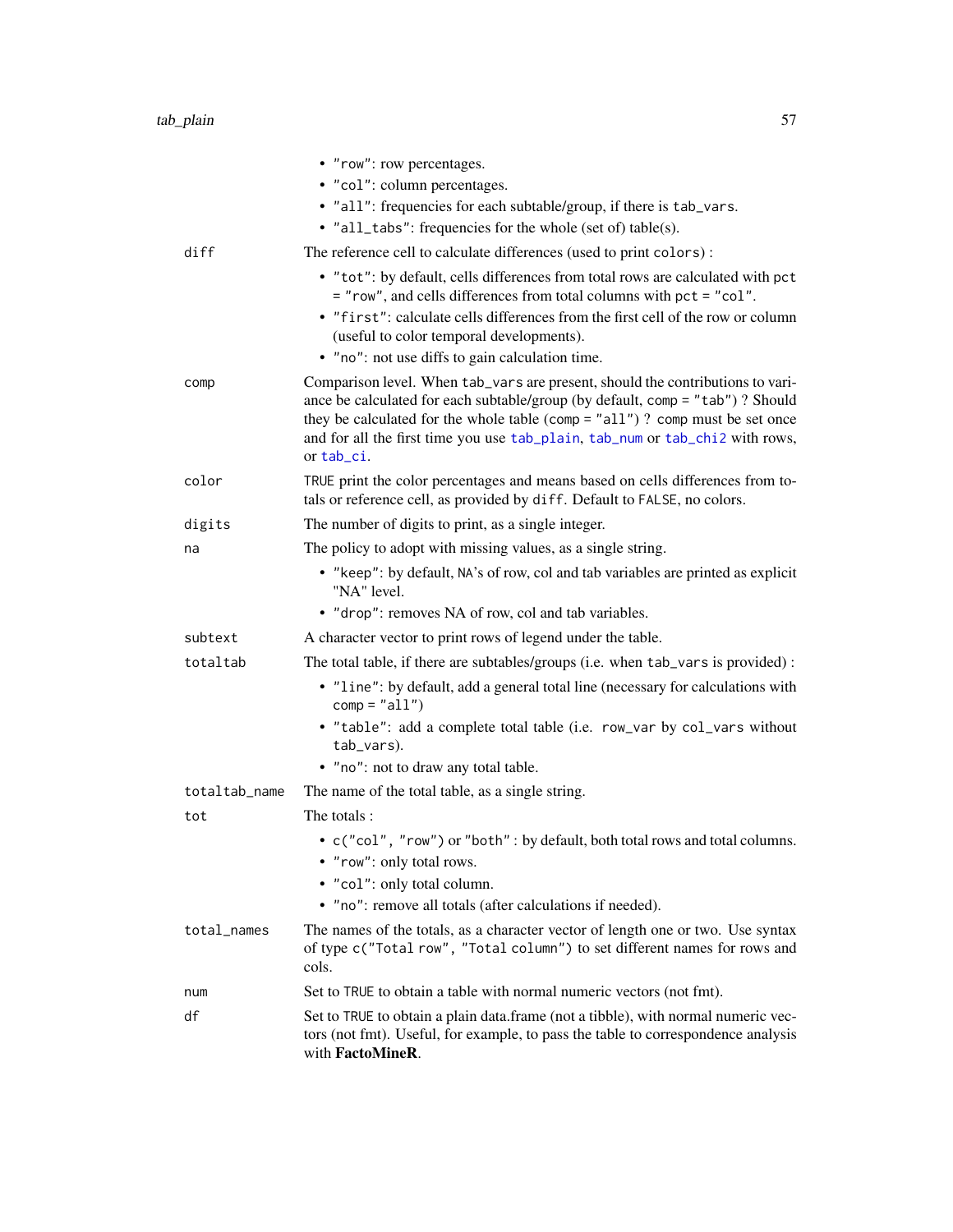A tibble of class tabxplor\_tab. If ... (tab\_vars) are provided, a tab of class tabxplor\_grouped\_tab. All non-text columns are [fmt](#page-5-0) vectors of class tabxplor\_fmt, storing all the data necessary to print formats and colors. Columns with row\_var and tab\_vars are of class factor : every added factor will be considered as a tab\_vars and used for grouping. To add text columns without using them in calculations, be sure they are of class character.

# Examples

```
# A typical workflow with tabxplor step-by-step functions :
```

```
data <- dplyr::starwars %>% tab_prepare(sex, hair_color)
```

```
data %>%
 tab_plain(sex, hair_color, tot = c("row", "col"), pct = "row") %>%
 tab_chi2() %>%
 tab_ci(color = "after_ci")
```
<span id="page-57-0"></span>tab\_prepare *Prepare data for* [tab\\_plain](#page-55-0)*.*

### Description

Prepare data for [tab\\_plain](#page-55-0).

### Usage

```
tab_prepare(
  data,
  ...,
  na_drop_all,
  cleannames = NULL,
  rare_to_other = FALSE,
  n_min = 30,
  other_level = "Others"
\lambda
```

| data          | A dataframe.                                                                                         |
|---------------|------------------------------------------------------------------------------------------------------|
| $\cdots$      | Variables then to be passed in tab plain.                                                            |
| na_drop_all   | <tidy-select> Removes all observation with a NA in any of the chosen variables.</tidy-select>        |
| cleannames    | Set to TRUE to clean levels names, by removing prefix numbers like "1-", and<br>text in parentheses. |
| rare_to_other | When set to TRUE, levels with less count than n_min will be merged into an<br>"Other" level.         |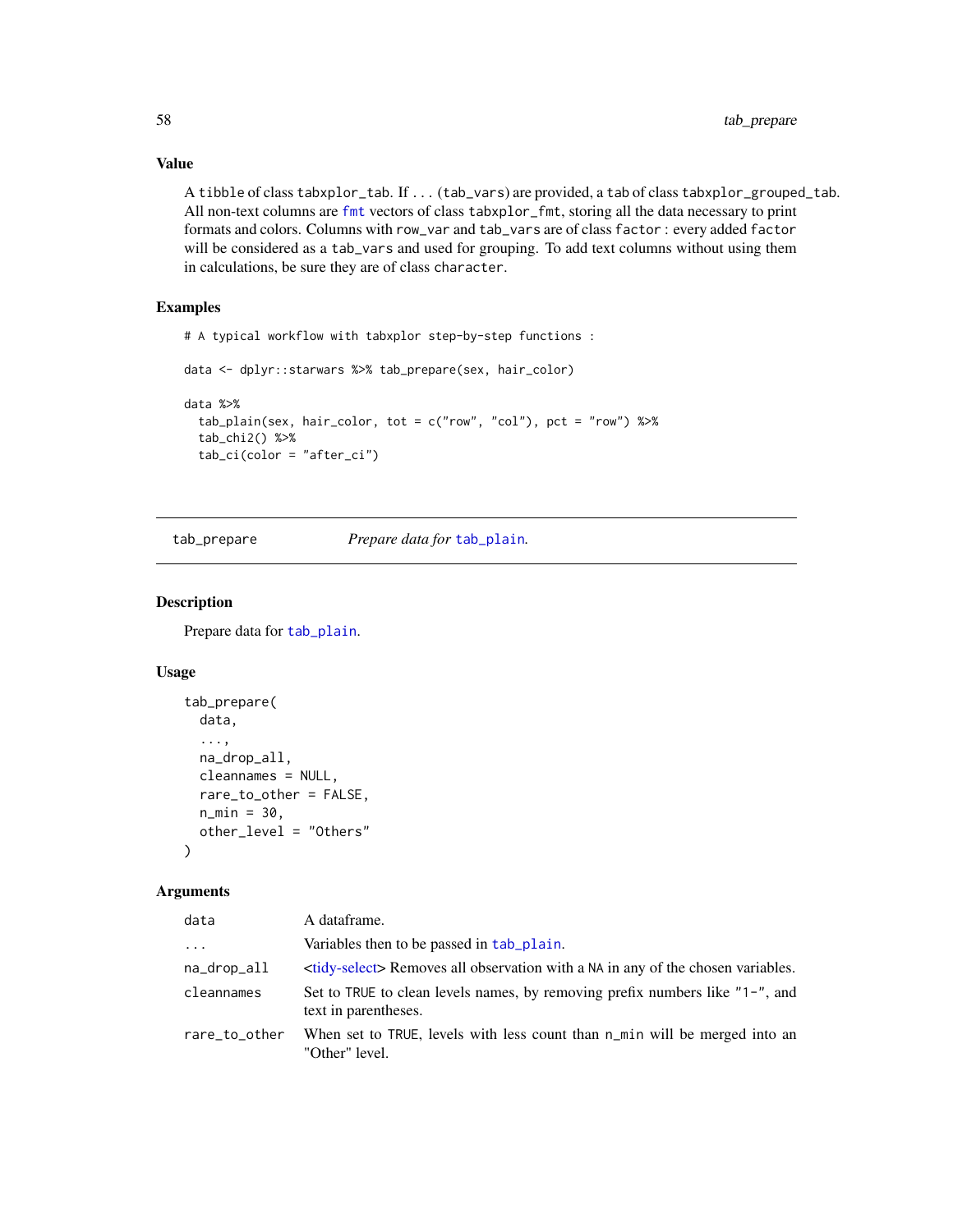# tab\_spread 59

| n min       | The count under which a level is aggregated in the "Other" level.   |
|-------------|---------------------------------------------------------------------|
| other level | The name of the "Other" level, as a character vector of length one. |

# Value

A modified data.frame.

# Examples

```
data <- dplyr::starwars %>%
tab_prepare(sex, hair_color, gender, rare_to_other = TRUE,
            n_{min} = 5, na_{drop\_all} = sexdata
```
tab\_spread *Spread a tab, passing a tab variable to column*

# Description

Spread a tab, passing a tab variable to column

### Usage

```
tab_spread(
  tabs,
  spread_vars,
  names_prefix,
  names_sort = FALSE,
  totname = "Total"
\mathcal{L}
```
# Arguments

| tabs         | A tibble of class tab, made with tab, tab_many or tab_plain.                                                                                                                                        |
|--------------|-----------------------------------------------------------------------------------------------------------------------------------------------------------------------------------------------------|
| spread_vars  | $\lt$ tidy-select> The tab variables to pass to column, with a syntax of type $c(\text{var1}, \text{var2})$<br>$var2, \ldots$ ).                                                                    |
| names_prefix | String added to the start of every variable name.                                                                                                                                                   |
| names_sort   | If no names_prefix is given, new names takes the form spread_var_col_var_level.<br>Should then the column names be sorted ? If FALSE, the default, column names<br>are ordered by first appearance. |
| totname      | The new name of the total rows, as a single string.                                                                                                                                                 |

### Value

A tibble of class tab, with less rows and more columns.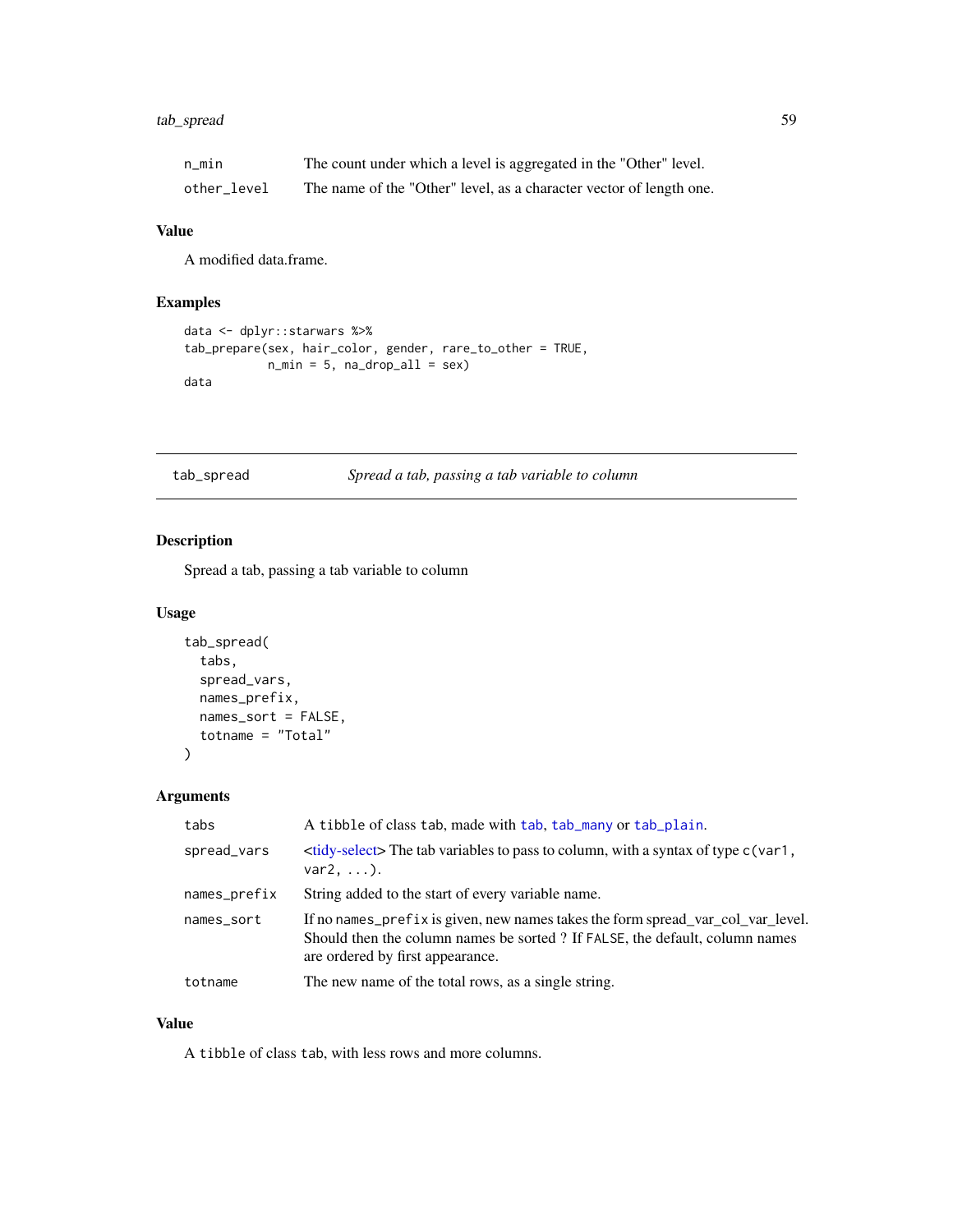# Examples

```
data <- forcats::gss_cat %>% dplyr::filter(year %in% c(2000, 2014))
tabs <-
  tab(data, relig, marital, c(year, race), pct = "row", totaltab = "no",
      color = "diff", tot = "row", rare_to_other = TRUE)
tabs %>%
  dplyr::select(year, race, relig, Married) %>%
  tab_spread(race)
```
tab\_tot *Add totals to a* [tab](#page-36-0)

# Description

Add totals to a [tab](#page-36-0)

# Usage

```
tab_tot(
  tabs,
  \text{tot} = \text{c("row", "col"),}name = "Total",
  totcol = "last",
  data = NULL
)
```
# Arguments

| tabs   | A tibble of class tab, made with tab_plain or tab_many.                                                                                                                                                                       |
|--------|-------------------------------------------------------------------------------------------------------------------------------------------------------------------------------------------------------------------------------|
| tot    | c("col", "row") and "both" print total rows and total columns. Set to "row"<br>or "col" to print only one type. Set to "no" to remove all totals.                                                                             |
| name   | The names of the totals, as a character vector of length one or two. Use c ("Total_row",<br>"Total_column") to set different names for rows and cols.                                                                         |
| totcol | "last" only prints a total column for the last factor column variable. Set to<br>"each" to print a total column for each column variable.                                                                                     |
| data   | The original database used to calculate the tab: it is only useful for mean<br>columns (of numeric variables), in order to calculate the variances of total rows,<br>necessary to calculate confidence intervals with tab_ci. |

### Value

A tibble of class tab. Total rows can then be detected using [is\\_totrow](#page-5-1), and total columns using [is\\_totcol](#page-5-1).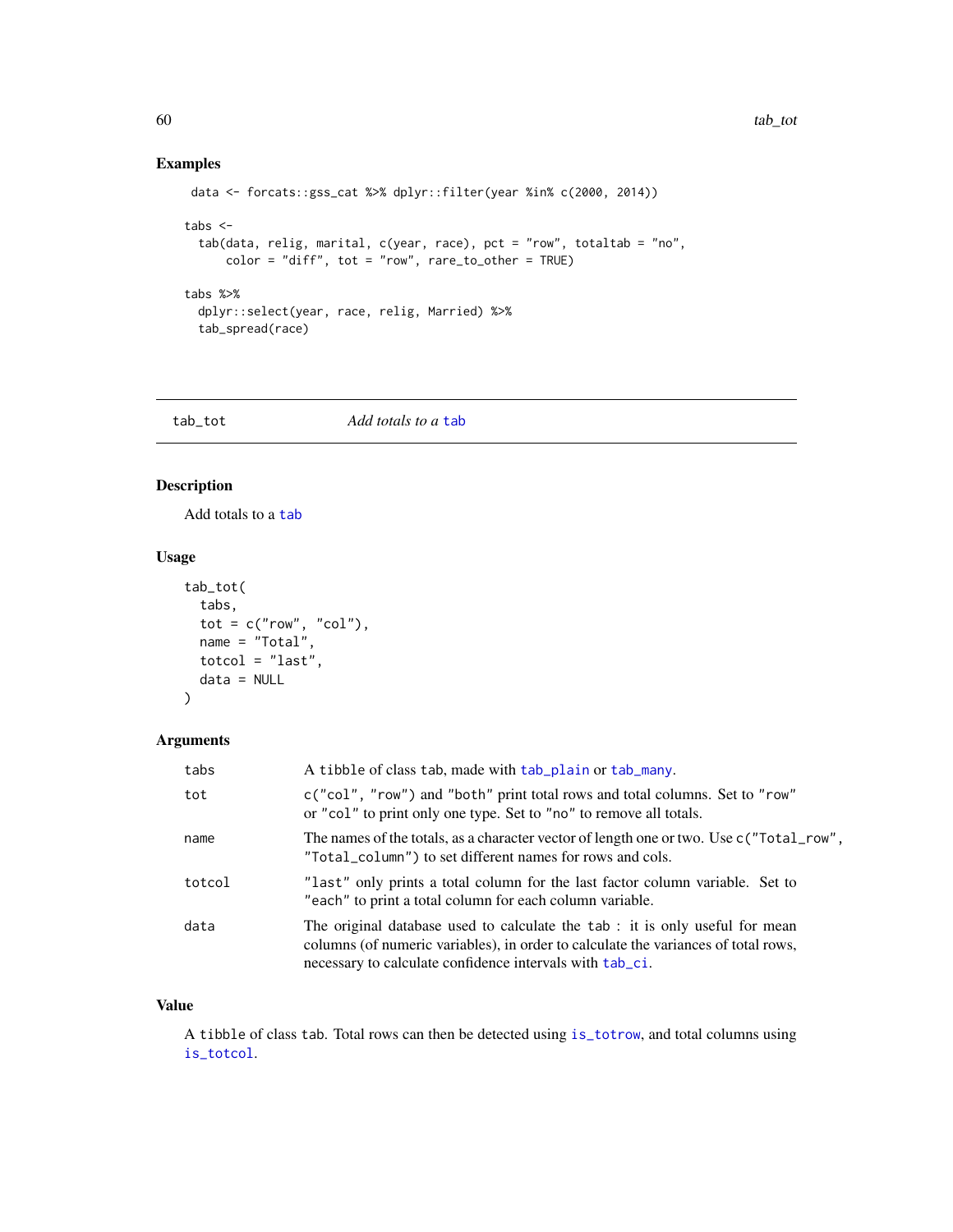# tab\_totaltab 61

### Examples

data <- dplyr::starwars %>% tab\_prepare(sex, hair\_color)

```
data %>%
  tab_plain(sex, hair_color) %>%
  tab_tot("col", totcol = "each")
```
tab\_totaltab *Add total table to a* [tab](#page-36-0)

### Description

Add total table to a [tab](#page-36-0)

# Usage

```
tab_totaltab(
  tabs,
  totaltab = c("table", "line", "no"),
 name = "Ensemble",
 data = NULL
)
```
### Arguments

| tabs     | A tibble of class tab, made with tab_plain or tab_many.                                                                                                                                                                                                |
|----------|--------------------------------------------------------------------------------------------------------------------------------------------------------------------------------------------------------------------------------------------------------|
| totaltab | If there are subtables, corresponding to the levels of tab vars, total tab = "table"<br>add a complete total table. total tab = "line" add a total table of only one row<br>with the general total. $totaltab = "no"$ remove any existing total table. |
| name     | The name of the total table, as a single string.                                                                                                                                                                                                       |
| data     | The original database used to calculate the tab : it is only useful for mean<br>columns (of numeric variables), in order to calculate the variances necessary to<br>calculate confidence intervals with tab ci.                                        |

# Value

A tibble of class tab. Rows belonging to the total table can then be detected using [is\\_tottab](#page-5-1).

# Examples

```
data <- dplyr::starwars %>%
tab_prepare(sex, hair_color, gender, rare_to_other = TRUE,
            n_{min} = 5, na_{drop\_all} = sexdata %>%
 tab_plain(sex, hair_color, gender) %>%
 tab_totaltab("line")
```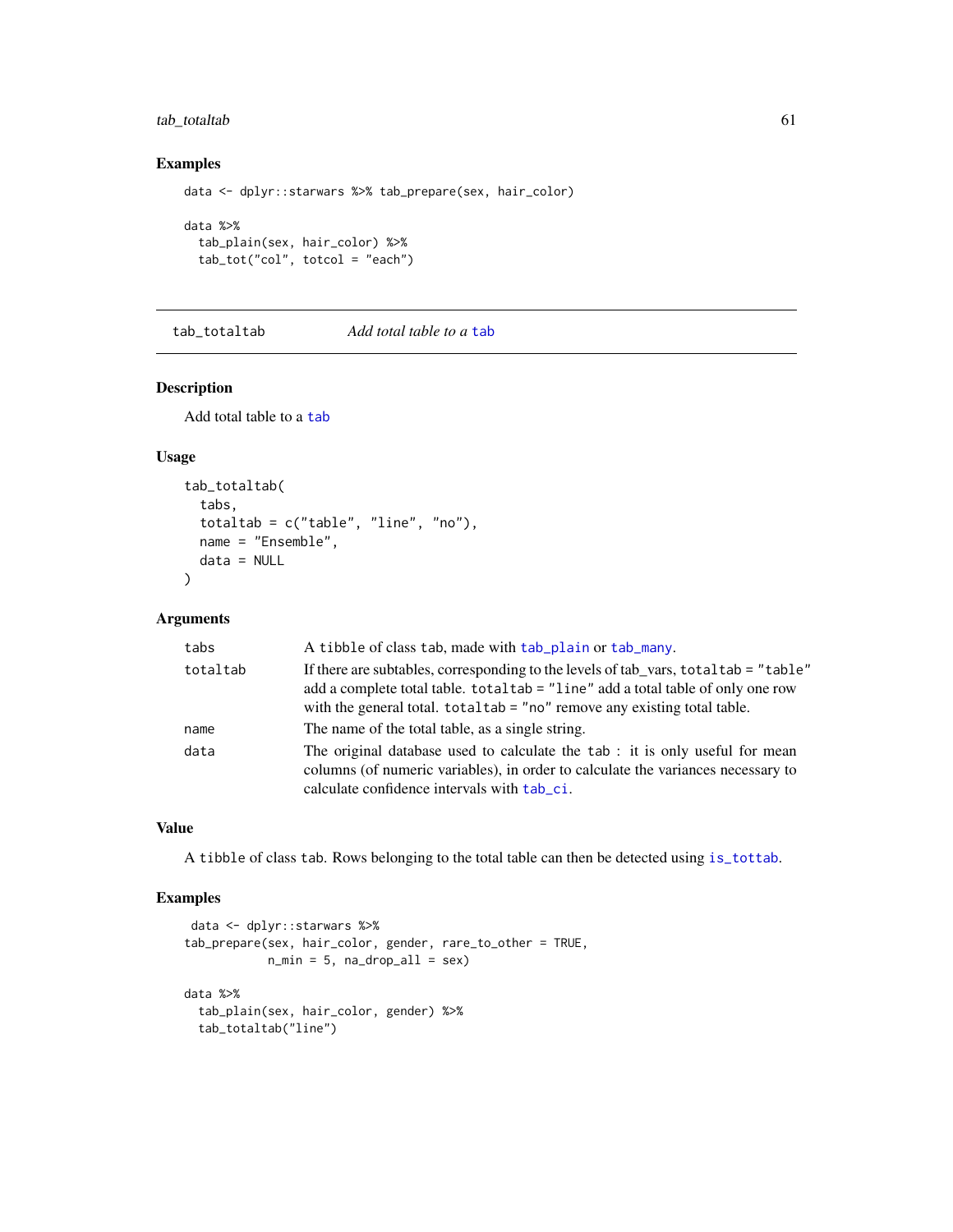### <span id="page-61-0"></span>Description

To modify the colors used into the Excel table, you can change the global options with [set\\_color\\_style](#page-45-1) and [set\\_color\\_breaks](#page-45-1).

### Usage

```
tab_xl(
  tabs,
  path = NULL,
  replace = FALSE,
  open = rlang::is_interactive(),
  collnames\_rotation = 0,remove_tab_vars = TRUE,
  colwidth = "auto",
  print_ci = FALSE,
  print_color_legend = TRUE,
  sheets = "tabs",
  min\_counts = 30,hide_near_zero = "auto",
  color_type = "text"
)
```
### Arguments

tabs A table made with [tab](#page-36-0), [tab\\_many](#page-45-0) or [tab\\_plain](#page-55-0), or a list of such tables. path, replace, open

The name, and possibly the path, of the Excel file to create (possibly without the .xlsx extension). Default path to temporary directory. Set global option "tabxplor.export\_dir" with link[base:options]{options} to change default directory. Use replace = TRUE to overwrite existing files. Use open = TRUE if you don't want to automatically open the tables in Excel (or another software associated with .xlsx files).

colnames\_rotation

Rotate the names of columns to an angle (in degrees).

### remove\_tab\_vars

By default, tab\_vars columns are removed to gain space. Set to FALSE to keep them.

- colwidth The standard width for numeric columns, as a number. Default to "auto".
- print\_ci By default provided confidence intervals are printed in another table, left to the base table. Set to FALSE to dismiss.

print\_color\_legend

Should the color legends be printed with the subtexts ?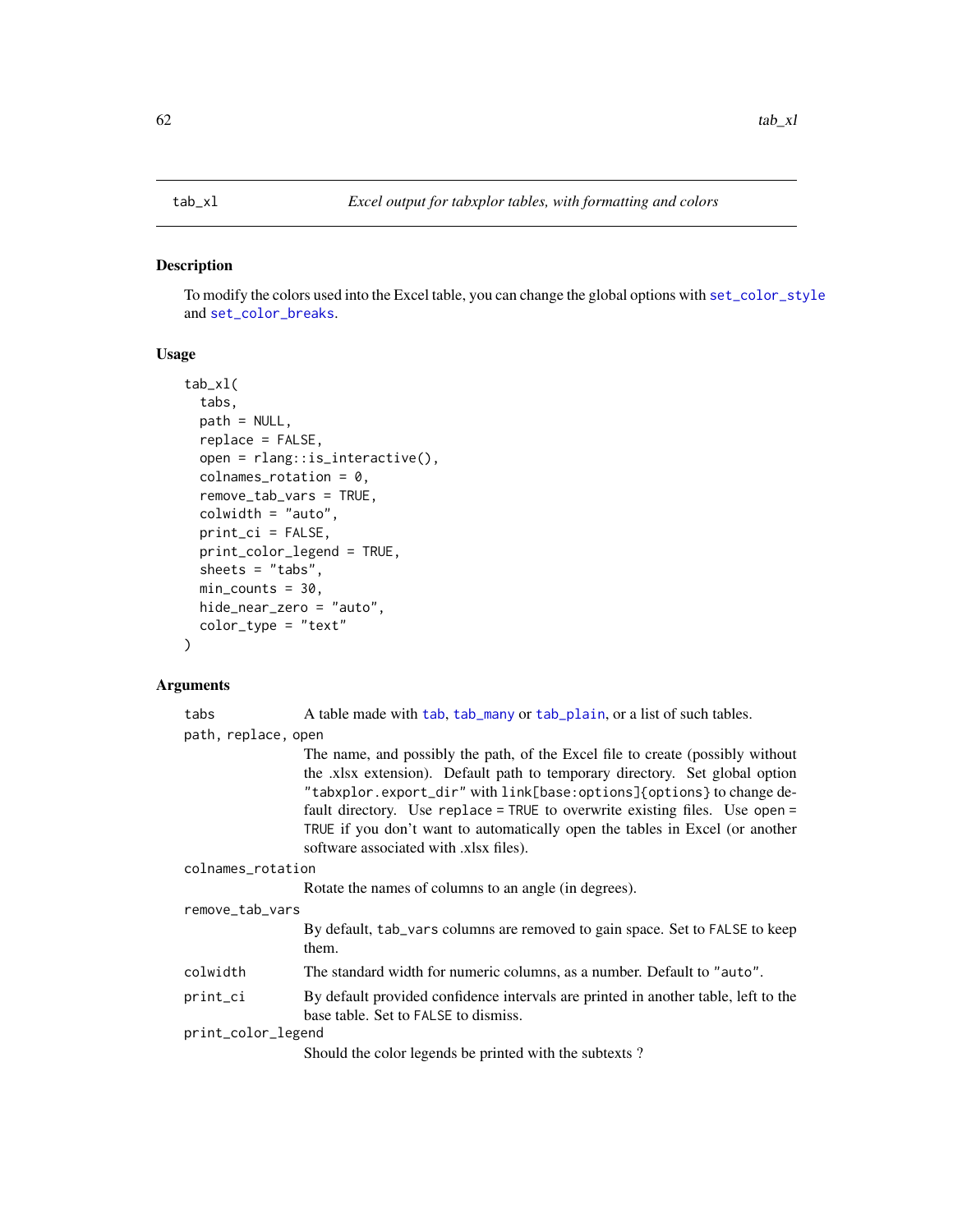| sheets        | The Excel sheets options :                                                                                                                                                                                                                               |
|---------------|----------------------------------------------------------------------------------------------------------------------------------------------------------------------------------------------------------------------------------------------------------|
|               | • "tabs": a new sheet is created for each table                                                                                                                                                                                                          |
|               | • "unique": all tables are on the same sheet                                                                                                                                                                                                             |
|               | • "auto": subsequent tables with the same columns are printed on the same<br>sheets                                                                                                                                                                      |
| $min\_counts$ | The total count under which a column or row is turned pale grey because there<br>is not enough observation for it to be significant. Default to 30.                                                                                                      |
|               | hide_near_zero By default all cells displayed as $0$ (even rounded) turn pale grey, to make the<br>distribution of empty cells (and other cells) more visible. Provide a number to<br>turn grey every cell below it. Set to Inf not to use this feature. |
| color_type    | By default, the background is colored. Set to text to color the text instead.                                                                                                                                                                            |
|               |                                                                                                                                                                                                                                                          |

The table(s) with formatting and colors in an Excel file, as a side effect. Invisibly returns tabs.

# Examples

```
forcats::gss_cat %>%
 tab(marital, race, pct = "row", color = "diff") %>%
 tab_x1()
```
tbl\_format\_body.tabxplor\_tab *Table body for class tab*

# Description

Table body for class tab

# Usage

```
## S3 method for class 'tabxplor_tab'
tbl_format_body(x, setup, ...)
```

| $\mathsf{x}$ | An object of class tabxplor_tab |
|--------------|---------------------------------|
| setup        | A setup object from the table   |
| .            | Other parameters.               |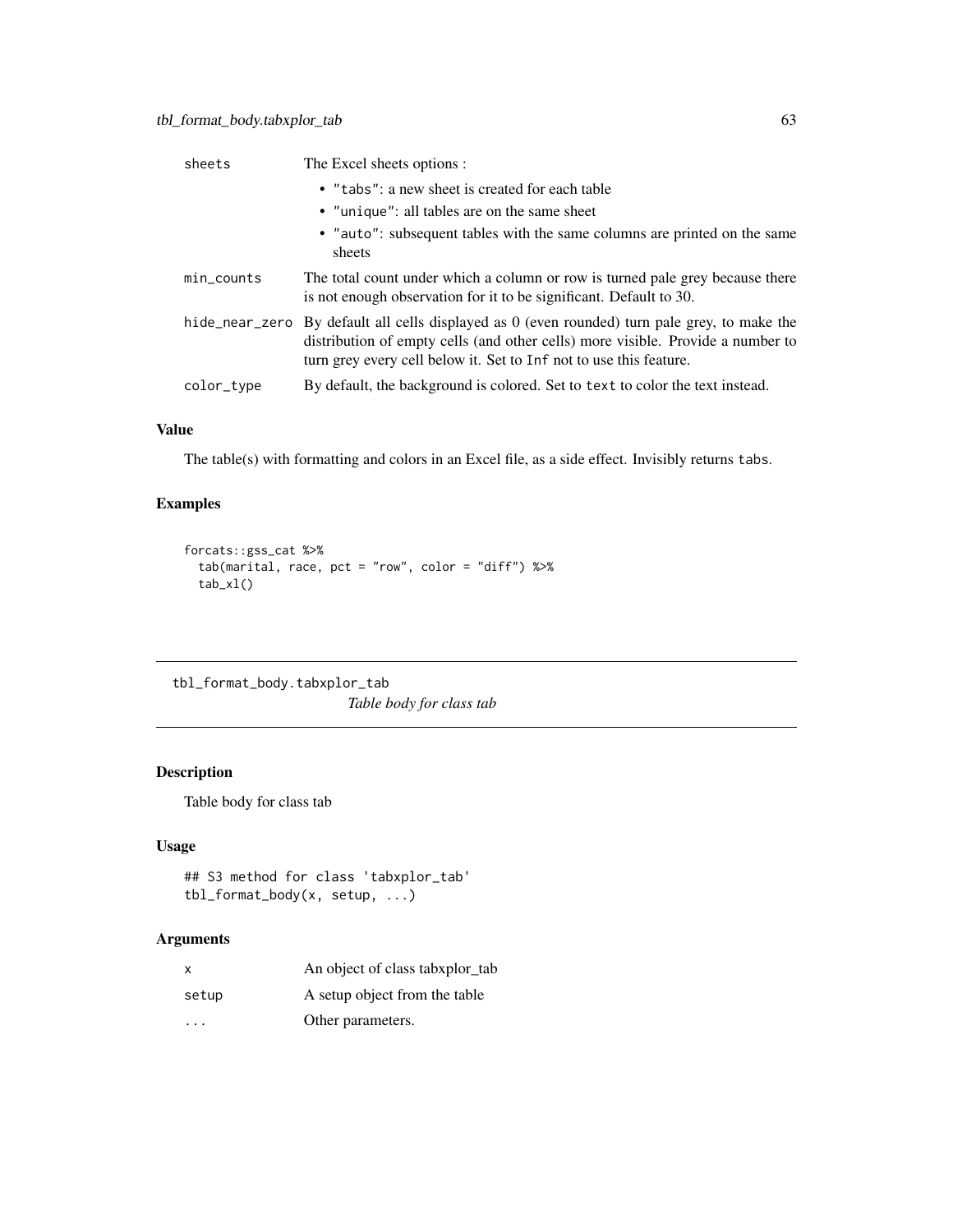tbl\_format\_footer.tabxplor\_tab *Table footer for class tab*

# Description

Table footer for class tab

# Usage

## S3 method for class 'tabxplor\_tab' tbl\_format\_footer(x, setup, ...)

# Arguments

| X     | An object of class tabxplor_tab |
|-------|---------------------------------|
| setup | A setup object from the table   |
| .     | Other parameters.               |

tbl\_sum.tabxplor\_grouped\_tab *Table headers for class grouped tab*

# Description

Table headers for class grouped tab

### Usage

```
## S3 method for class 'tabxplor_grouped_tab'
tbl\_sum(x, \ldots)
```
# Arguments

|          | An object of class tabxplor_tab |
|----------|---------------------------------|
| $\cdots$ | Other parameters.               |

# Value

A table header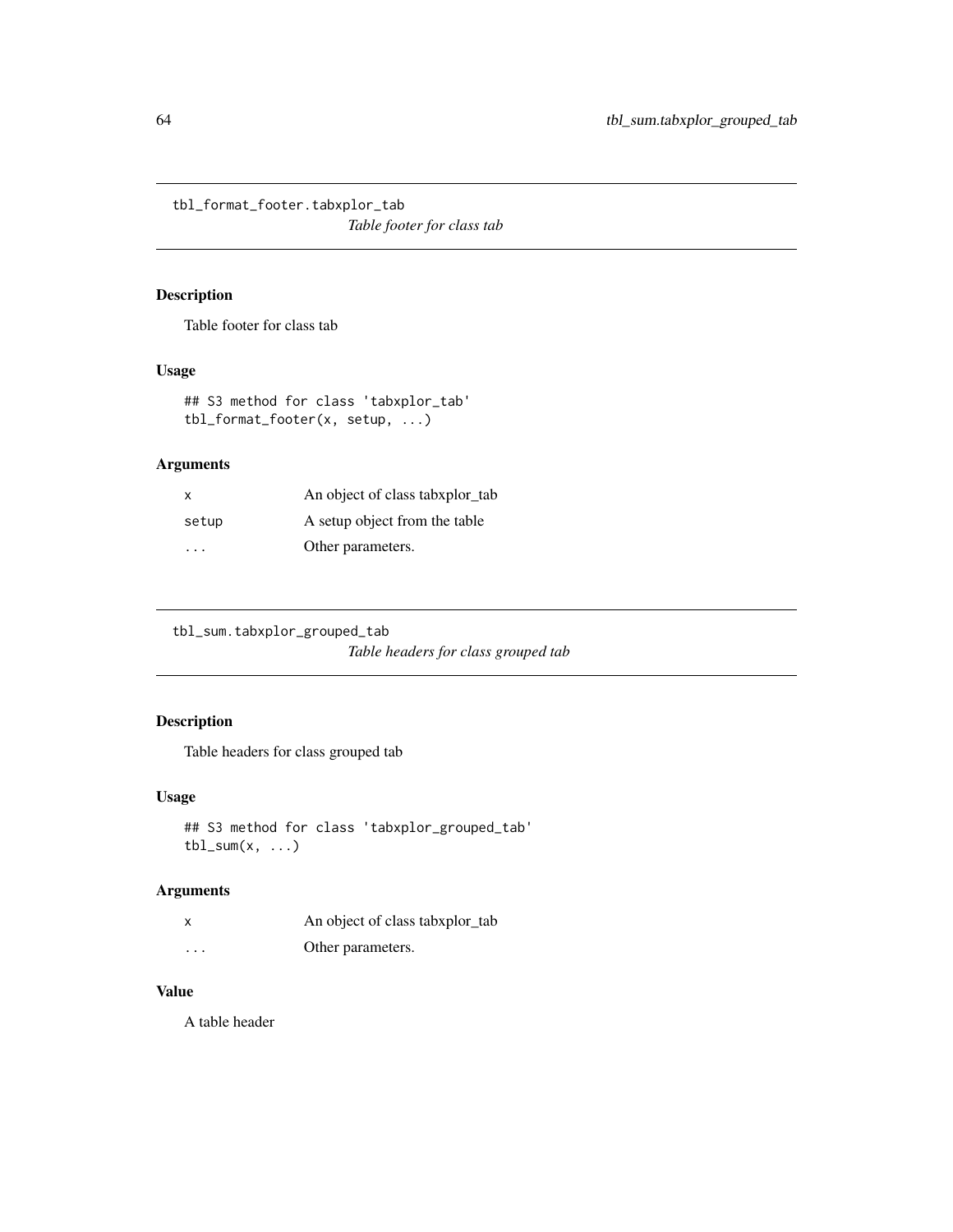tbl\_sum.tabxplor\_tab *Table headers for class tab*

# Description

Table headers for class tab

# Usage

## S3 method for class 'tabxplor\_tab'  $tbl\_sum(x, \ldots)$ 

# Arguments

|          | An object of class tabxplor_tab |
|----------|---------------------------------|
| $\cdots$ | Other parameters.               |

### Value

A table header

ungroup.tabxplor\_grouped\_tab

*ungroup method for class tabxplor\_grouped\_tab*

# Description

ungroup method for class tabxplor\_grouped\_tab

### Usage

```
## S3 method for class 'tabxplor_grouped_tab'
ungroup(x, ...)
```
### Arguments

|                         | A tibble of class tabxplor_grouped_tab. |
|-------------------------|-----------------------------------------|
| $\cdot$ $\cdot$ $\cdot$ | Variables to remove from the grouping.  |

# Value

An object of class tabxplor\_tab or tabxplor\_grouped\_tab.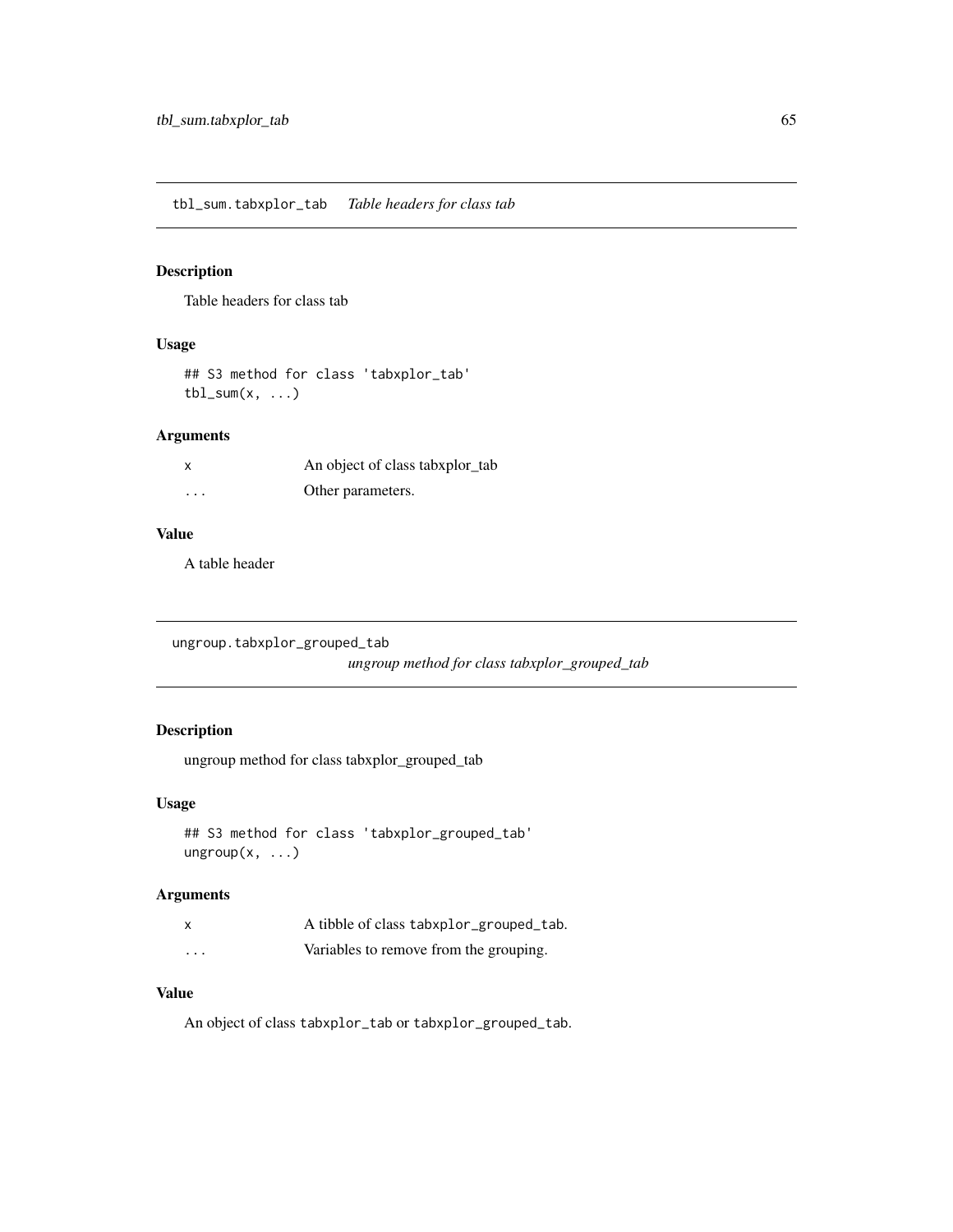vec\_arith.tabxplor\_fmt

*Vec\_arith method for fmt*

### Description

Vec\_arith method for fmt

### Usage

```
## S3 method for class 'tabxplor_fmt'
vec_arith(op, x, y, ...)
## Default S3 method:
vec_arith.tabxplor_fmt(op, x, y, ...)
## S3 method for class 'tabxplor_fmt'
vec_arith.tabxplor_fmt(op, x, y, ...)
## S3 method for class 'numeric'
vec_arith.tabxplor_fmt(op, x, y, ...)
## S3 method for class 'tabxplor_fmt'
vec_arith.numeric(op, x, y, ...)
## S3 method for class 'MISSING'
vec_arith.tabxplor_fmt(op, x, y, ...)
```
### Arguments

| оp       | Operation to do. |
|----------|------------------|
| X        | fmt object.      |
| <b>V</b> | Second object.   |
|          | Other parameter. |

# Value

A fmt vector

# Methods (by class)

- default: default vec\_arith method for fmt
- tabxplor\_fmt: vec\_arith method for fmt + fmt
- numeric: vec\_arith method for fmt + numeric
- tabxplor\_fmt: vec\_arith method for numeric + fmt
- MISSING: vec\_arith method for -fmt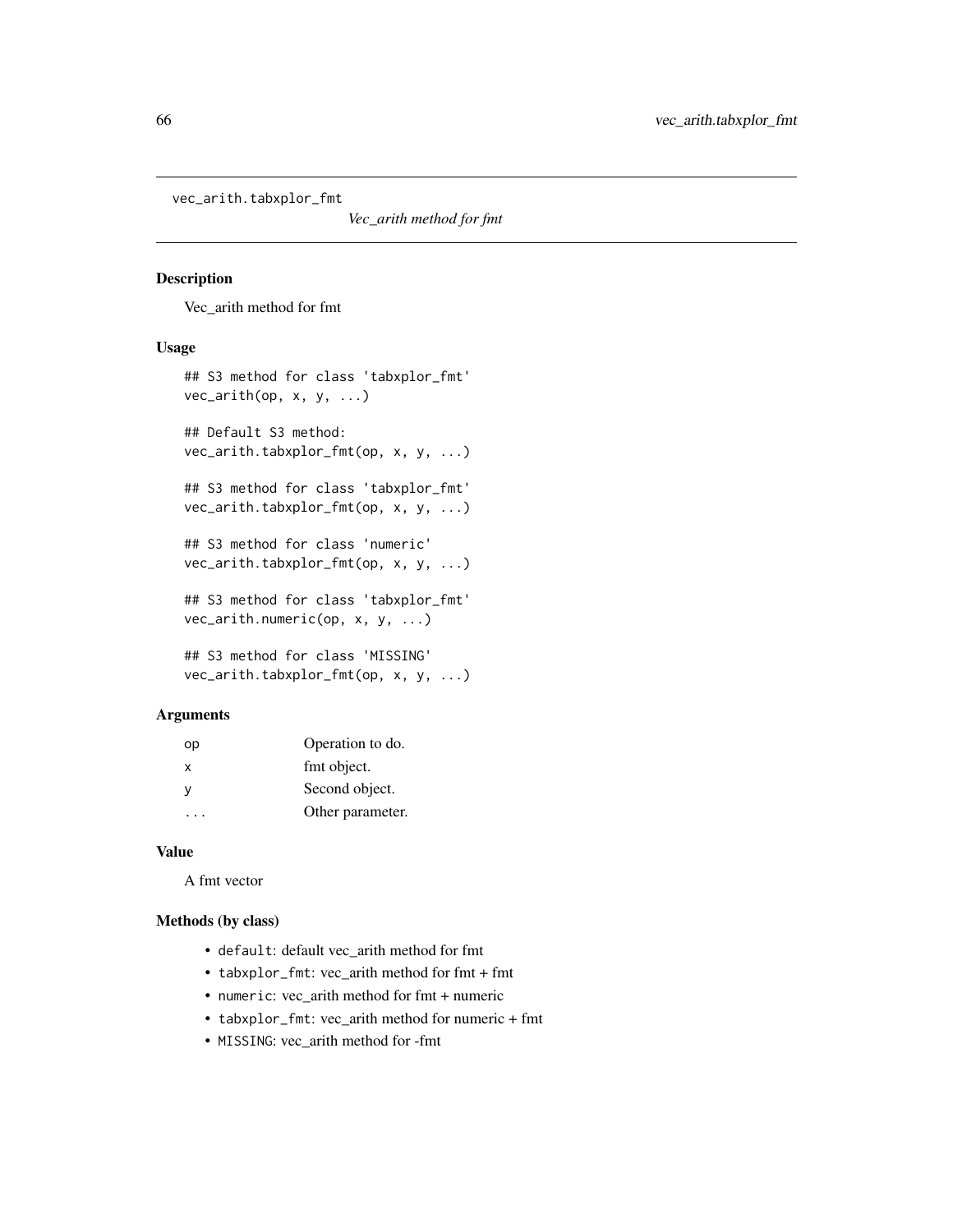vec\_cast.character.tabxplor\_fmt *Convert fmt into character*

# Description

Convert fmt into character

### Usage

```
## S3 method for class 'tabxplor_fmt'
vec_cast.character(x, to, ...)
```
# Arguments

| X  | A fmt vector                                  |
|----|-----------------------------------------------|
| to | A character vector                            |
| .  | Other parameter #' @return A character vector |

vec\_cast.double.tabxplor\_fmt

*Convert fmt into double*

# Description

Convert fmt into double

### Usage

```
## S3 method for class 'tabxplor_fmt'
vec_cast.double(x, to, ...)
```
# Arguments

| x  | A fmt vector     |
|----|------------------|
| to | A double vector  |
| .  | Other parameter. |

# Value

A double vector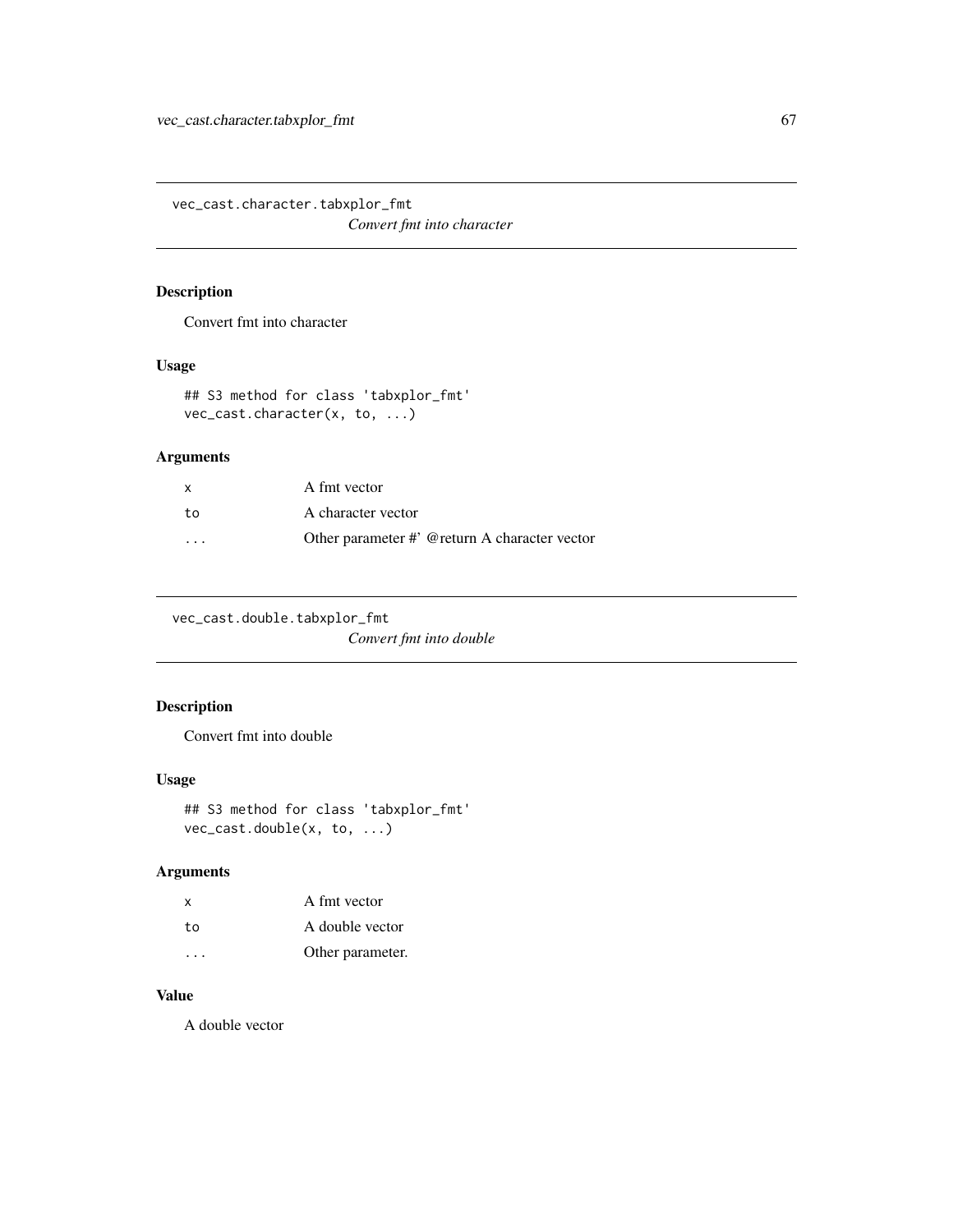vec\_cast.integer.tabxplor\_fmt

*Convert fmt into integer*

# Description

Convert fmt into integer

# Usage

```
## S3 method for class 'tabxplor_fmt'
vec_cast.integer(x, to, ...)
```
# Arguments

| $\mathsf{x}$ | A integer vector                              |
|--------------|-----------------------------------------------|
| to           | A fmt vector                                  |
| .            | Other parameter. #' @return An integer vector |

| vec_cast.tabxplor_fmt.double |
|------------------------------|
| Convert double into fmt      |

# Description

Convert double into fmt

# Usage

```
## S3 method for class 'tabxplor_fmt.double'
vec_cast(x, to, ...)
```

| x                       | A double vector                          |
|-------------------------|------------------------------------------|
| to                      | A fmt vector                             |
| $\cdot$ $\cdot$ $\cdot$ | Other parameter. #' @return A fmt vector |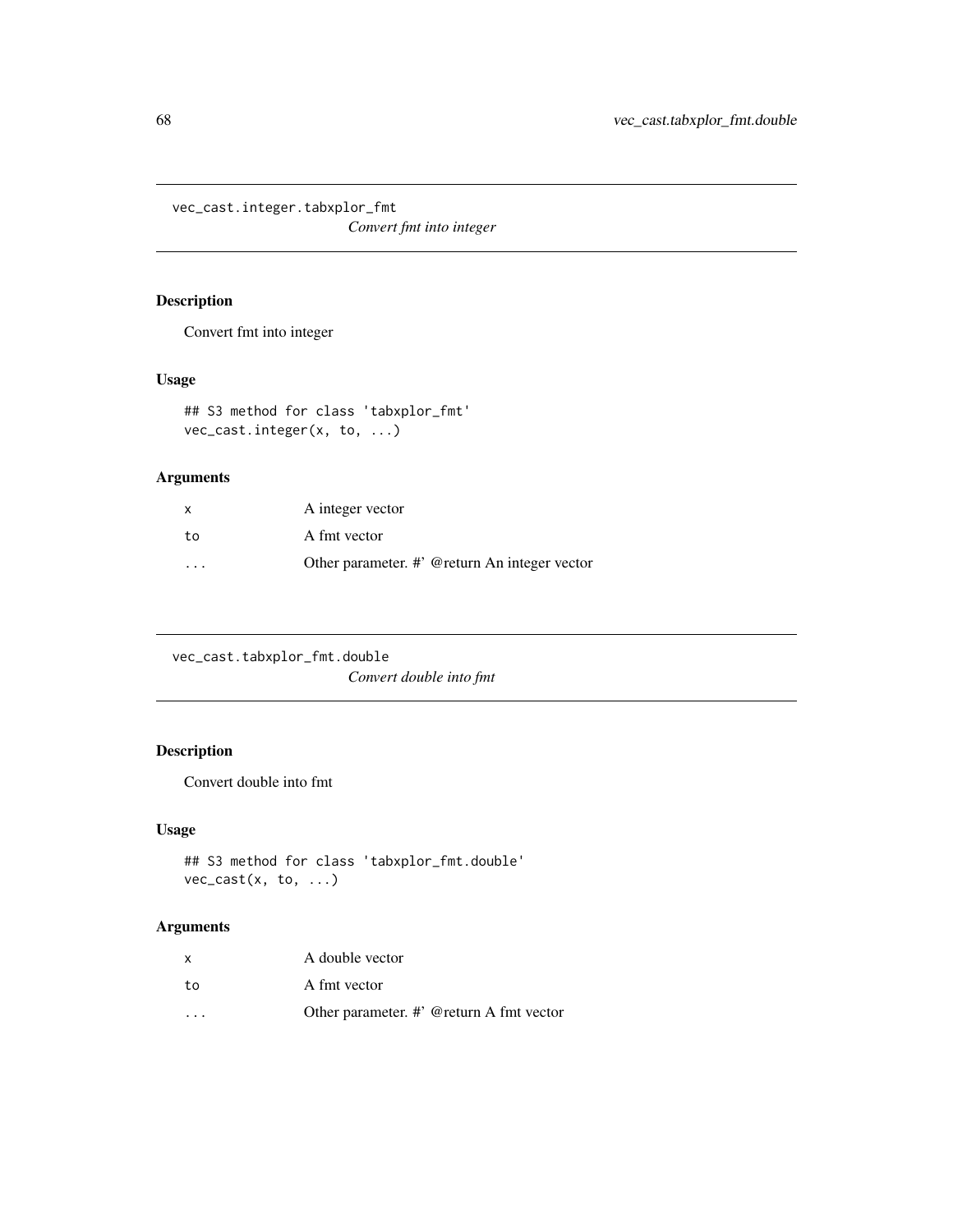vec\_cast.tabxplor\_fmt.integer

*Convert integer into fmt*

# Description

Convert integer into fmt

### Usage

## S3 method for class 'tabxplor\_fmt.integer'  $vec\_cast(x, to, ...)$ 

# Arguments

| $\mathsf{x}$ | A integer vector |
|--------------|------------------|
| to           | A fmt vector     |
|              | Other parameter. |

### Value

A fmt vector

vec\_cast.tabxplor\_fmt.tabxplor\_fmt *Convert fmt into fmt*

# Description

Convert fmt into fmt

# Usage

## S3 method for class 'tabxplor\_fmt.tabxplor\_fmt' vec\_cast(x, to, ...)

| x                       | A fmt vector                                |
|-------------------------|---------------------------------------------|
| to                      | A fmt vector                                |
| $\cdot$ $\cdot$ $\cdot$ | Other parameter. $\#$ @ return A fmt vector |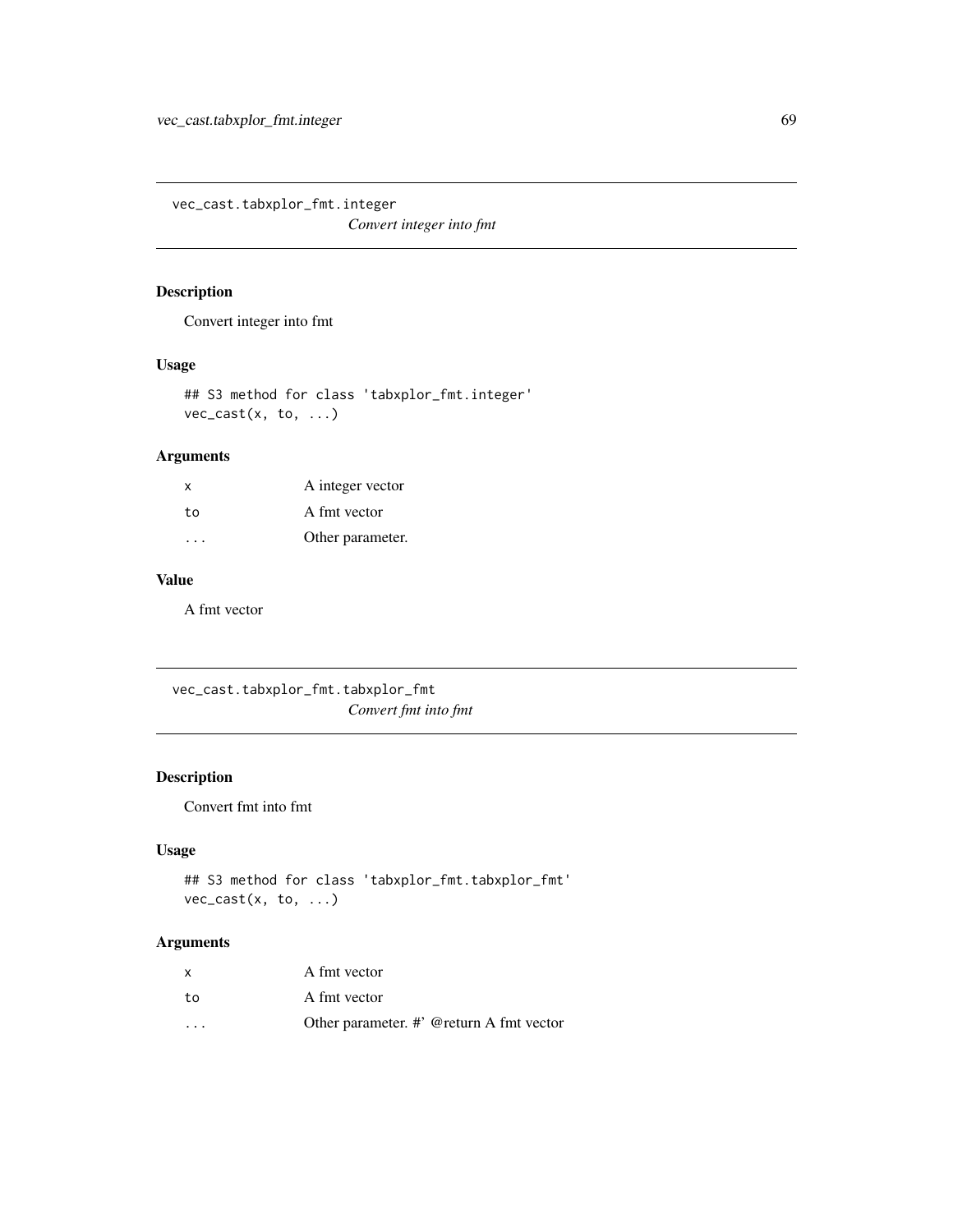vec\_math.tabxplor\_fmt *Vec\_math method for class fmt*

# Description

Vec\_math method for class fmt

# Usage

```
## S3 method for class 'tabxplor_fmt'
vec_math(.fn, .x, ...)
```
### Arguments

| . fn                 | A function      |
|----------------------|-----------------|
| . х                  | A fmt object    |
| $\sim$ $\sim$ $\sim$ | Other parameter |

### Value

A fmt vector

vec\_proxy\_compare.tabxplor\_fmt *Compare with fmt vector*

# Description

Compare with fmt vector

### Usage

```
## S3 method for class 'tabxplor_fmt'
vec_proxy_compare(x, ...)
```
# Arguments

| X | A fmt vector    |
|---|-----------------|
| . | Other parameter |

### Value

A double vector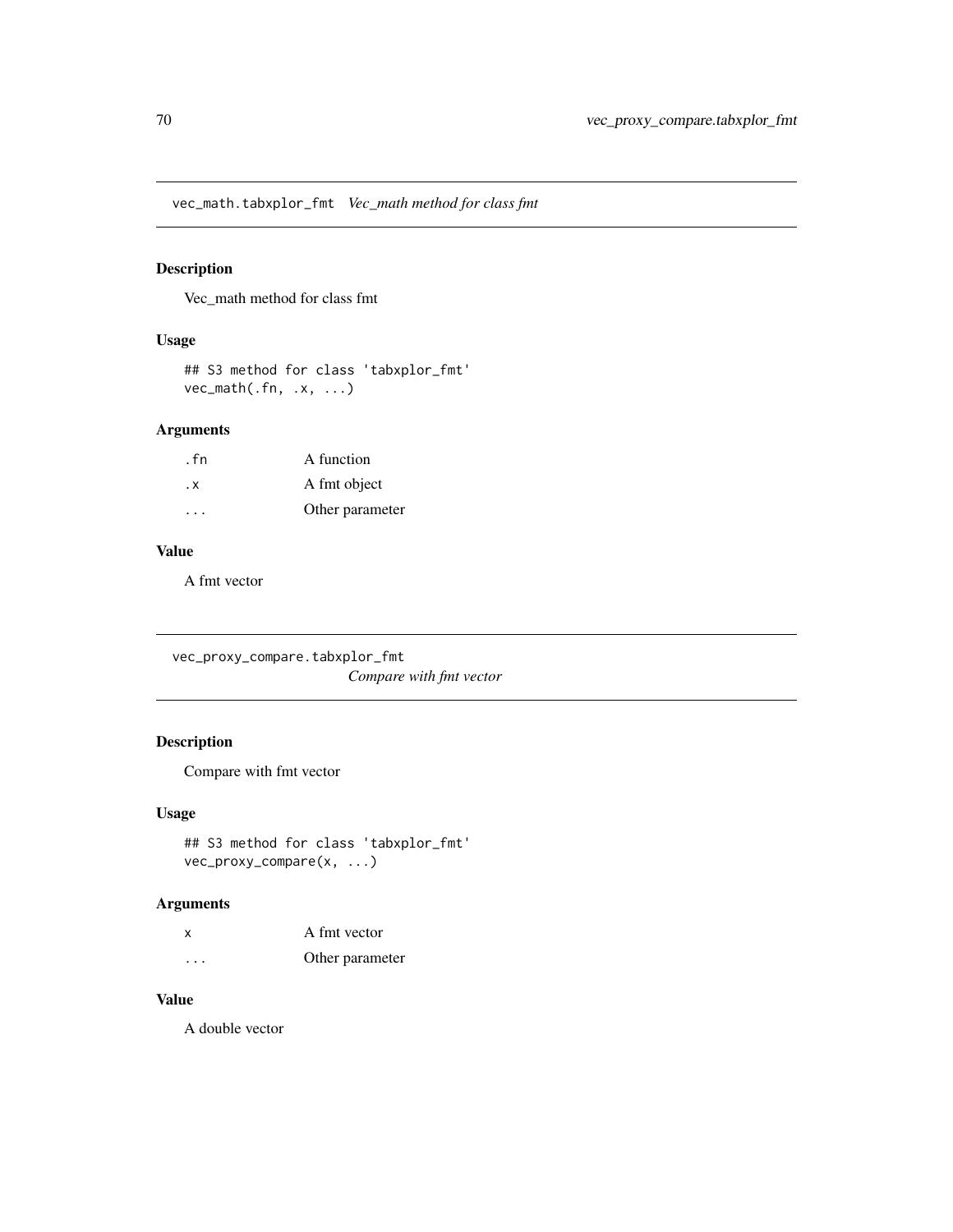vec\_proxy\_equal.tabxplor\_fmt

*Test equality with fmt vector*

### Description

Test equality with fmt vector

### Usage

```
## S3 method for class 'tabxplor_fmt'
vec_proxy_equal(x, ...)
```
# Arguments

| X       | A fmt vector    |
|---------|-----------------|
| $\cdot$ | Other parameter |

# Value

A double vector

vec\_ptype2.double.tabxplor\_fmt *Find common ptype between double and fmt*

# Description

Find common ptype between double and fmt

# Usage

```
## S3 method for class 'double.tabxplor_fmt'
vec_ptype2(x, y, ...)
```

| X                       | A double vector                          |
|-------------------------|------------------------------------------|
|                         | A fmt vector                             |
| $\cdot$ $\cdot$ $\cdot$ | Other parameter. #' @return A fmt vector |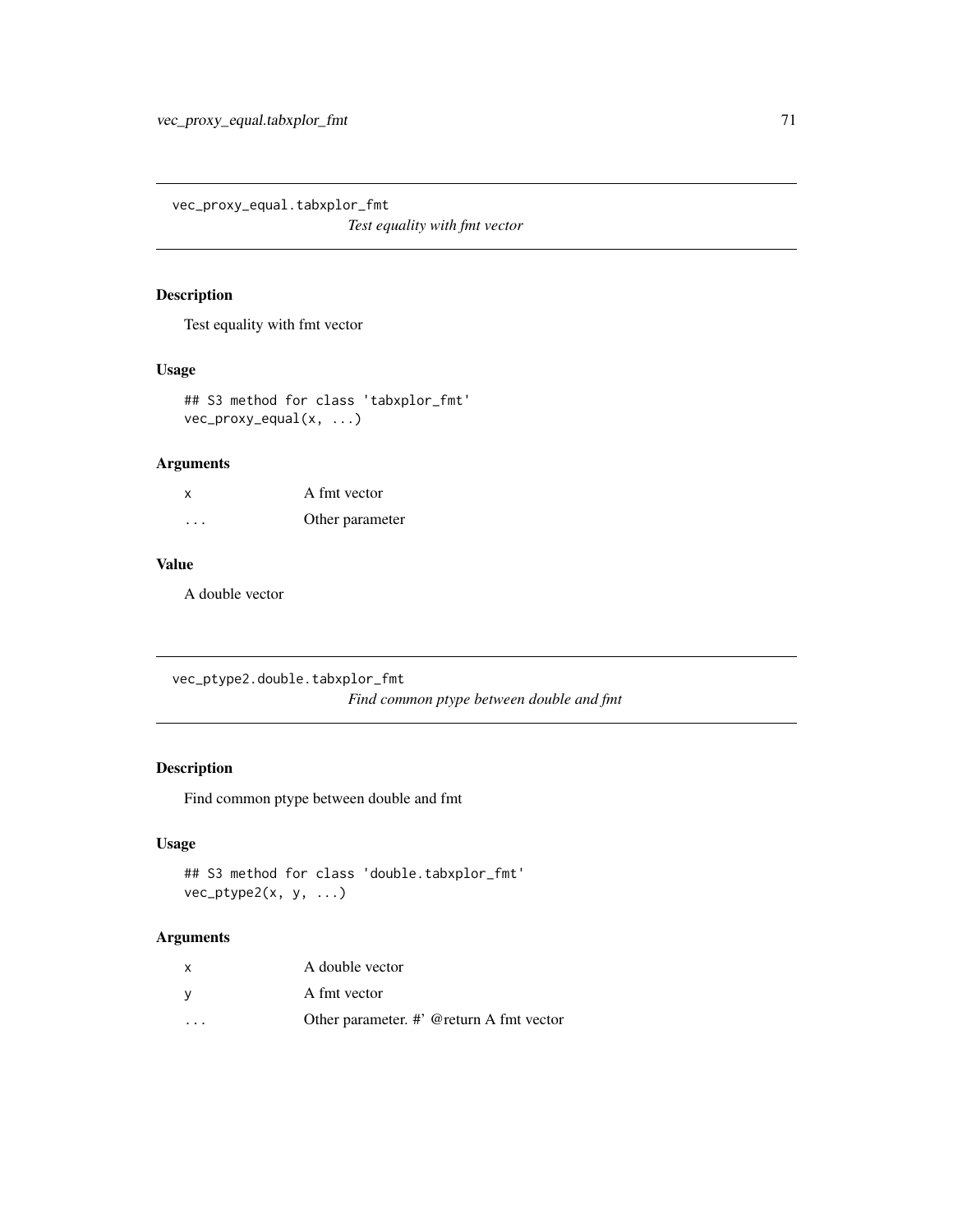vec\_ptype2.integer.tabxplor\_fmt

*Find common ptype between integer and fmt*

### Description

Find common ptype between integer and fmt

### Usage

```
## S3 method for class 'integer.tabxplor_fmt'
vec_ptype2(x, y, ...)
```
# Arguments

| X                       | An integer vector                           |
|-------------------------|---------------------------------------------|
| V                       | A fmt vector                                |
| $\cdot$ $\cdot$ $\cdot$ | Other parameter. $\#$ @ return A fmt vector |

vec\_ptype2.tabxplor\_fmt.double

*Find common ptype between fmt and double*

# Description

Find common ptype between fmt and double

### Usage

```
## S3 method for class 'tabxplor_fmt.double'
vec_ptype2(x, y, ...)
```
# Arguments

| x | A fmt vector     |
|---|------------------|
| V | A double vector  |
|   | Other parameter. |

# Value

A fmt vector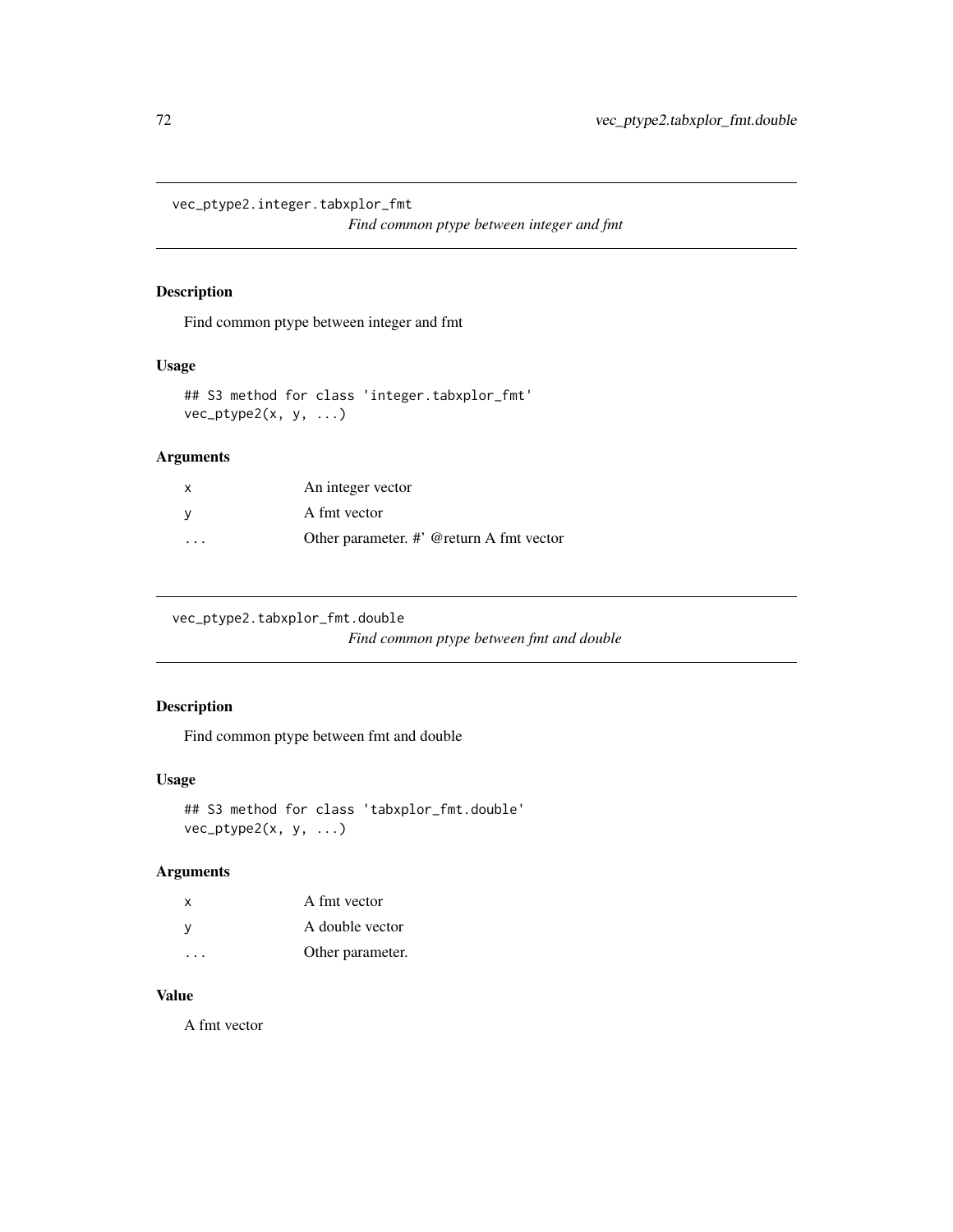<span id="page-72-0"></span>vec\_ptype2.tabxplor\_fmt.integer

*Find common ptype between fmt and integer*

#### Description

Find common ptype between fmt and integer

#### Usage

```
## S3 method for class 'tabxplor_fmt.integer'
vec_ptype2(x, y, ...)
```
## Arguments

| $\times$                | A fmt vector                                |
|-------------------------|---------------------------------------------|
| v                       | An integer vector                           |
| $\cdot$ $\cdot$ $\cdot$ | Other parameter. $\#$ @ return A fmt vector |

vec\_ptype2.tabxplor\_fmt.tabxplor\_fmt

*Find common ptype between fmt and fmt*

## Description

Find common ptype between fmt and fmt

#### Usage

```
## S3 method for class 'tabxplor_fmt.tabxplor_fmt'
vec_ptype2(x, y, ...)
```
## Arguments

| x | A fmt object.    |
|---|------------------|
| у | A fmt object.    |
| . | Other parameter. |

## Value

A fmt vector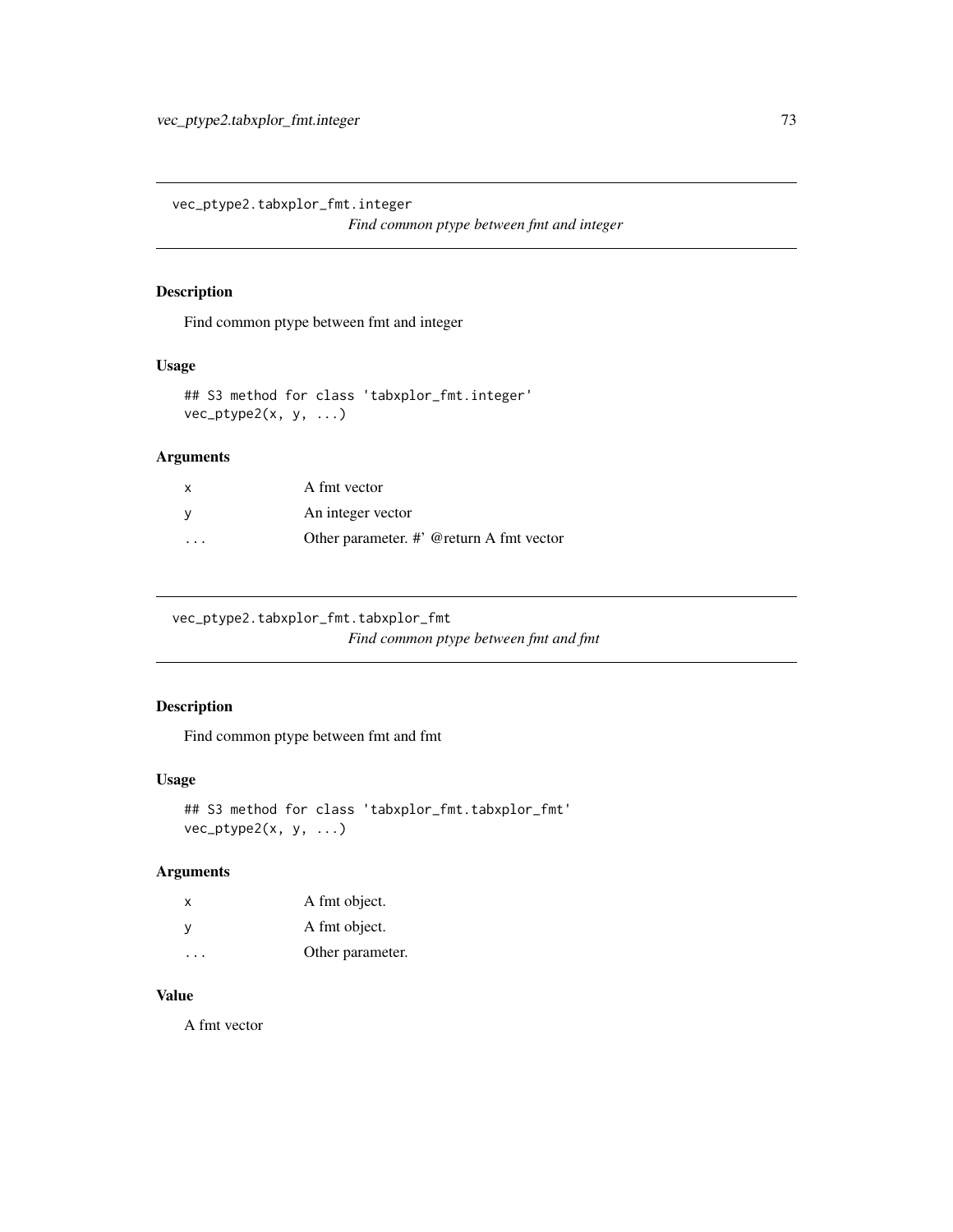<span id="page-73-0"></span>vec\_ptype\_abbr.tabxplor\_fmt

*Abbreviated display name for class fmt in tibbles*

## Description

Abbreviated display name for class fmt in tibbles

#### Usage

```
## S3 method for class 'tabxplor_fmt'
vec_ptype_abbr(x, ...)
```
#### Arguments

| х       | A fmt object.    |
|---------|------------------|
| $\cdot$ | Other parameter. |

#### Value

A single string with abbreviated fmt type.

vec\_ptype\_full.tabxplor\_fmt *Printed type for class fmt*

# Description

Printed type for class fmt

#### Usage

```
## S3 method for class 'tabxplor_fmt'
vec_ptype_full(x, ...)
```
#### Arguments

| x        | A fmt object.    |
|----------|------------------|
| $\cdots$ | Other parameter. |

# Value

A single string with full fmt type.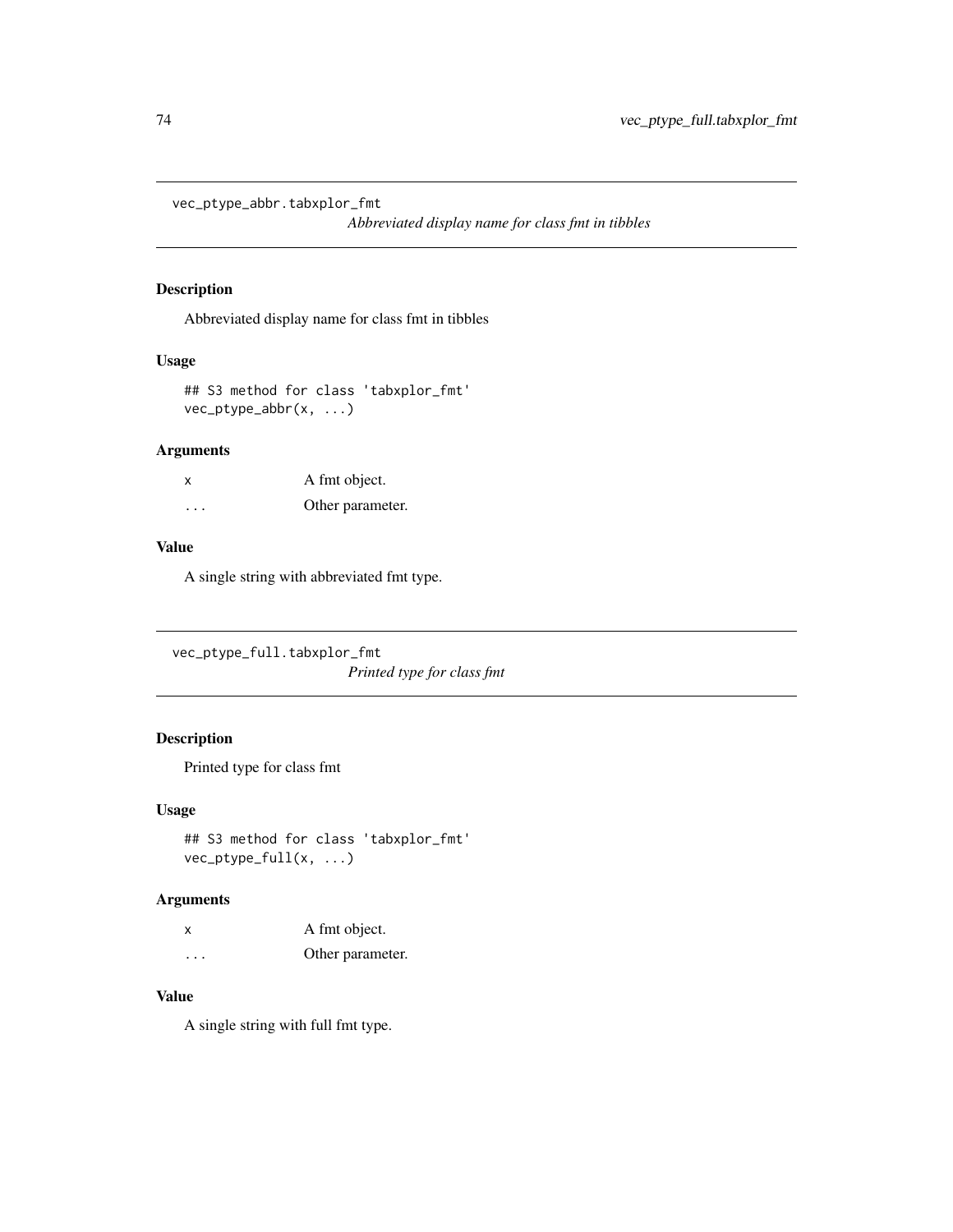<span id="page-74-0"></span>\$.tabxplor\_fmt *\$ method for class tabxplor\_fmt*

# Description

\$ method for class tabxplor\_fmt

# Usage

## S3 method for class 'tabxplor\_fmt' x\$name

# Arguments

| X    | A tabxplor_fmt object.            |
|------|-----------------------------------|
| name | The name of the field to extract. |

## Value

The relevant field of the tabxplor\_fmt.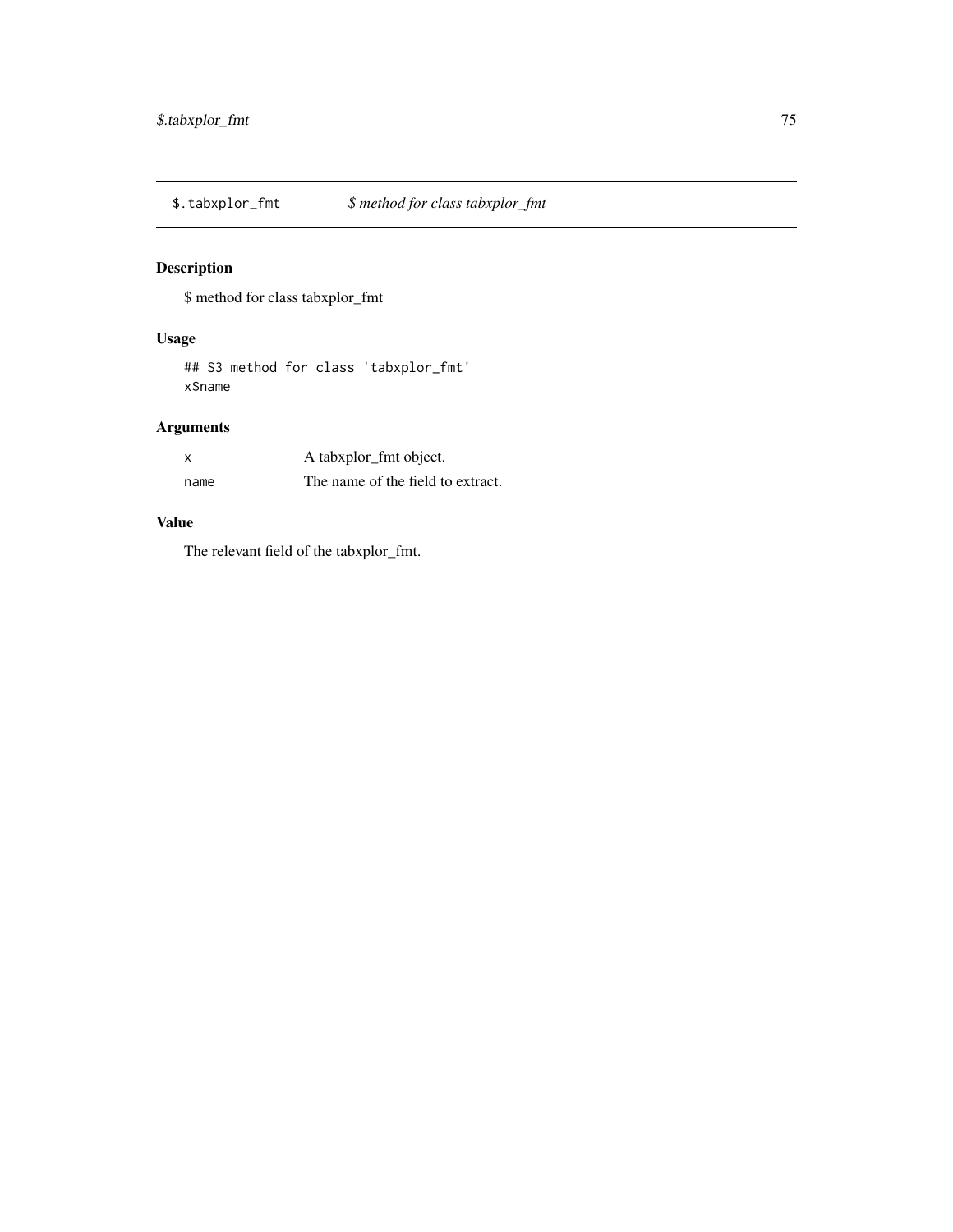# **Index**

\$.tabxplor\_fmt, [75](#page-74-0) arrange, *[37](#page-36-0)*, *[46](#page-45-0)* as\_refcol *(*fmt*)*, [6](#page-5-0) as\_refrow *(*fmt*)*, [6](#page-5-0) as\_totcol *(*fmt*)*, [6](#page-5-0) as\_totrow *(*fmt*)*, [6](#page-5-0) as\_tottab *(*fmt*)*, [6](#page-5-0) attr, *[6](#page-5-0)* BinomCI, *[44](#page-43-0)*, *[49](#page-48-0)* BinomDiffCI, *[44](#page-43-0)*, *[49](#page-48-0)* dplyr::filter, *[40](#page-39-0)*, *[50](#page-49-0)* dplyr::select, *[47](#page-46-0)* dplyr\_col\_modify.tabxplor\_grouped\_tab, [4](#page-3-0) dplyr\_reconstruct.tabxplor\_grouped\_tab, [4](#page-3-0) dplyr\_row\_slice.tabxplor\_grouped\_tab, [5](#page-4-0) fct\_recode\_helper, [5](#page-4-0) filter, *[37](#page-36-0)*, *[46](#page-45-0)* fmt, [6,](#page-5-0) *[8](#page-7-0)*, *[40](#page-39-0)*, *[51](#page-50-0)*, *[54](#page-53-0)*, *[58](#page-57-0)* fmt\_get\_color\_code, [13](#page-12-0) format.tabxplor\_fmt, [13](#page-12-0) get\_ci\_type *(*fmt*)*, [6](#page-5-0) get\_ci\_type.data.frame, [14](#page-13-0) get\_ci\_type.default, [14](#page-13-0) get\_ci\_type.tabxplor\_fmt, [15](#page-14-0) get\_col\_var *(*fmt*)*, [6](#page-5-0) get\_col\_var.data.frame, [17](#page-16-0) get\_col\_var.default, [17](#page-16-0) get\_col\_var.tabxplor\_fmt, [18](#page-17-0) get\_color *(*fmt*)*, [6](#page-5-0) get\_color.data.frame, [15](#page-14-0) get\_color.default, [16](#page-15-0) get\_color.tabxplor\_fmt, [16](#page-15-0) get\_color\_breaks *(*tab\_many*)*, [46](#page-45-0)

get\_color\_style *(*tab\_many*)*, [46](#page-45-0) get\_comp\_all, *[9](#page-8-0)* get\_comp\_all *(*fmt*)*, [6](#page-5-0) get\_diff\_type *(*fmt*)*, [6](#page-5-0) get\_diff\_type.data.frame, [18](#page-17-0) get\_diff\_type.default, [19](#page-18-0) get\_diff\_type.tabxplor\_fmt, [19](#page-18-0) get\_digits *(*fmt*)*, [6](#page-5-0) get\_num *(*fmt*)*, [6](#page-5-0) get\_type *(*fmt*)*, [6](#page-5-0) get\_type.data.frame, [20](#page-19-0) get\_type.default, [20](#page-19-0) get\_type.tabxplor\_fmt, [21](#page-20-0) group\_by.tabxplor\_tab, [21](#page-20-0) is\_fmt *(*fmt*)*, [6](#page-5-0) is\_refcol *(*fmt*)*, [6](#page-5-0) is\_refcol.data.frame, [22](#page-21-0) is\_refcol.default, [22](#page-21-0) is\_refcol.tabxplor\_fmt, [23](#page-22-0) is\_refrow *(*fmt*)*, [6](#page-5-0) is\_refrow.data.frame, [23](#page-22-0) is\_refrow.default, [24](#page-23-0) is\_refrow.tabxplor\_fmt, [24](#page-23-0) is\_tab, *[50](#page-49-0)* is\_tab *(*tab\_many*)*, [46](#page-45-0) is\_totcol, *[60](#page-59-0)* is\_totcol *(*fmt*)*, [6](#page-5-0) is\_totcol.data.frame, [25](#page-24-0) is\_totcol.default, [25](#page-24-0) is\_totcol.tabxplor\_fmt, [26](#page-25-0) is\_totrow, *[60](#page-59-0)* is\_totrow *(*fmt*)*, [6](#page-5-0) is\_totrow.data.frame, [26](#page-25-0) is\_totrow.default, [27](#page-26-0) is\_totrow.tabxplor\_fmt, [27](#page-26-0) is\_tottab, *[61](#page-60-0)* is\_tottab *(*fmt*)*, [6](#page-5-0) is\_tottab.data.frame, [28](#page-27-0) is\_tottab.default, [28](#page-27-0)